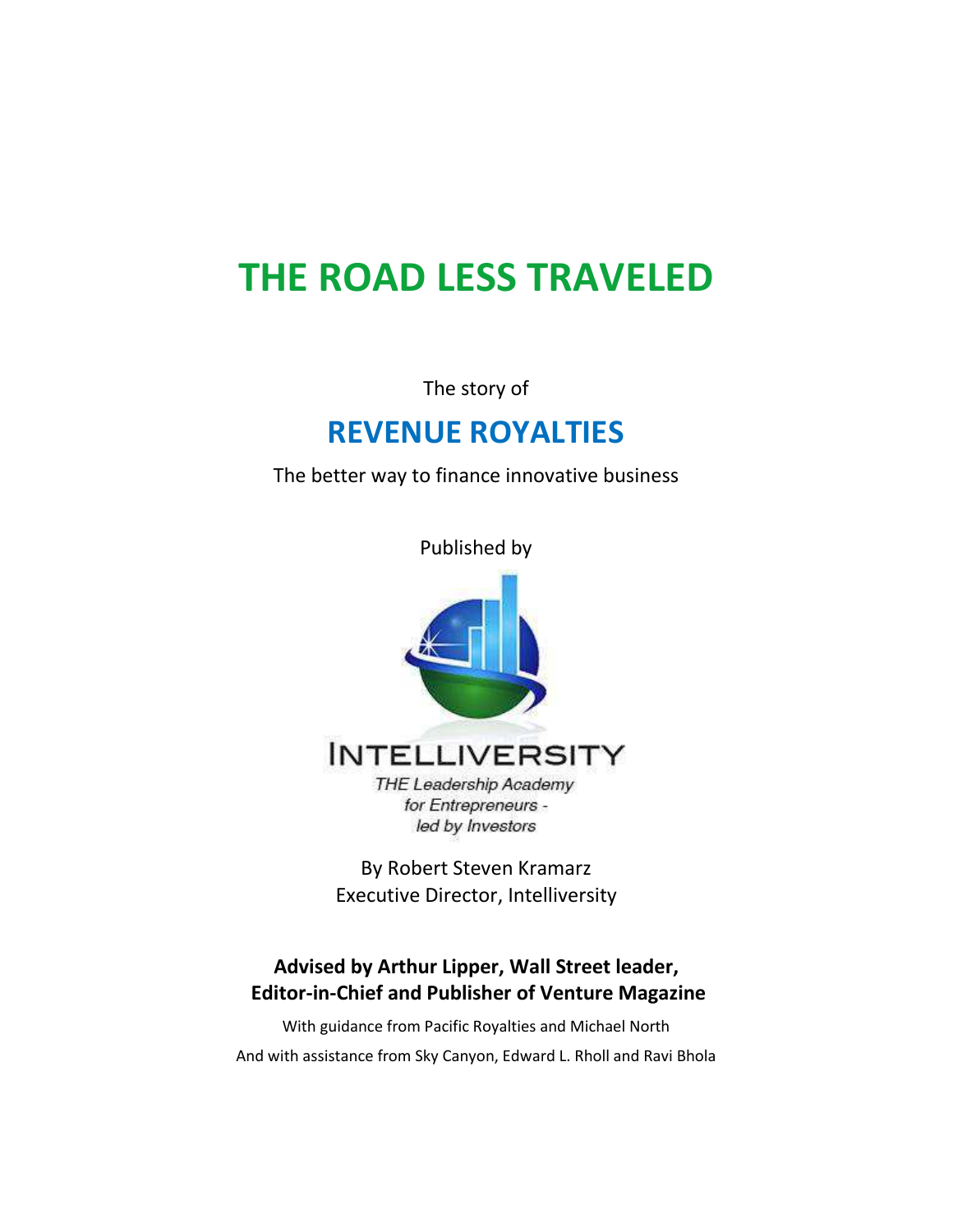©Copyright 2015 Intelliversity.

All rights reserved. This publication is provided without charge. It may be freely stored, reproduced and distributed, so long there is no charge or payment required, and so long as it is presented intact, including the title page, this page, all other text, quotes and diagrams, and so long as all copyright notices are included.

This publication is designed to provide accurate and authoritative information in regard to the subject matter covered for educational purposes. It is provided with the understanding that the publisher, author, advisors and contributors are not engaged in rendering legal, accounting or other professional advice. It should not be relied upon by itself for guidance with specific organizations and situations. If legal advice or other expert assistance is required, the services of a competent professional should be sought.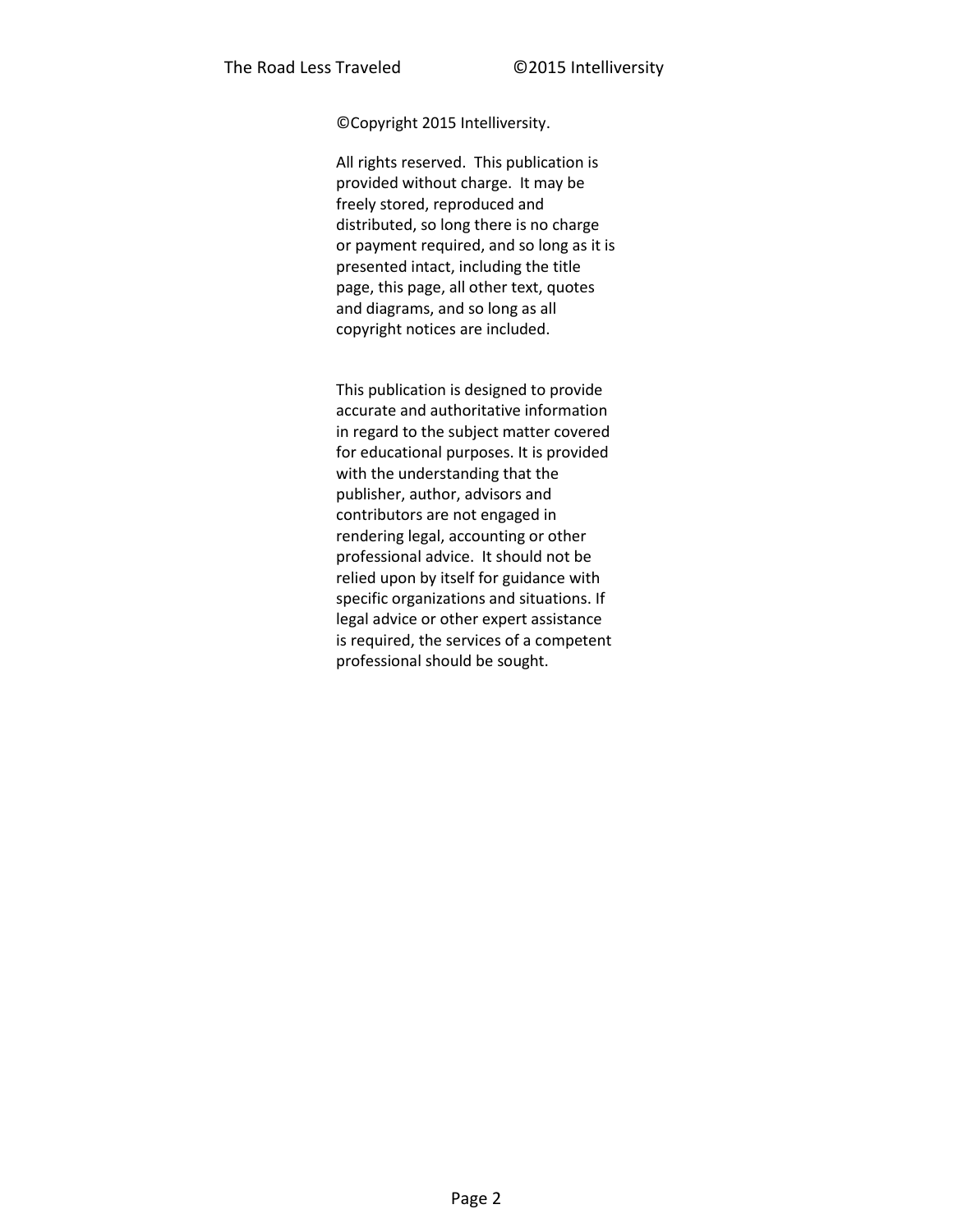#### Dear innovator:

- $\geq$  Do you wonder how to identify and reach the right investors for your business?
- $\triangleright$  Have you found that investors think your company is currently worth a lot less than you do?
- $\geq$  Do you want to hold onto your equity as long as possible, until your company is worth a lot more in the marketplace?
- $\triangleright$  Do you worry that investors will control you and eventually control the company?
- $\geq$  Do you worry about your privacy and freedom to operate, with investors involved in every decision?
- $\triangleright$  Would you like your investors to be company boosters instead of in continual conflict with you (a win-win relationship with you)?

Do any of these issues sound familiar to you? If so, join us on a brief journey through space and time to a funding conversation that might have happened:

The place was the eastern slope of Mount Davidson, near Ophir, Nevada, and the year was 1859. Gold and silver had been found in rich deposits underground that resembled plums in a plum cake, sweet and thick. The earliest mining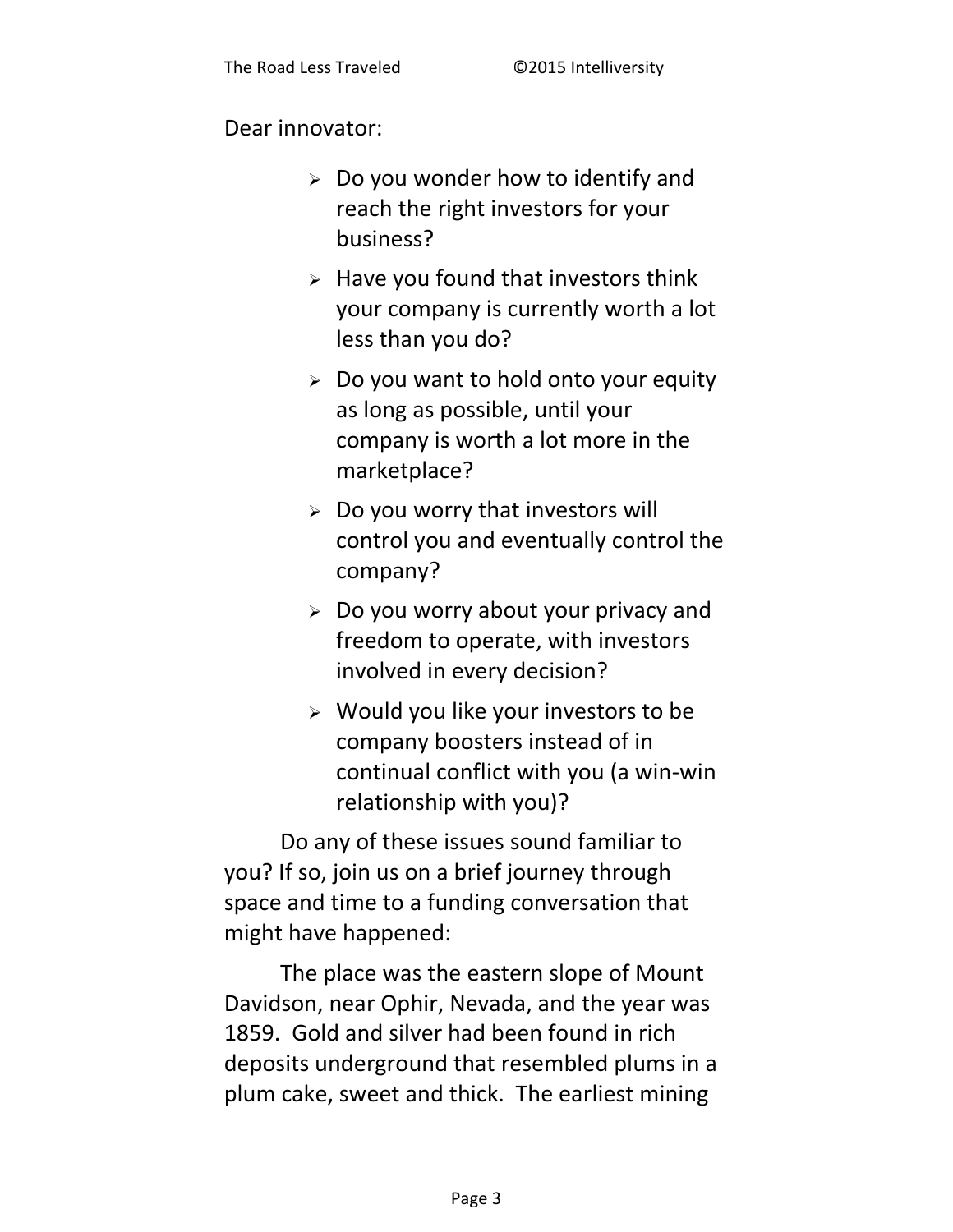claim was pursued by Henry T. P. Comstock. The find is known as the Comstock Lode.



"The miners who discovered the mines, and the investors who bought their claims, did not know whether they had made a small or large strike. The size, richness and cost of exploiting a buried ore body is very hard to estimate even today. All of them knew they did not have the money or expertise to investigate the strike thoroughly."



Ultimately, the Comstock mines went thousands of feet deep (over 1000 meters) involving intricate underground wooden structures to shore up the loose soil.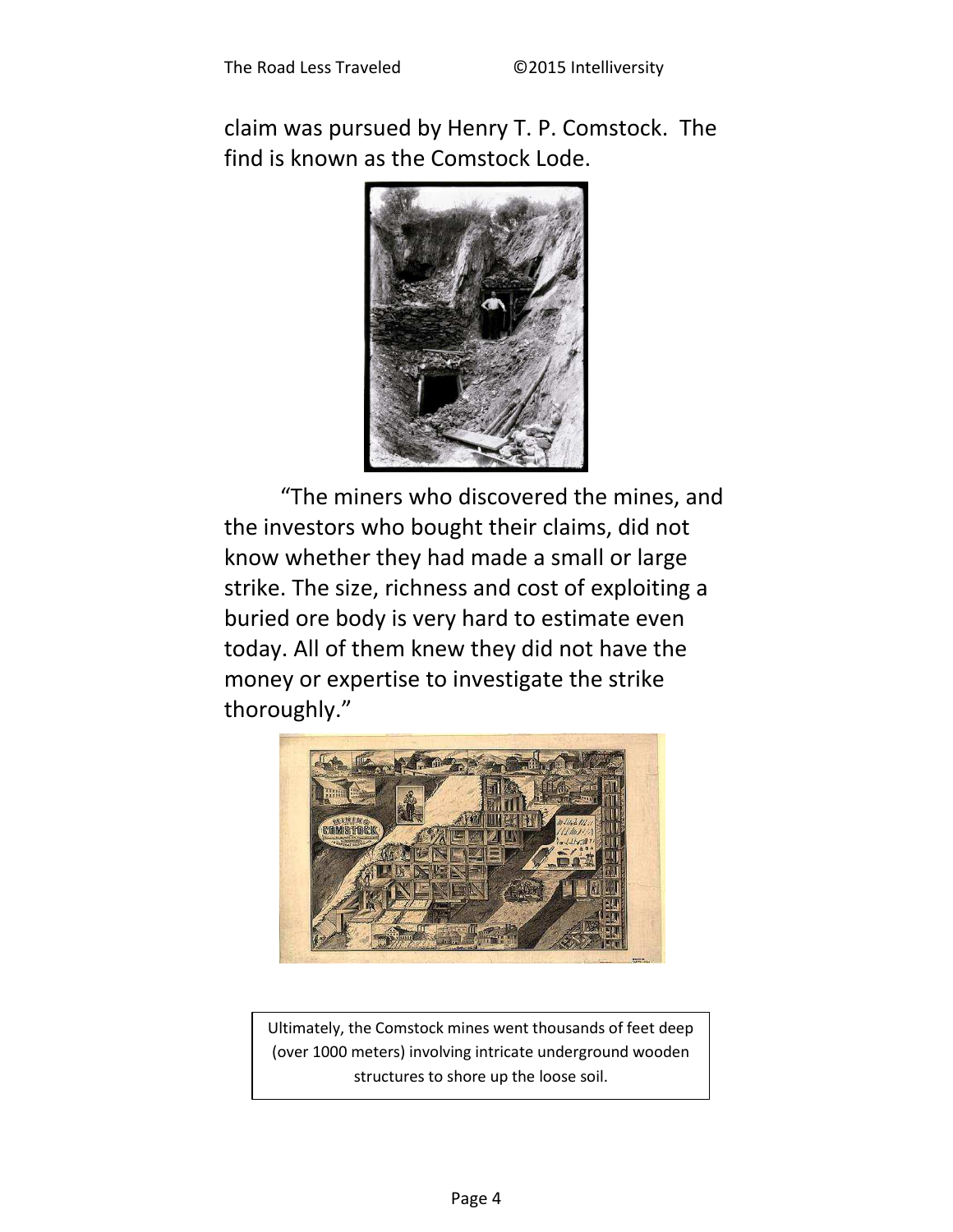"The size of the strike and its potential value would take many years of extensive work by thousands of miners and the investment of millions of dollars-which none of them had. Weighing the chances of gain and loss as they stood in 1859 the prospectors had no cause to reproach themselves with lack of foresight."



They also lacked financial experience. Comstock couldn't find financing to dig deeply so, "Henry later sold all of his Ophir holdings to Judge James Walsh for \$11,000. ... In September 1870, ... he committed suicide with his revolver." Most other early owners suffered similar fates.

We want to help you avoid disappointment like this.

Later, "Comstock's silver mines were criticized for the way that their share prices were manipulated on the San Francisco stock exchanges, and for the way that insiders skimmed the profits to the detriment of the common shareholders. ... Mining company managers also issued contracts to themselves for timber, and water. Ore from the mines was commonly processed by ore mills owned by the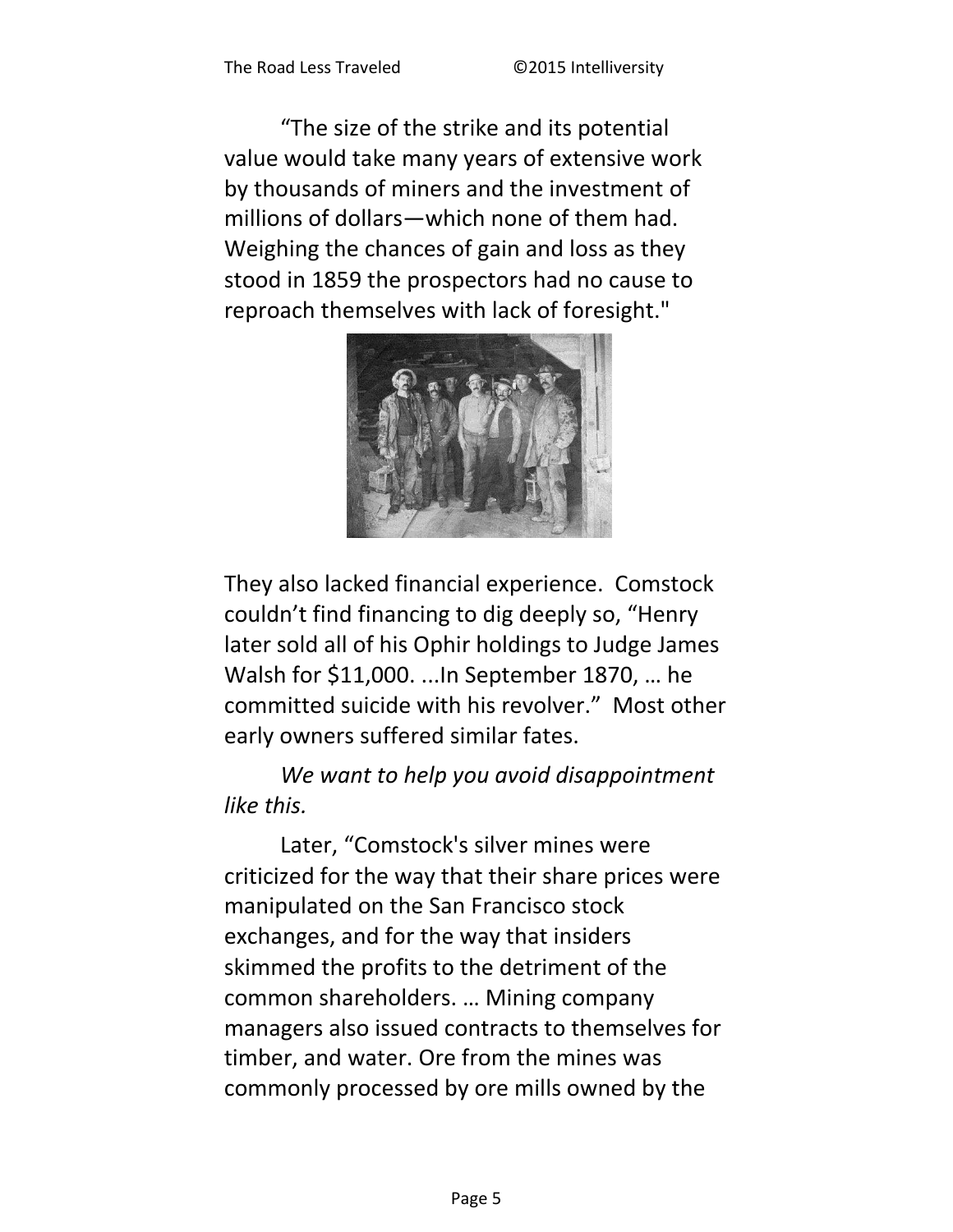company insiders, who were accused of keeping part of the silver they extracted for themselves, and refusing to make an accounting."

Citation: Comstock Lode. (2015, February 5). In Wikipedia, The Free Encyclopedia. Retrieved February 26, 2015.

So this whole method of financing, selling and trading ownership shares in the mining companies, turned out to be disastrous for most concerned. Had Henry Comstock a crystal ball he would have had the following conversation with an investor:

> Henry: "In exchange for your financial help to acquire the equipment and labor I need, I'll grant you a 25% ownership in my mining claim."

> Investor: "I believe there's gold and silver here, but I don't have any way to predict how deep it goes or how rich it is, and I don't really know what it will cost to mine deep underground here, what with the loose soil, dripping water, and all. I'll need 45% ownership or I walk."

Henry: "That's ridiculous. I'm going off to see Mr. Wells, the banker. He's got more sense than you."

Investor: "But don't you understand? This mine could very well cost you more to dig than the revenues from sale of gold and silver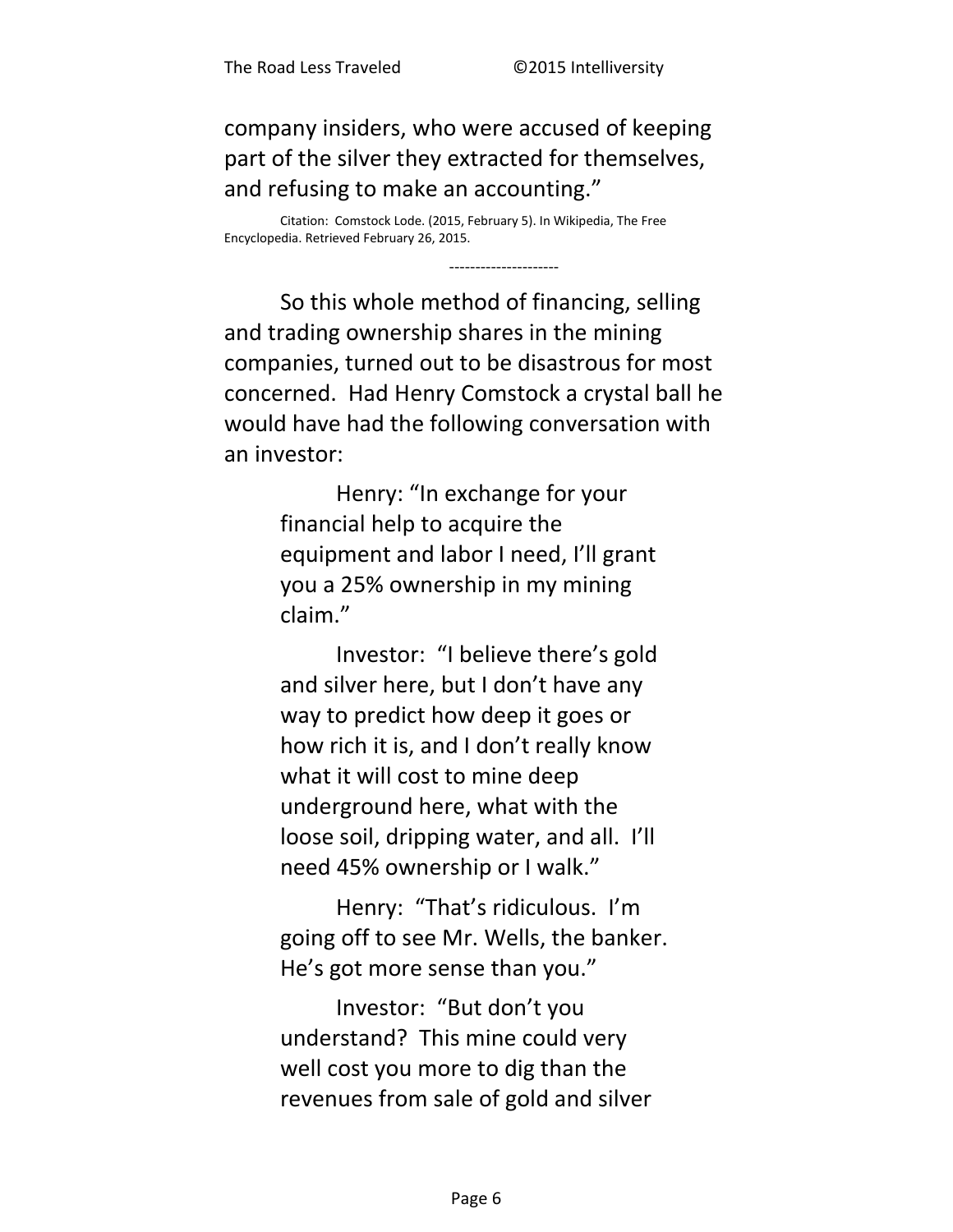ore. So the claim would be worthless. We might never be able to sell it. Even Mr. Wells would feel the same. I've got to have a large enough share to really win, to compensate for the chance of losing everything.

Henry: "But you don't understand, there's no chance you'll lose your money."

Investor: "If you'd seen all the sure-things I've invested in, you wouldn't say that. The problem is that I've just got to wait so long before you can sell the mine. It could be many years. I won't know for all that time if I'm making any money at all. If there was only some way to get paid back all along the way, like a loan, but only if you find and sell gold and silver. Then I wouldn't worry whether you ever sell the mine. But that's not what you're offering. In fact, on reconsideration, I'll need 65% ownership."

> Henry (thinking): "Greedy SOB." Investor (thinking): "Stupid fool."

Henry: "I know the mine is worth a lot in the end. I just know it. I'll never stop digging until I make a profit. So I can't see giving away 45% let alone 65% to anyone, for all my work and sweat. Not a chance."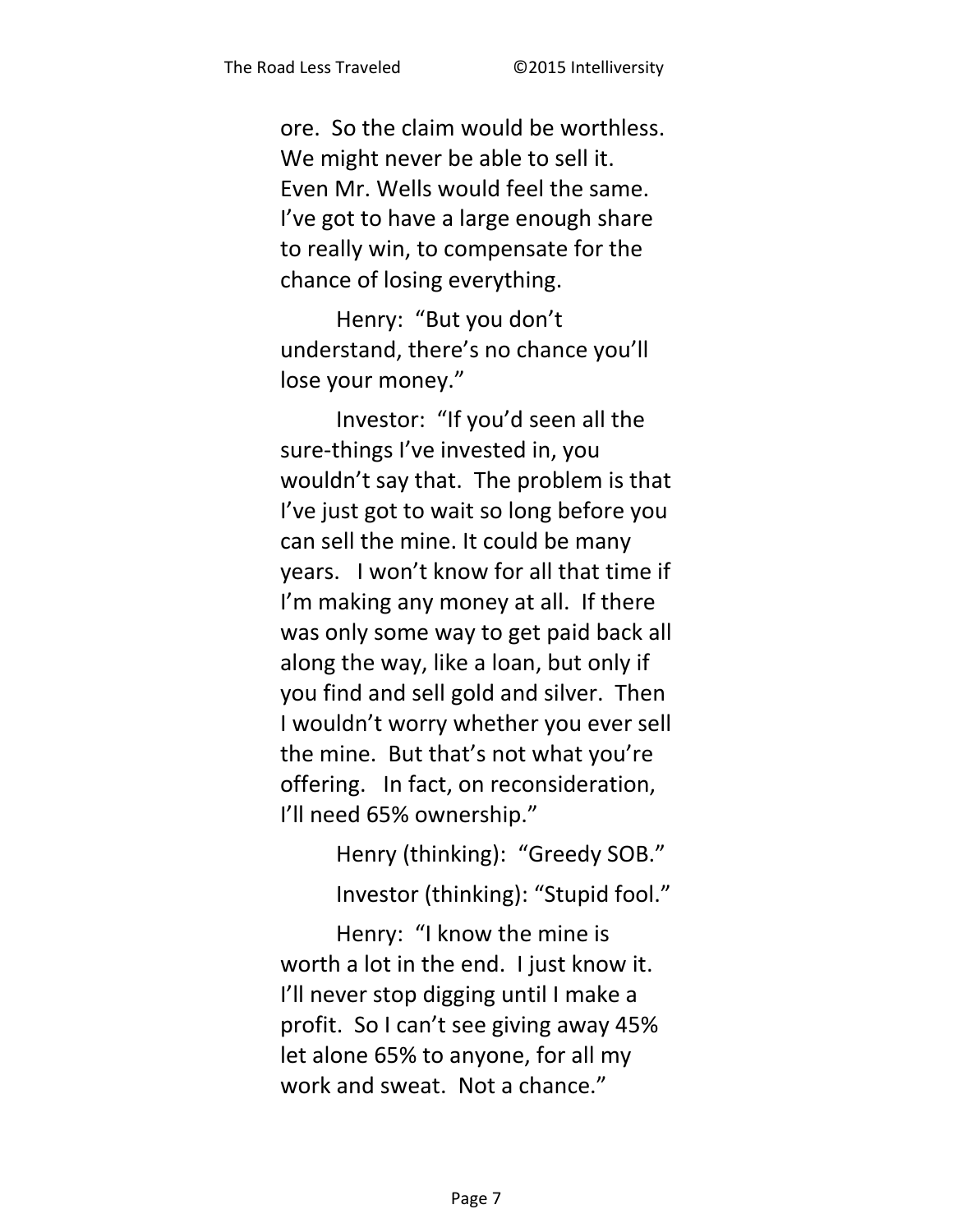Investor: "Ok, then, let me make you another offer. For the same amount of money, let me share in the gross revenues, whatever they are, all along the way. Then we're in this together."

Henry: "What exactly do you mean?"

Investor: "For example, I'll give you my financial backing for the amount you need. Then you simply pay me say 10% of the gross revenue you receive from sale of gold and silver ore every day."

Henry: "Hmmm. Let me think 'bout that."

Investor: "While you're thinking, remember that with that plan, I won't be much worrying about the salary you're taking or the rich deal you give your buddy for mining equipment and lumber. I'll only care about the gross sale of ore."

Henry: "So, you won't be bothering me much?"

Investor: "I'll leave you alone, so long as the ore sales go through Mr. Wells' bank over there. He'll just pay me my share each day and we'll stay out of each other's way."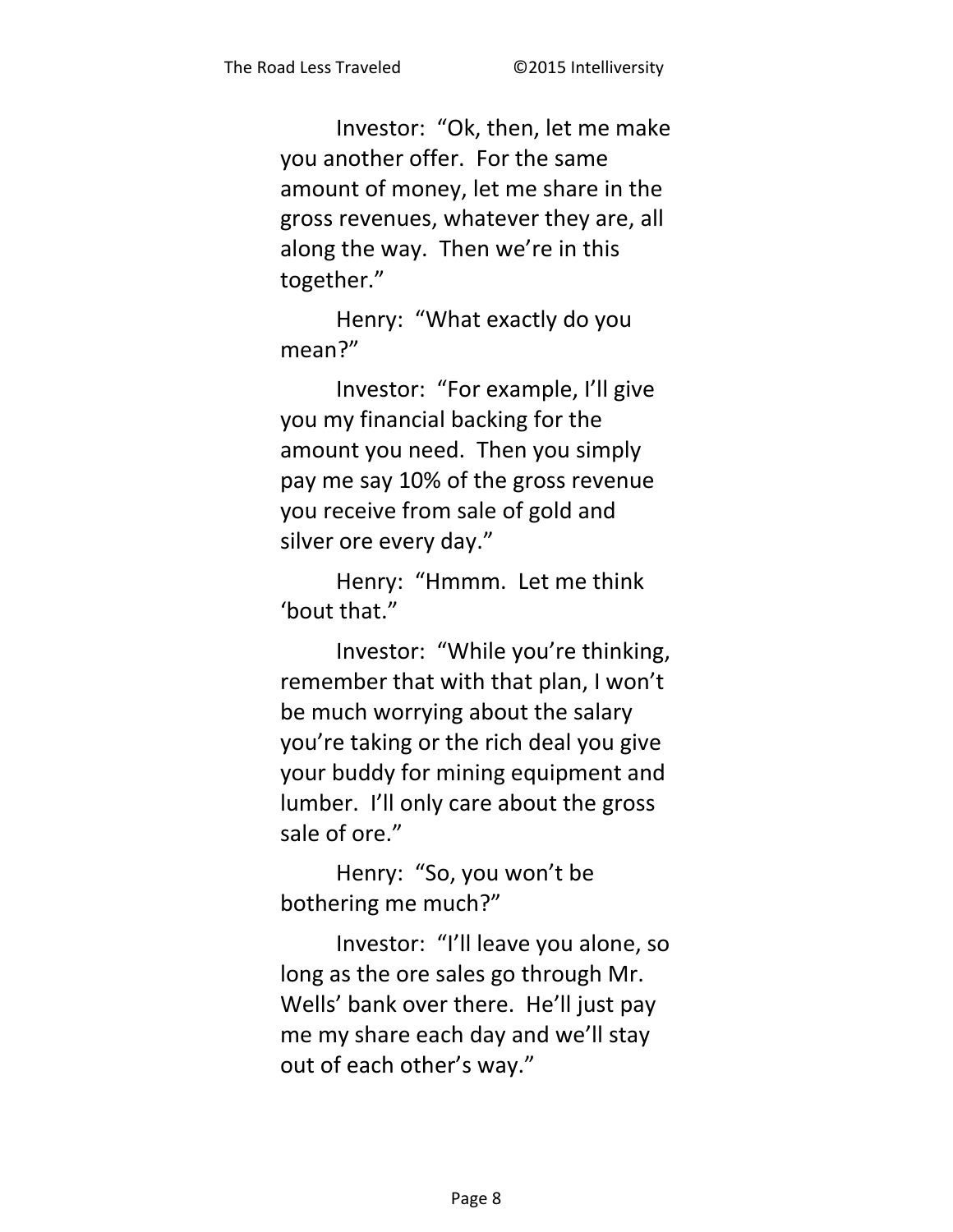Henry: "So you'll do this deal today? I won't have to keep shopping around for financial support for months, while other miners undercut my claim?"

Investor: "I'll do it and let you get back to mining.

Henry: "Yahoo!"

Investor: "And one more thing, since my share comes off the top line revenues, I'll go visit with some ore buyers tomorrow who will give you a higher price than most. You've given me good reason to help in this way."

Henry: "Sounds good. I can use your help in that way."

Investor: "Don't worry. I'll be making a lot more if I help get you a better price."

Henry: "OK, then one last thing. I'll pay you 10% for the first five years, and then, when the mining starts getting both really expensive and really large, I'll reduce the revenue share to 5% for the next five years, and then 2% for the next 20. With that kind of plan, you'll be able to sell the whole agreement to Mr. Wells after five years and retire. Will you accept that?"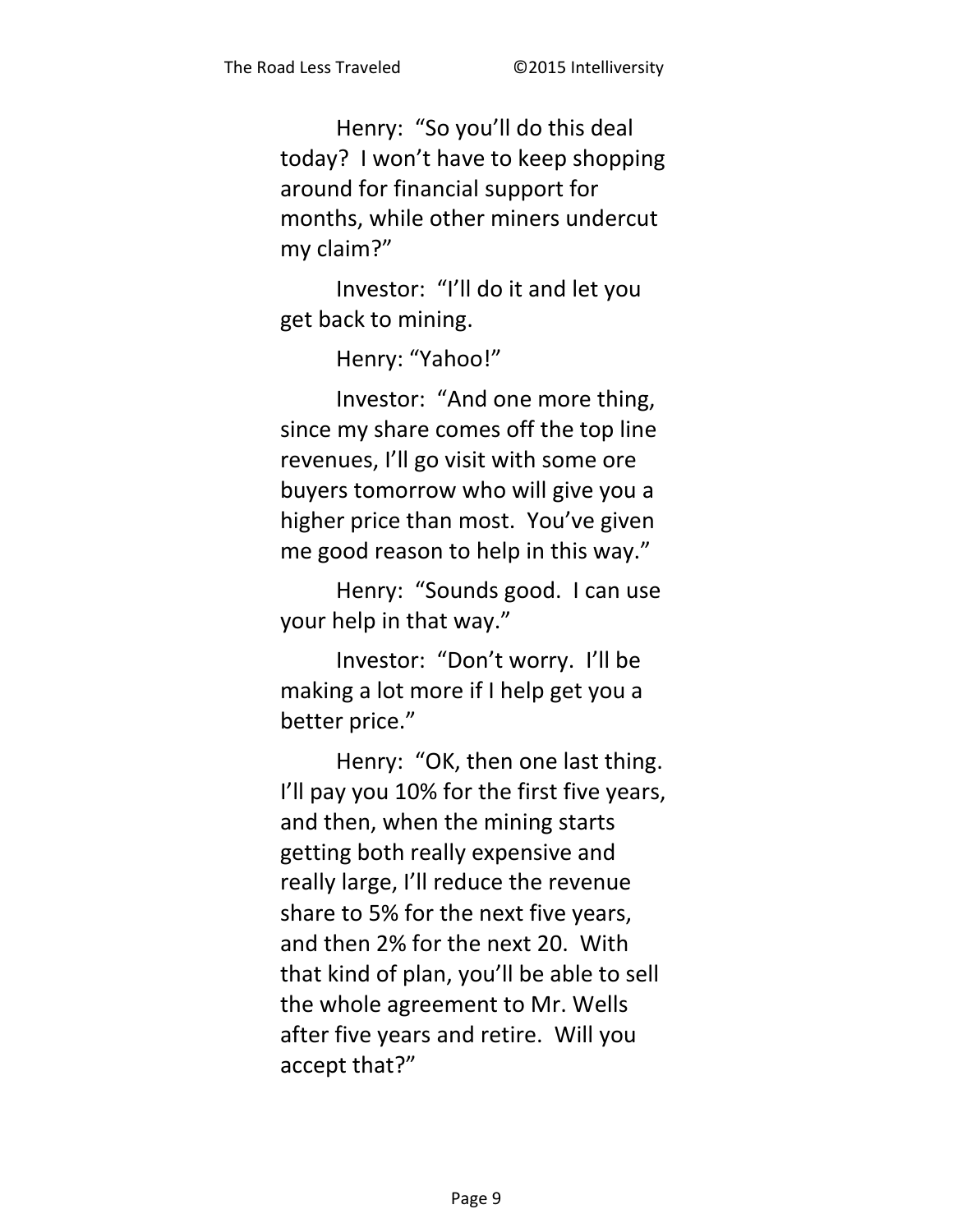Investor: "You're smarter than you look young man. OK, it's a deal."

Now, so far as we know, that conversation never took place. However, it should have and ones like it are now commonplace in the mining industries and in oil and gas extraction. Most players in the so-called "extraction" game have learned their lessons from those early days of folly.

These lessons learned in the world of mining and drilling are now seeping into the worlds of high technology, life sciences and other innovative businesses areas. Since many new businesses today command high profit margins, the lessons learned from financing mines and oil wells are ever more applicable.

What follows is written from our perspective as both entrepreneurs and as investors. We've sat on both sides of the table  $-$  a

To access a summary of the main points this book, click here: Summary.

frustrated entrepreneur and a wary, untrusting investor. It was that very experience of sitting on both sides of the table that led us to discover "Revenue Royalties" - the proven funding method that bridges the divide between entrepreneurs and investors once and for all.

Let us emphasize the word "discover" rather than create. The author of this eBook began to advocate an idea named Revenue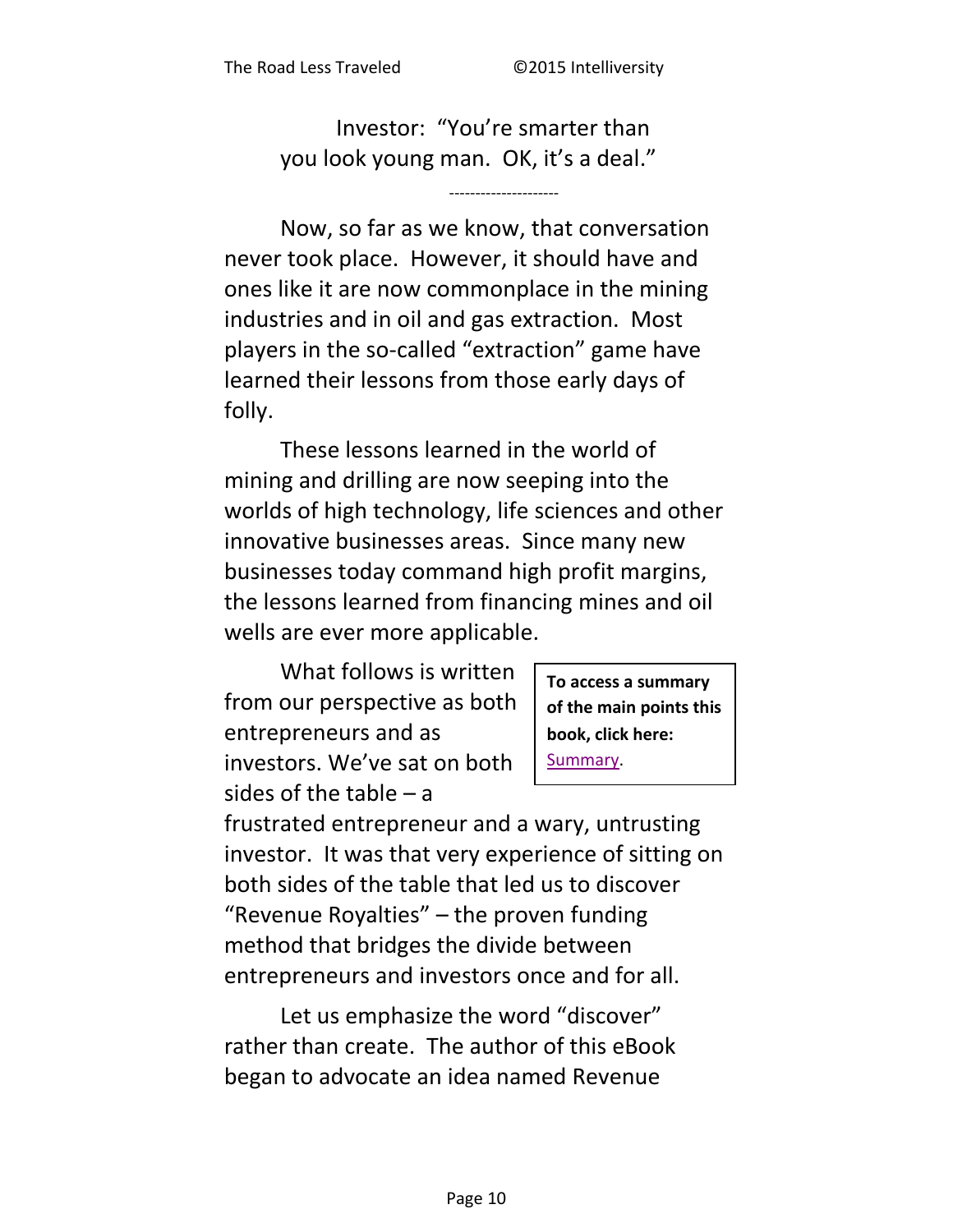Participation Funding about five years ago as a member of Tech Coast Angels and as a blogger. This grew out of his frustration as an investor unable to get liquidity for a decade after buying equity in startups, and also frustrated by the continuous conflicts with founders over valuation, dilution, exit timing and strategy.

More recently, Intelliversity discovered that Wall Street legend Arthur Lipper had been advocating this solution since the 1980's for innovative businesses. You can find it described in Mr. Lipper's landmark book, Financing and Investing in Private Companies (Probus Publishing, 1988.) In 2010, he received a U.S. patent on key methods of implementing this method, now called Revenue Royalties (or Revenue Royalty financing) as a powerful investment vehicle. So "discovery" is an accurate description of Intelliversity's relationship with Revenue Royalties. We hope you have the same joy of discovery while reading this short guide.

Before explaining Revenue Royalties, it's important to understand why selling equity in your company might not work.

# **Why selling equity (aka stock or ownership) often does not works.**

Most entrepreneurs believe the ideal way to finance their company at an early stage, before bank loans are readily available, is to sell stock or equity – that is, to sell a percentage of the ownership of the company. You can still do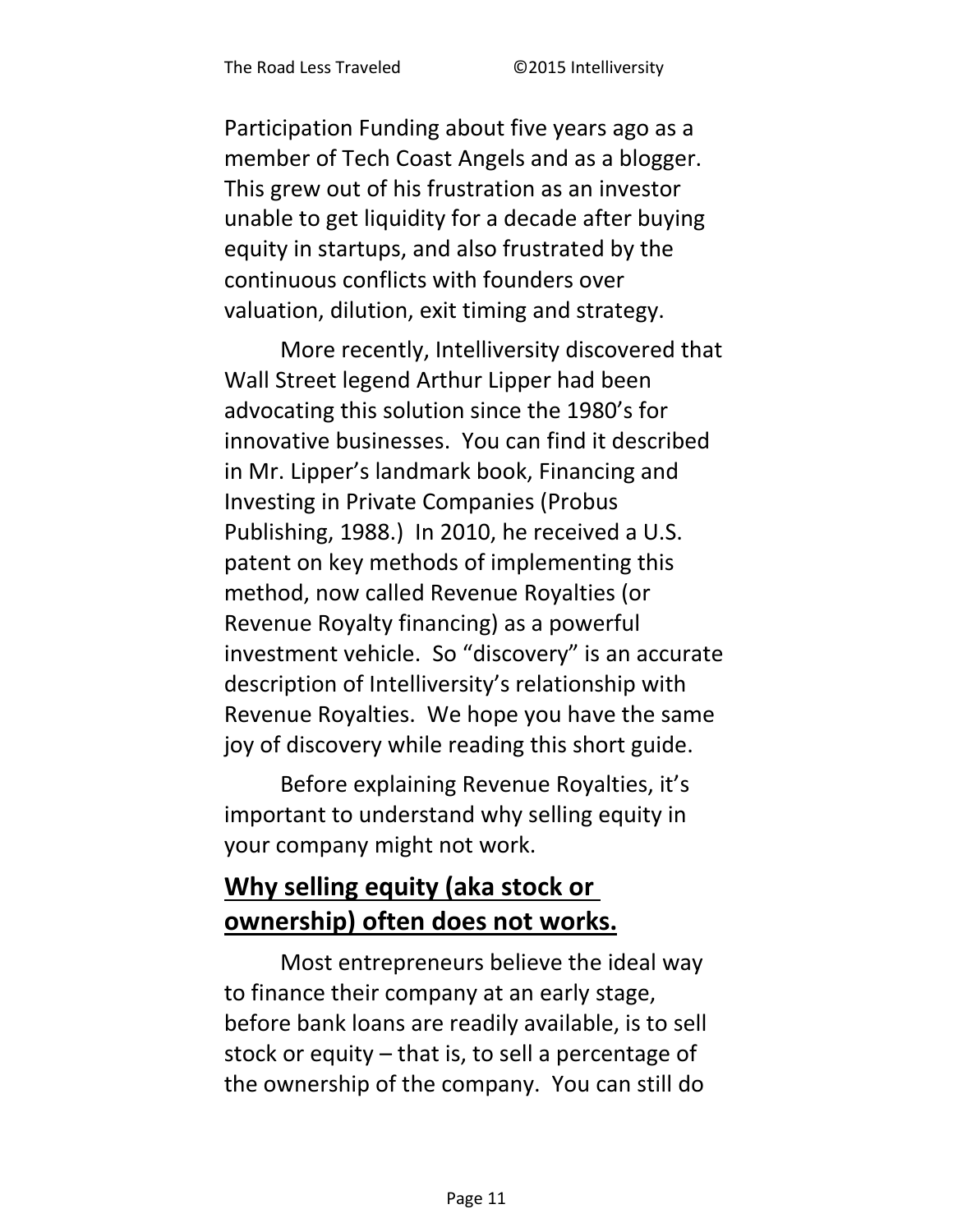this in cases of very fast growing companies in some niches such as computer software. To do this, your investors have to be confident you have a good chance to sell the company (or take it public) within a relatively short period of time, typically three to five years. In other words, investors have to believe your "exit strategy". This gives them a shot at a "home run"  $-$  i.e. very large returns on their investment.

This still works in some sectors, the ones typically funded by venture capital funds today. Will it work for you and your business? Quoting Forbes Magazine, July 22, 2013, by Dileep Rao:

"The reality is that most ventures do not qualify for venture capital and never will. According to the Small [Business](http://www.forbes.com/business/) Administration, about 600,000 new businesses are started in the U.S. each year, and the number of startups funded by [VCs was about 300.](http://https/www.pwcmoneytree.com/MTPublic/ns/nav.jsp?page=historical) This means that the probability of an average new business getting VC is about 0.0005, and it also means that 99.95 percent of entrepreneurs will not get VC.

Are your odds better if you are an existing venture? It does not seem to change much. More entrepreneurs may get VC, but the proportion seems to be about the same. Most VCs like to invest in ventures after the potential has been proven. In the first quarter of 2012, only three percent of VC funding went to startups. So about 97 percent goes to ventures on a post-startup basis, and the number of ventures funded increases to about 3,000-3,500."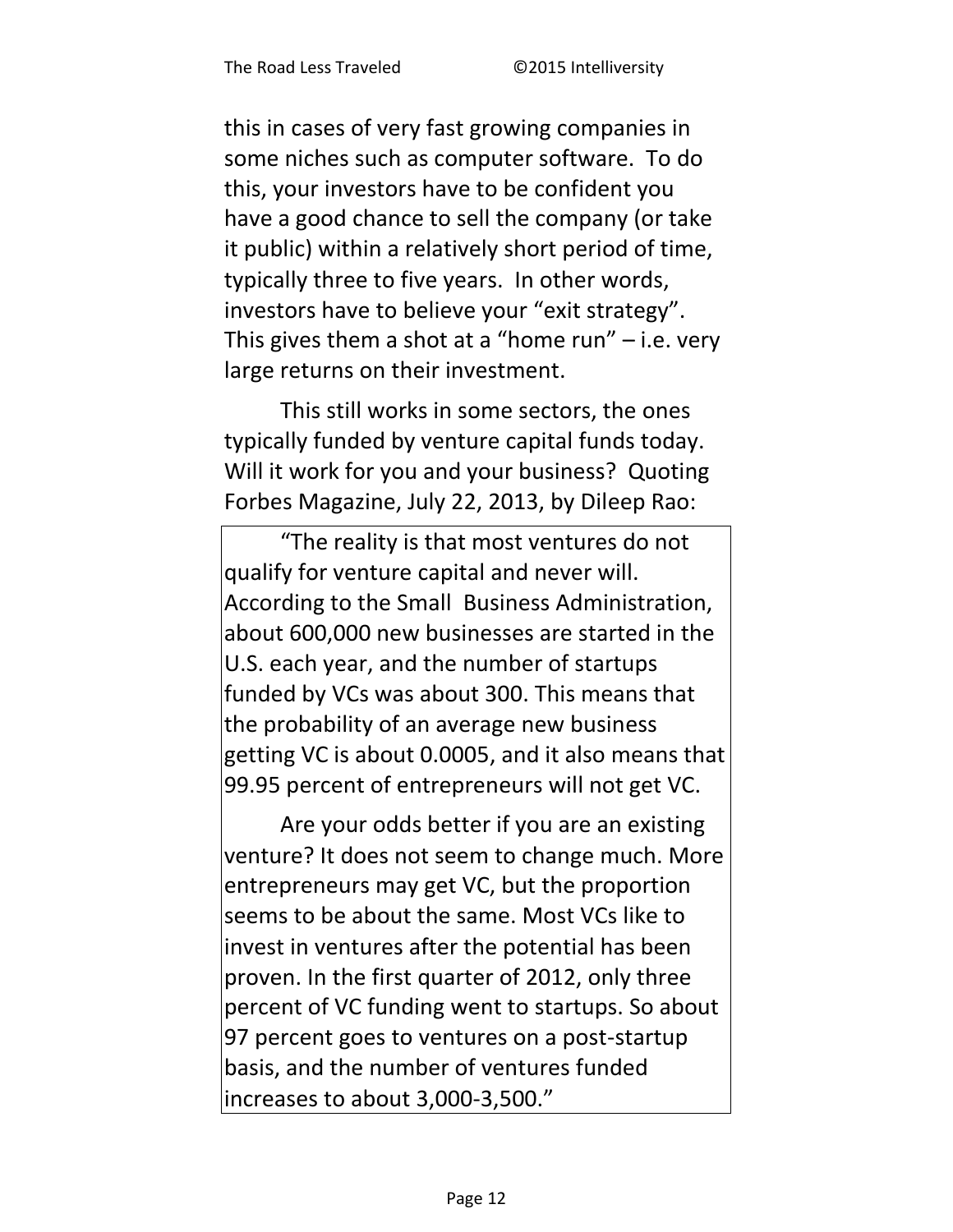What about financing by angels (high networth individuals)? These statistics vary widely, so we'll speak from our direct experience as members of Tech Coast Angels, San Diego chapter. (Both founders of Intelliversity have been members.) Over a period of years, we helped review about 30 deals a month or about 600 deals over two years. Total number of deals funded during that time by the chapter were about 20 -- or 3%. 97% had to find funding elsewhere or never found funding beyond family, friends and personal resources. My guess is that no more than 10% of the companies that applied eventually found outside financing from some source, but it could be as low as 5%. Very few companies get angel financing from people they don't already know, let alone VC financing.

There is a way out of this quandary for many innovative companies (Revenue Royalties), but before explaining it, it's useful to answer the question, was this difficulty in getting outside financing for young companies always true? We can say from experience that these statistics were somewhat more favorable to entrepreneurs prior to the dot-com bust in 2000. What changed?

The change in the economy since then is not just a couple of recessions. It's more fundamental than that and more permanent.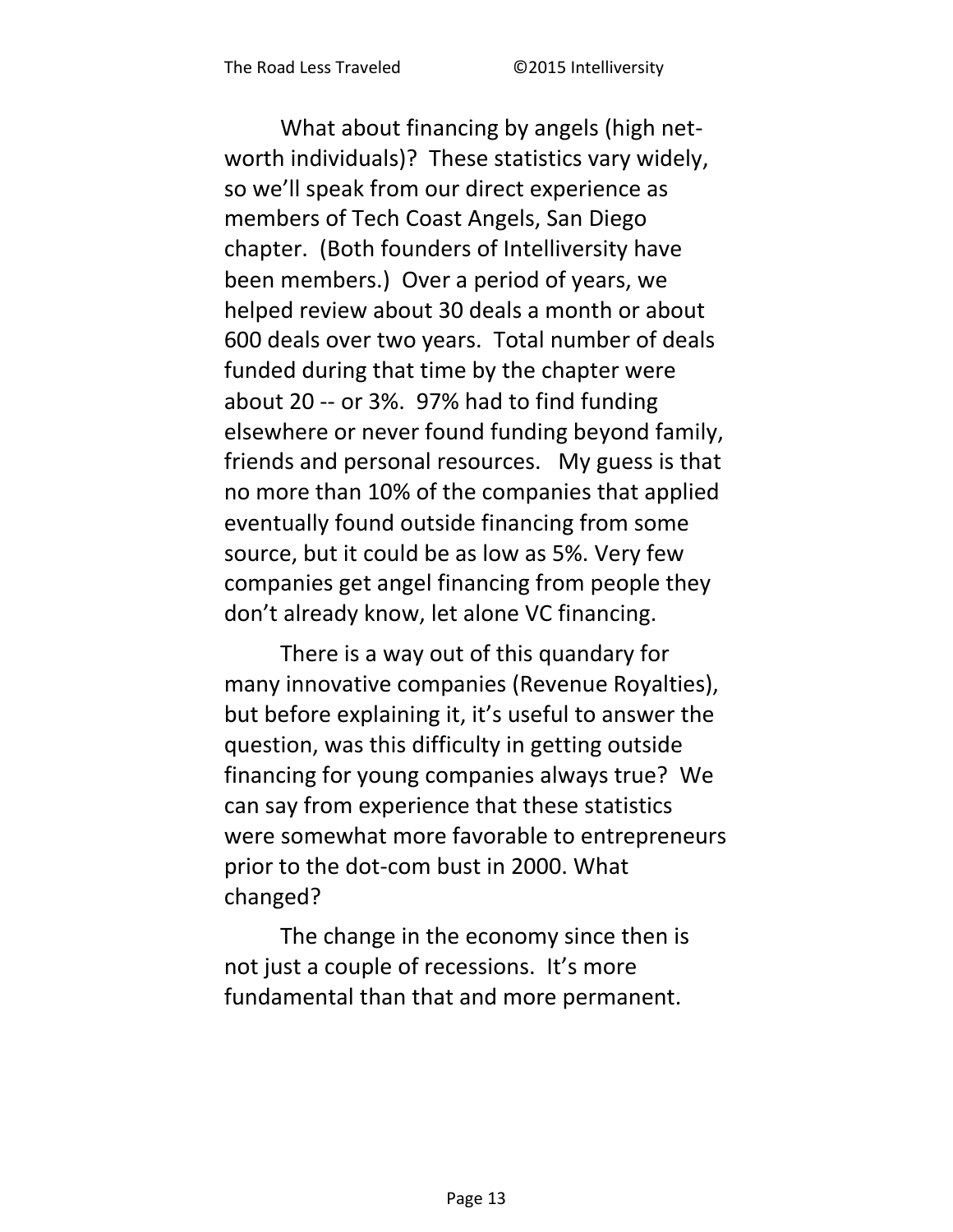

The above graph represents our subjective experience, but we've verified this through countless discussions with other investors. The problem is simply that technology is changing more rapidly every year. The rate of change of technology is accelerating.

Think about it. Twenty years ago in 1995 (if you were of thinking age at that time), you were probably comfortable (right or wrong) imagining the world ten years ahead in say 2005. The Internet was a dial up modem. Mobile phones were bricks. Most of us imagined these tools smaller and faster in 2005, but not fundamentally different.

Fast forward to 2015. Are you comfortable imagining the world in the year 2025? Robots everywhere building homes and fixing potholes? Cell phones replaced by inplants? We'll bet you're not comfortable betting on the world in 2025.

Yet, the average number of years it takes to secure a liquidity event (acquisition or public offering) has increased to nine years now and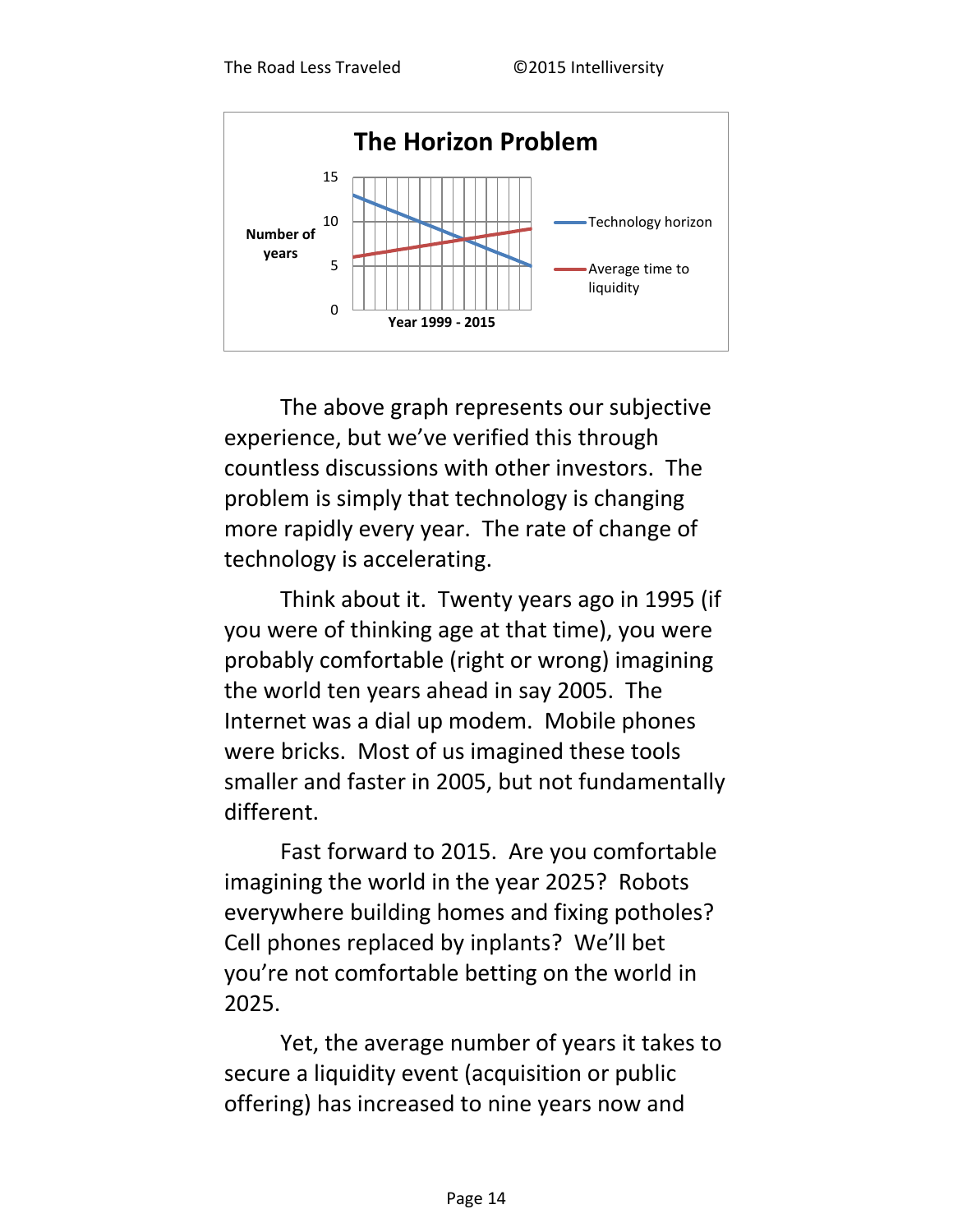may continue to increase. Some companies are purchased quickly for their strategic value (think Instagram) but most are forced to prove themselves. Usually, they're not purchased for their technology (as it's changing too fast) but for their customer base and their teams. Most new companies are never acquired; they become lifestyle businesses, which is fine for their owners and managers, not so good for investors.

So the bottom line is, investors can't predict when a company will be acquired, if ever. Most important for you, investors now know this. They know that buying equity in a company is usually a crap-shoot. Here's what the author recently wrote in an article for Angel Investor News:

> "Knowing this, investors are increasingly insecure about every investment and compensate by assembling large portfolios and follow increasingly rigid standards of selection. We ignore most businesses presented to us because the odds of an exit seem too long. Then we demand large shares of ownership, knowing that most will never pay at all. In the end, your business probably does not receive funding. You're dreams lie in tatters.

"The answer is to stop selling equity. Start selling a share of revenue - a share of the future topline revenues of your company.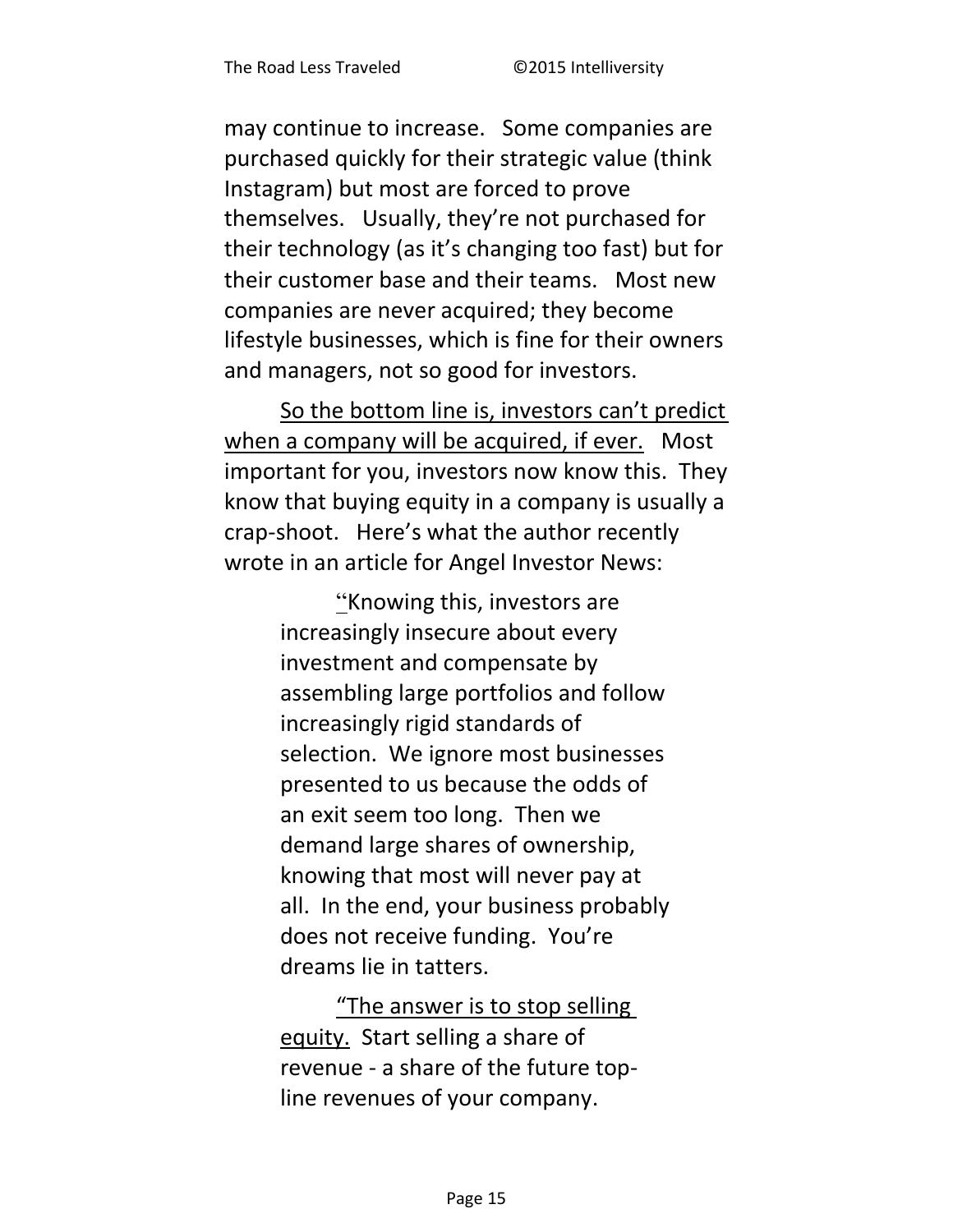Selling your future revenues instead of equity is known as "Revenue Royalties," "revenue participation," "revenue sharing," "synthetic royalties" or "revenuebased finance." This structure is now increasingly well accepted in the angel and fund communities.

"Why does it work in today's fast-paced world? With Revenue Royalties, investors appreciate that:

1) liquidity (i.e. cash coming back) begins almost immediately, and

2) liquidity does not depend on an exit event that may never occur.

"It's all about liquidity. Liquidity is built into the plan. Through built-in liquidity, Revenue Royalties turn longterm uncertainty into near-term certainty. This makes a real difference to investors.

"I've recommended Revenue Royalties to a number of companies in the last few years and more than half have succeeded in raising all of the capital they needed, and quickly. This can't be a coincidence. Investors do sit up and notice.

"In conclusion, purchasing equity in all but the most explosive or proven companies seems like a highly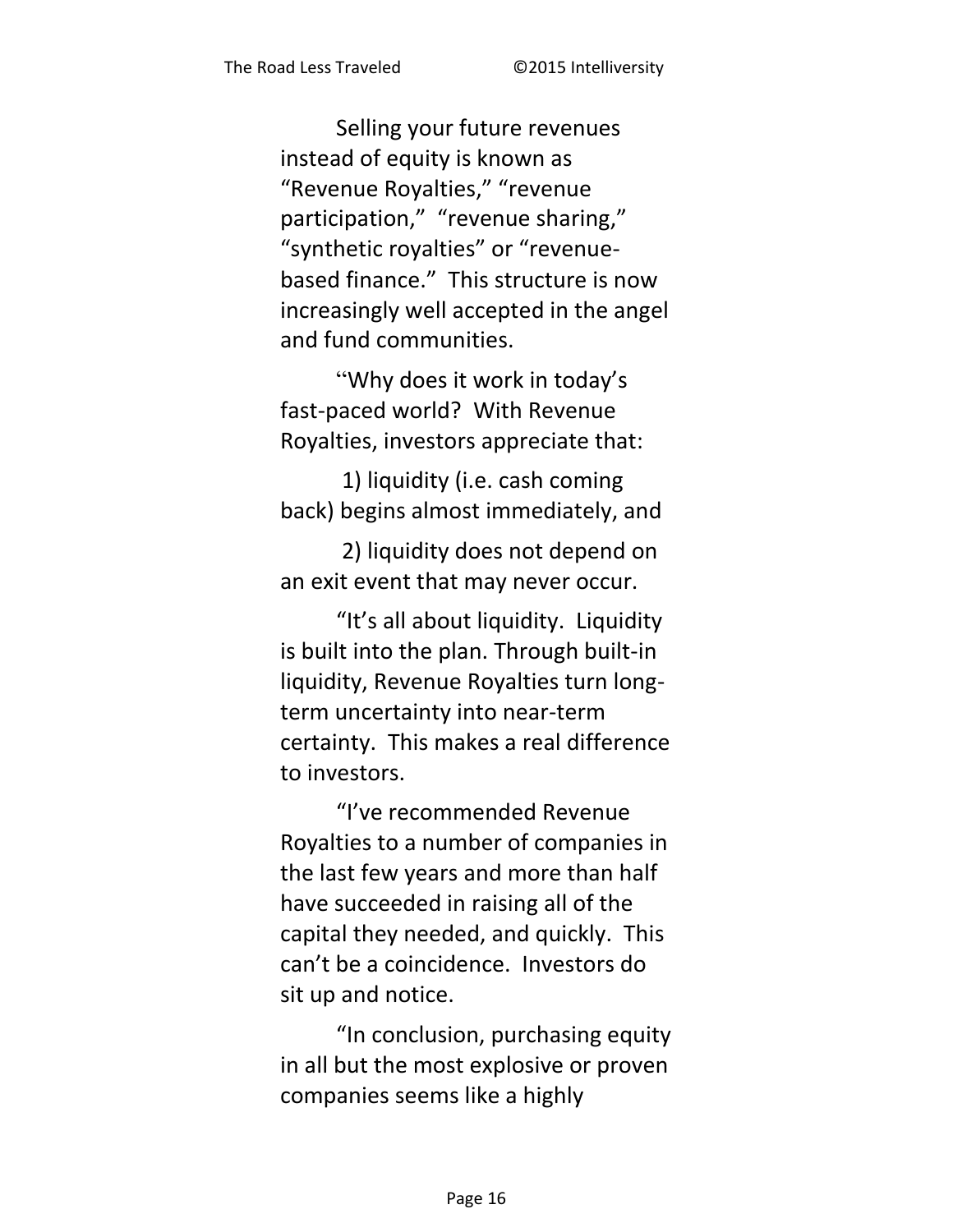speculative gamble to most smart investors today. So they avoid it or offer unattractive terms to you, resulting in no funding at all. Most investors want a way to:

- 1) Reduce the likelihood of losing their investment, AND,
- 2) Get the cash flowing back to them swiftly."

The conclusion you may draw from the above article is simple: many investors need and want to invest in Revenue Royalties. Your company can benefit from this movement.

-------------------------

You may not be convinced that this movement is large enough yet to put cash into your coffers. The primary alternative for most young businesses is selling equity (stock or ownership.) For that reason, before we present the details of Revenue Royalties as a way to obtain financing, consider the other reasons why selling equity in your business may be a problem for you now:

### **More problems with selling equity**

#### **Problem #1: Valuation**

When they purchase equity, investors have to agree with you on what the company might be worth if sold at some future date, and what the chances are of being sold at that price. This is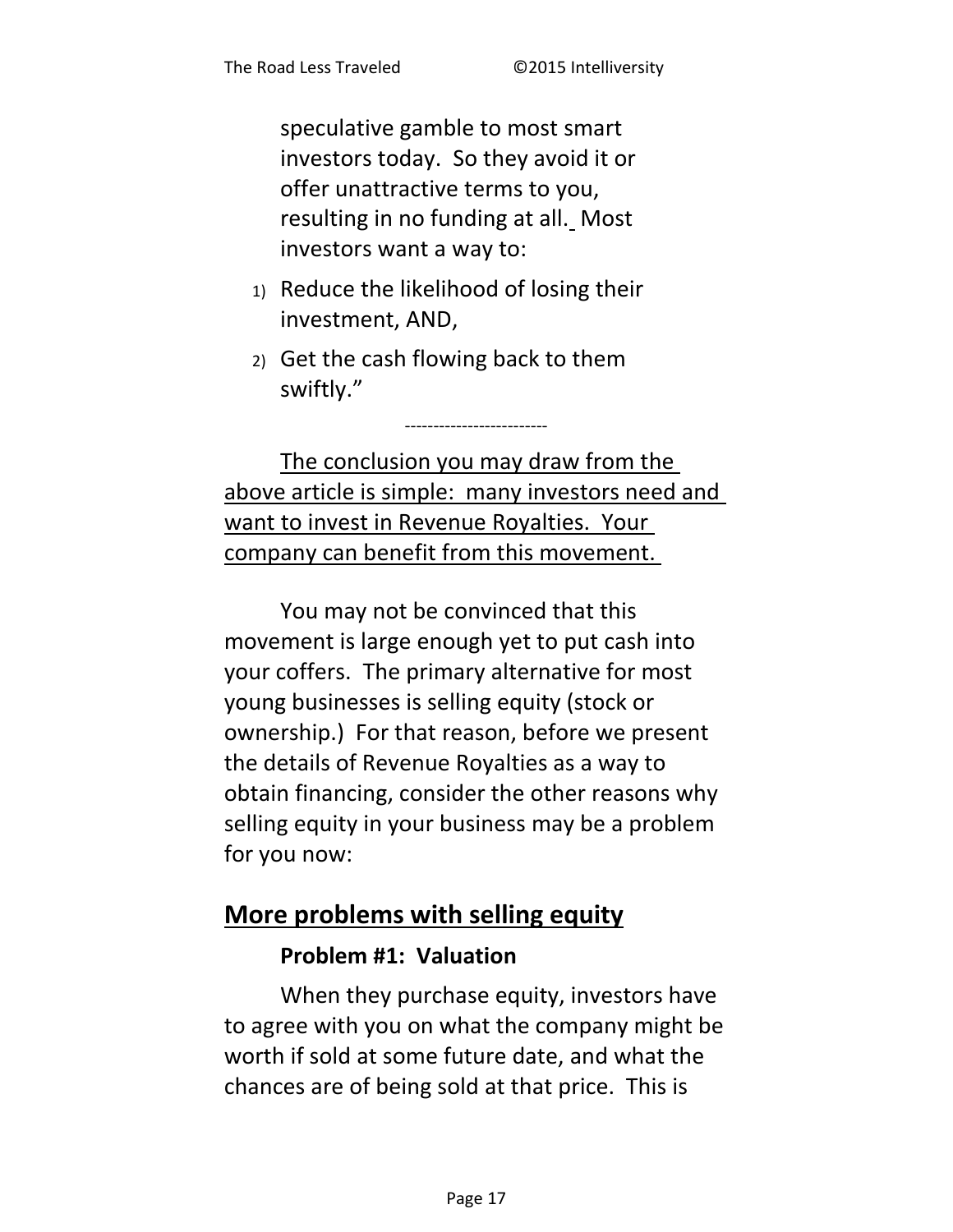one key element that determines the current value of the company. Figuring this out is a process called "valuation." The problem is that this agonizing process can take four to six months even after you have located interested investors. and quite often you will never agree on the valuation. While they haggle, you and your team starve.

More times than you can imagine I've seen entrepreneurs who believe their company is worth about \$10,000,000 right now, just after launch, while investors believe the company is worth only \$2,000,000 or less. It takes a long time, if ever, to bridge the difference. Why the huge difference? See Problem #2.

#### Problem #2: Percentage of ownership

Ownership percentage has two main meanings to investors: 1) it gives investors some control over major company decisions, such as when to sell the company or take in other investments; and 2) it can give investors a big win on sale of the company, to compensate for the many deals that never perform as expected, and companies that never get sold. For these reasons, they want a significant share of ownership, usually above 20% and often 40% or more, and usually a seat on the Board of Directors as well. Do you want to give away that much now?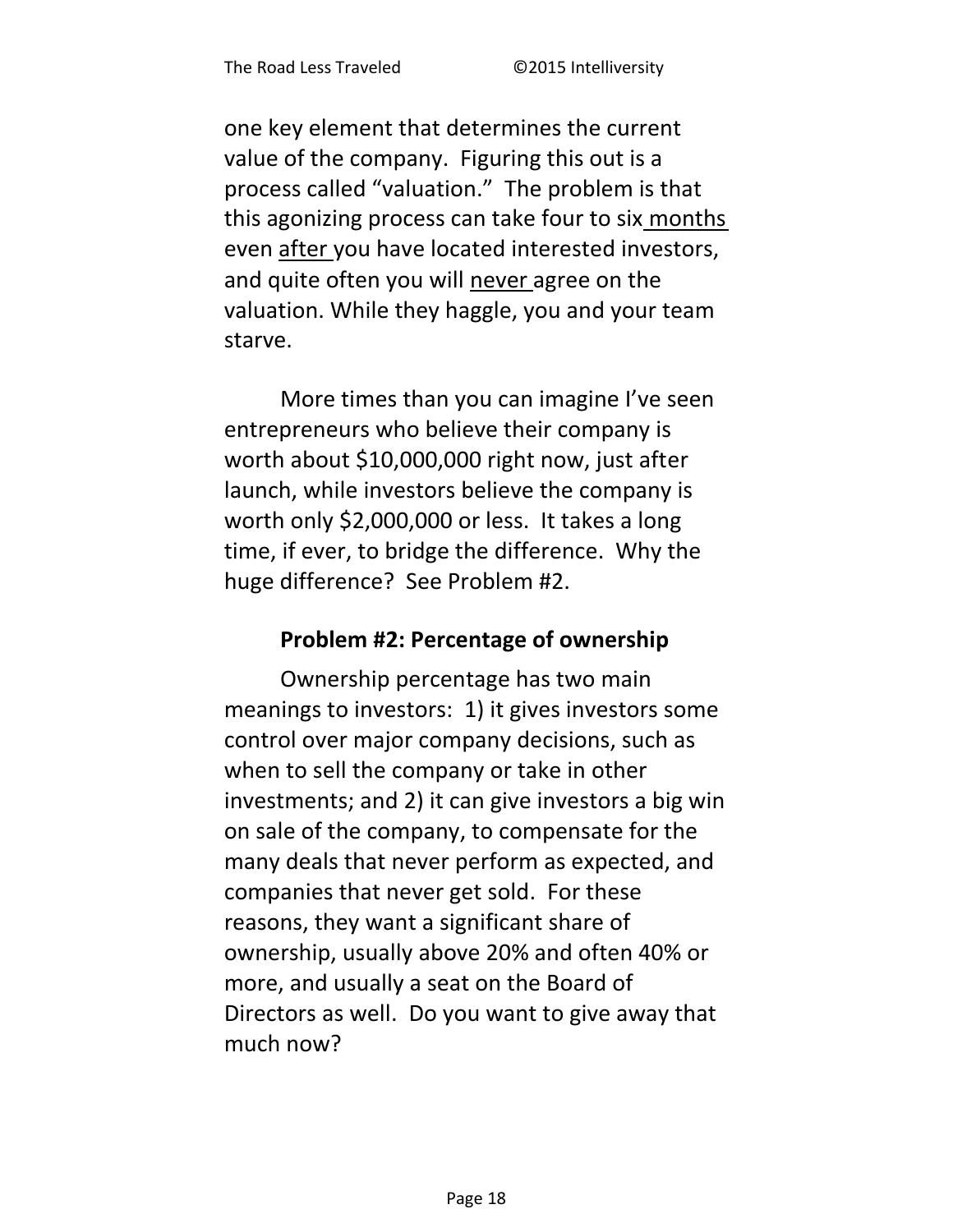For the above reasons, investors typically know in advance what percentage of a company they want to own. This affects the valuation. If an investor wants to own only 10% of your company for \$1,000,000, they will tell you the company valuation is \$9,000,000 before the investment (the "pre-money" valuation.) However, if an investor wants to own 25% for their \$1,000,000, then the pre-money valuation is only \$3,000,000. This is why pre-money valuations seem to be much lower than what you think the value should be.

There is a natural disagreement about the percentage of your company investors should get: If they get more, you get less. If you have less, you have less to sell to future investors if you ever need them. You have less to share with key team members, and, most important, when you eventually sell the company, there is less of a reward to you at the end of the hard-fought game. It's natural to want to hold onto as much equity as possible, or even all your equity, until later. So you may resist the unattractive deals offered to you, and this will delay or prevent receiving the funds you need.

The way around this disagreement is to offer alternative forms of investment that don't involve selling equity at all, at least until the company is further along in growth. Selling Revenue Royalties is an attractive alternative. Selling Revenue Royalties allows you to retain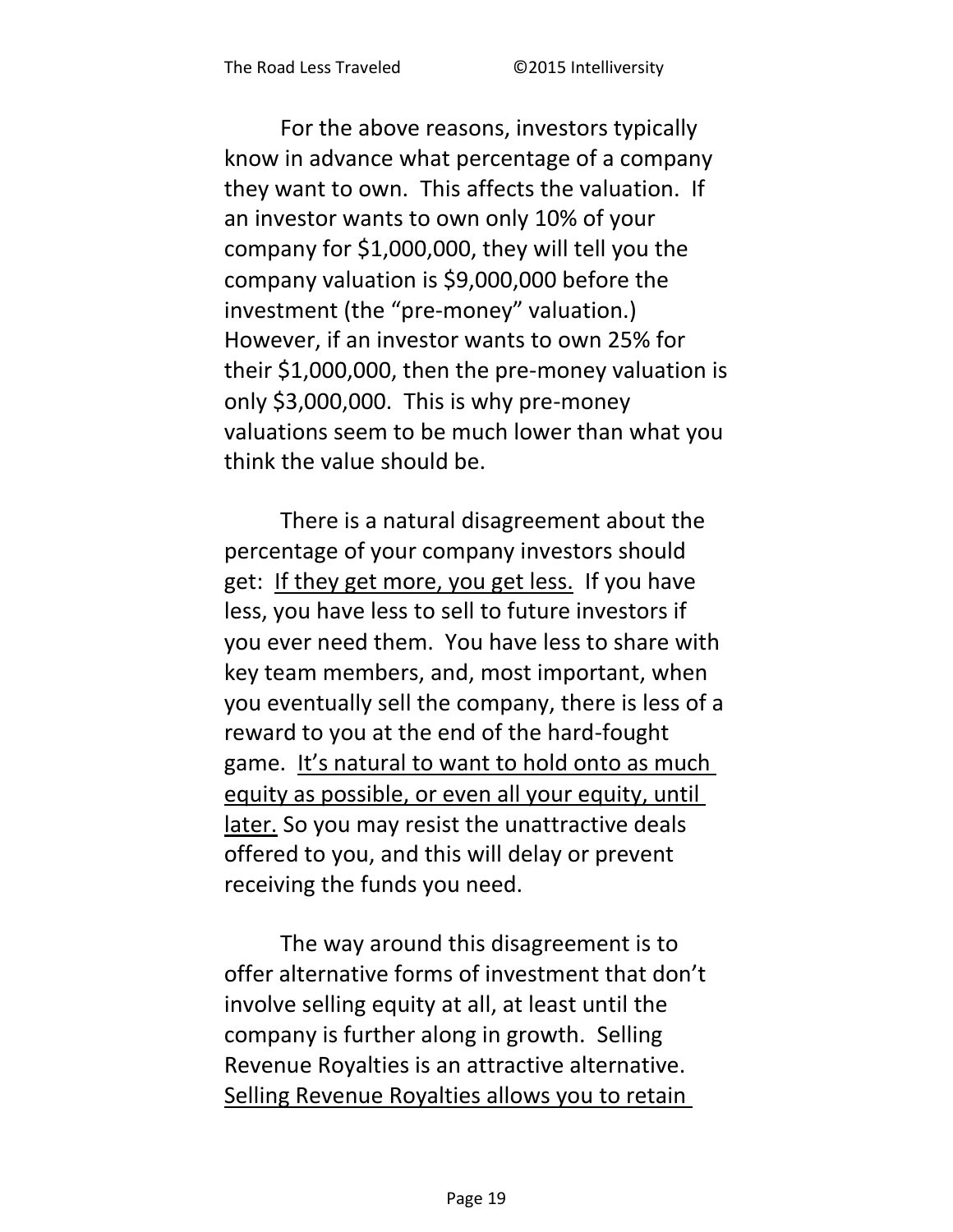company stock until such time as you can attract investment without giving up a large percentage of equity  $-$  i.e. until such time as the company's perceived valuation is much higher.

### **Revenue Royalties is a solution**

#### A faster path to funding

The offer of Revenue Royalties attracts investors to companies, projects and non-profits that can't sell equity, or can't sell it at a price acceptable to you. Even if you can sell equity, Revenue Royalties eliminates the battles and the conflict. It eliminates the valuation process. Even if you can sell stock, it's faster and easier to find interested investors. They get repaid quickly and with reduced risk of losing their principal. You get the money needed to survive and grow win-win. Here then are the main reasons why investors often prefer Revenue Royalties over purchasing equity:

# Reason 1: "Built-in liquidity" -- Investors start receiving payments right away

Payments usually begin in the first few months or the first year or two, depending on agreement and when revenues begin to flow. We call this "built-in liquidity."

#### Reason 2: Investors experience less fear of loss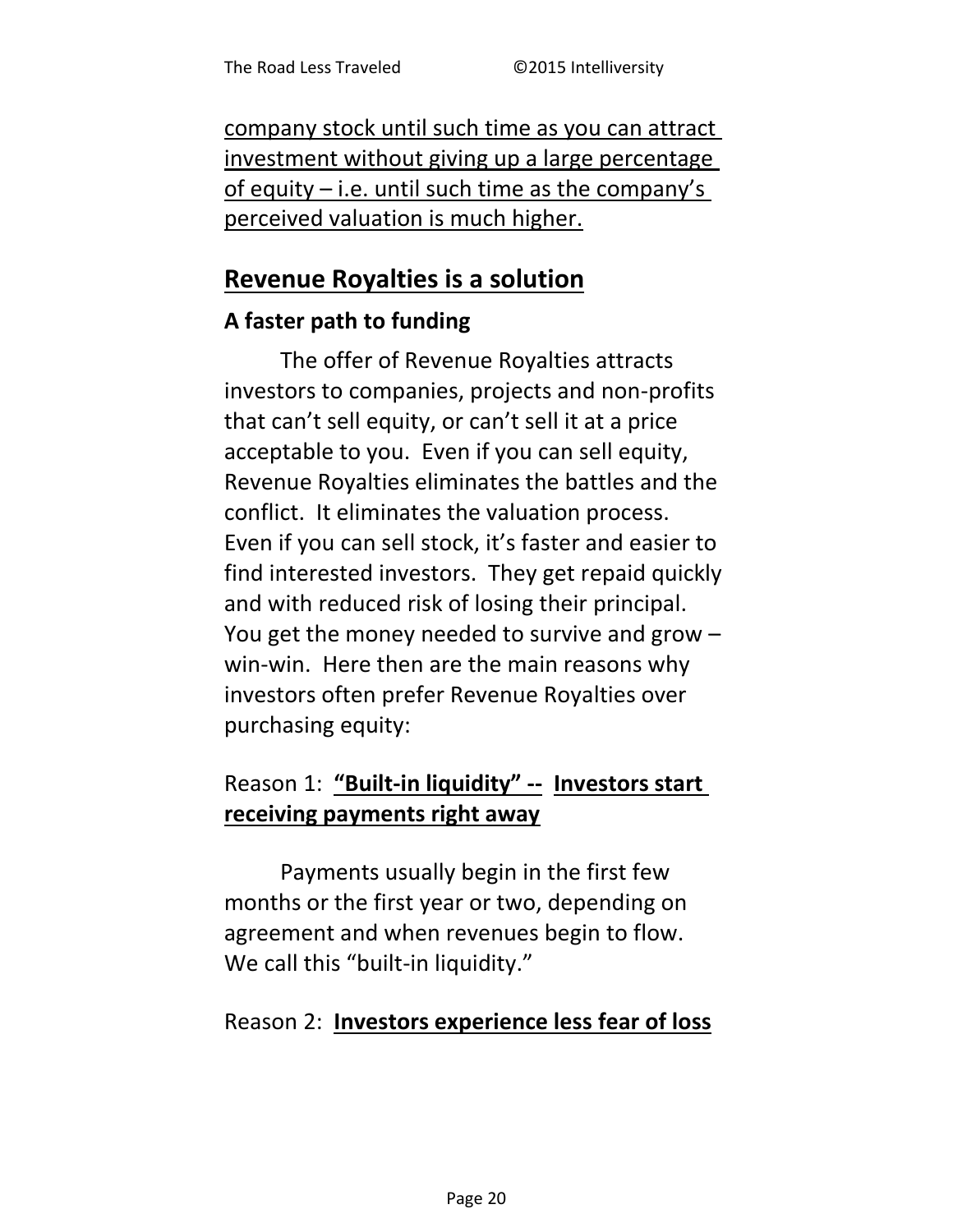There's a lower probability that the principal investment will be lost because the investor does not have to wait for sale of company or public offering, which may never occur or which may take a decade or more. When investing in Revenue Royalties, the investor typically receives back the principal in a relatively short period of time, often three to five years.

That is a shorter time in which the investor's capital is exposed to loss, and his exposure decreases each time he receives a royalty payment.

# Reason 3: Investors need only believe your revenue projections

Investors need only believe your potential to generate revenues (or contributions and grants for non-profits.) They don't have to believe that you can sell your company or go public. They don't have to believe your exit strategy. You don't even need an exit strategy. Investors don't even have to believe you can make profits any time soon, though they do have to believe that you can sustain a revenuegenerating operation; significant margins are needed to pay the royalties along with all your other expenses.

### Reason 4: Investors do not need to agree on valuation or percentage of ownership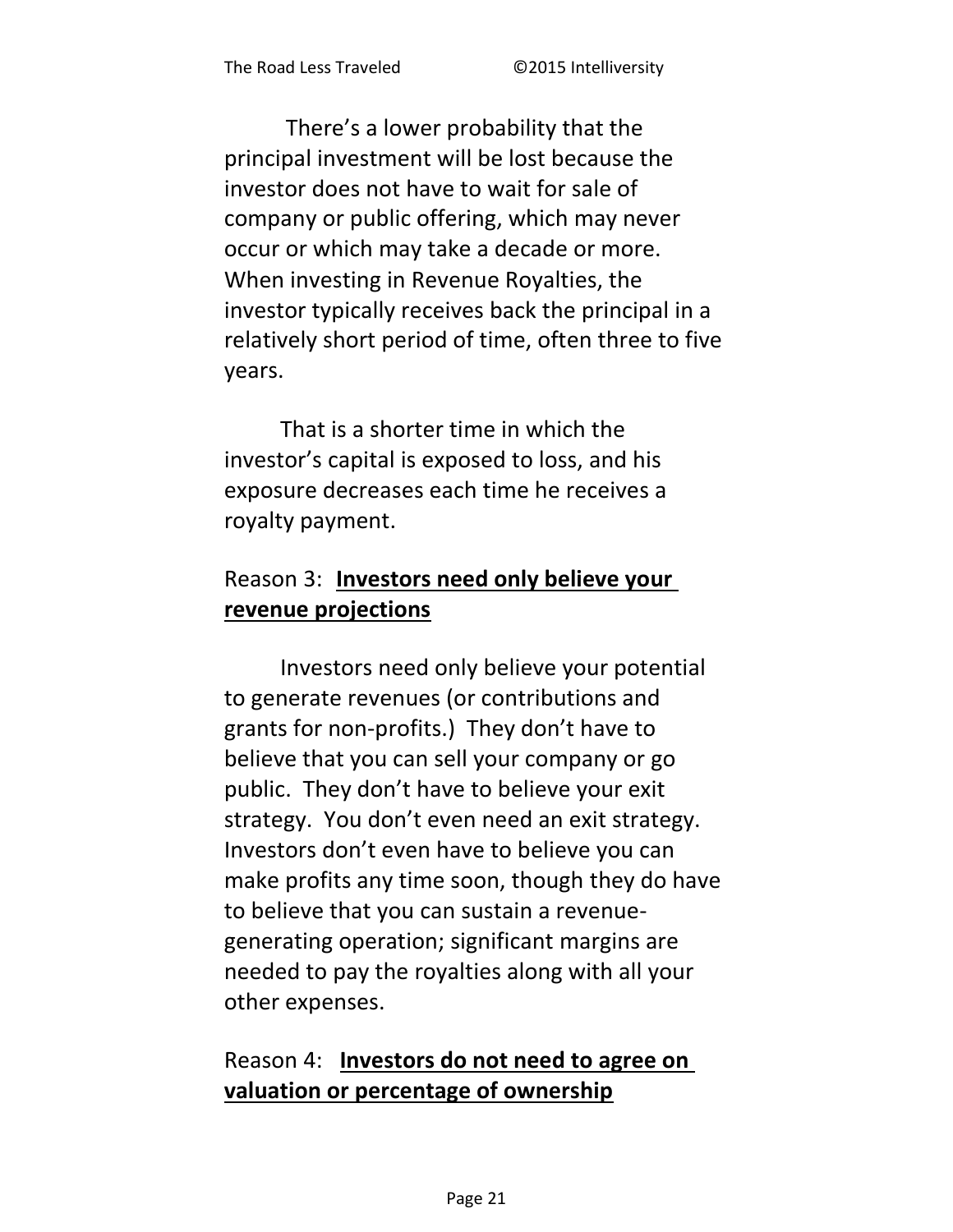You will more than likely actually find investors with terms you can live with. With Revenue Royalties, you are not giving a percentage of the company, not 10%, not 40% - no percentage of ownership of the company at all. You hold onto 100% of the ownership of the company. So there's no need to agree on the percentage of the company the investor is buying or the value of the company.

This is assuming you are already generating revenue or have a very good reason to believe you will in the future. If so, chances are you can find investors who'll be interested in participating in a portion of your revenue. You don't have to be a rock star in your industry. All you need is revenues -- now or on the horizon -- and a believable plan to make them grow with financing. This means that your search for investors will probably be short, sweet and rewarding.

A caution of about profit margins: they need to be significant, in order for revenue royalties to work well. Paying a 5% royalty on gross revenues will cut directly into your operating margin, so a sound practice is to be certain that the investment you receive will more than recover the profit margin you sacrifice.

This could be achieved in many ways -- for example through increased efficiency, expanded markets, through the development of new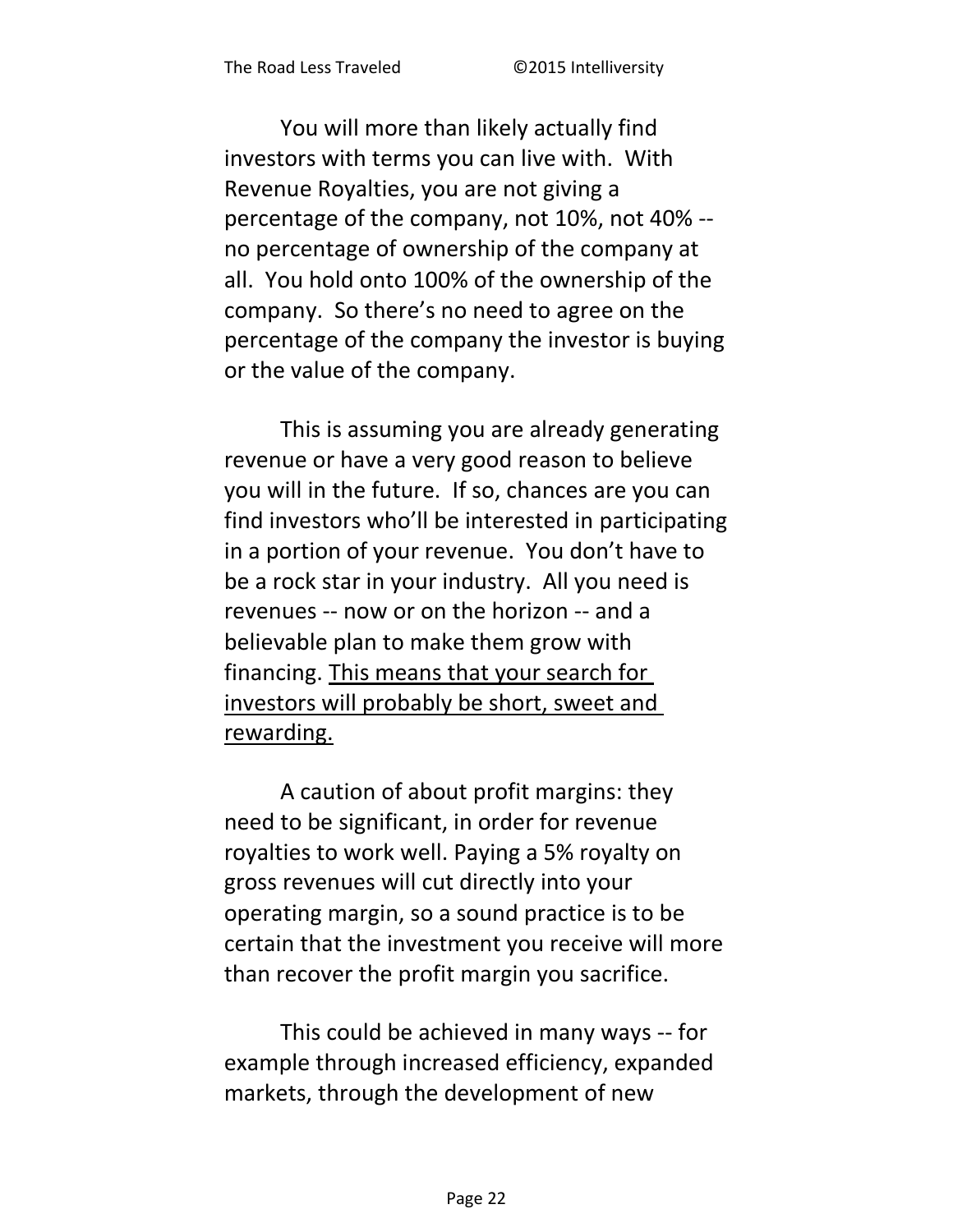products and technologies, through acquisition of a competitor.

A company with very narrow operating margins that cannot easily be expanded should probably not consider revenue royalties as a method of financing.

### Reason 5: If you do sell your company, investors get a home-run anyway.

Every Revenue Royalty agreement should contain a home-run clause, often called a "redemption" clause. This allows owners to sell the company with compelling returns both to founders and royalty investors. More on this later.

# **Selling Revenue Royalties is easier**

Vince Lombardi is considered the greatest football coach of all time. Interestingly, Lombardi's Packer teams ran about ten offensive plays. That's it! Yet they won five NFL championships and two Superbowls. Lombardi believed – and proved – that completely mastering a few simple plays – running them to perfection - would be more effective than trying to be merely "good" and run many, many more plays. Lombardi's Packers ran the same few plays over and over, daring the other teams to stop them. Most couldn't, even when they knew exactly what was coming.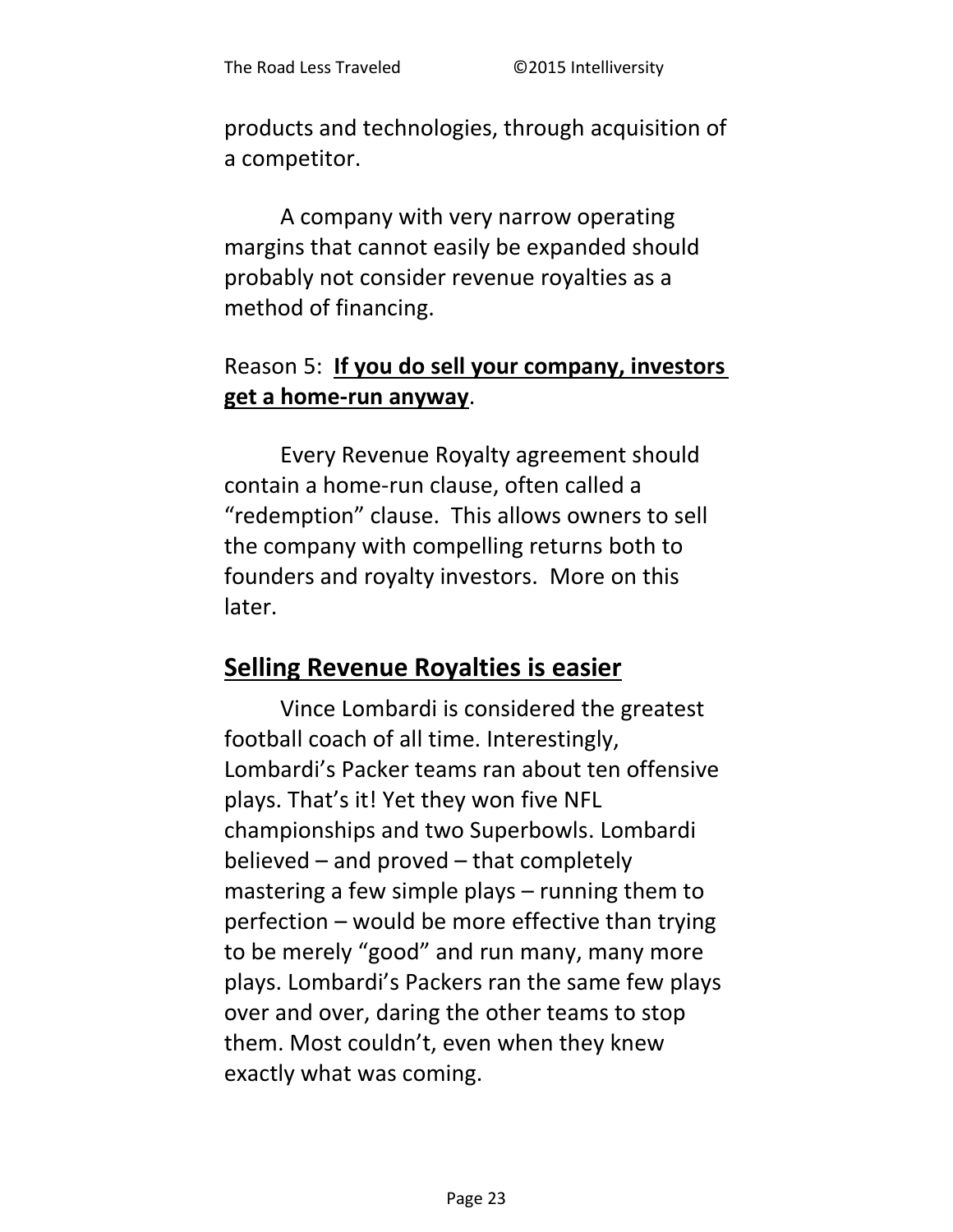Selling Revenue Royalties as a funding method is like that. It's not complicated. But to be effective it needs to be done correctly. Master a few fundamentals and you'll be on your way to the financial goal line. Selling stock and other types of complex funding mechanisms might work for you someday. Selling Revenue Royalties is simple and fun once you master the game.

We've spoken to a number of investors who put money regularly into companies based on Revenue Royalty financing. We've also spoken to a number of companies who have received investment using this method. All agree. The Revenue Royalties process is faster, easier and lighter than selling stock even if you could. One such fund tells us they regularly complete investments in two to six weeks through an automated process. It can be that fast, though there are no guarantees.

# What do you have to gain?

If you take action now, and learn how to sell Revenue Royalties for your company:

- □ Your business, project or non-profit will have the funds you need to promote your brand and grow
- $\Box$  You'll have the space and time to grow and fulfill your dreams and those of your family and team.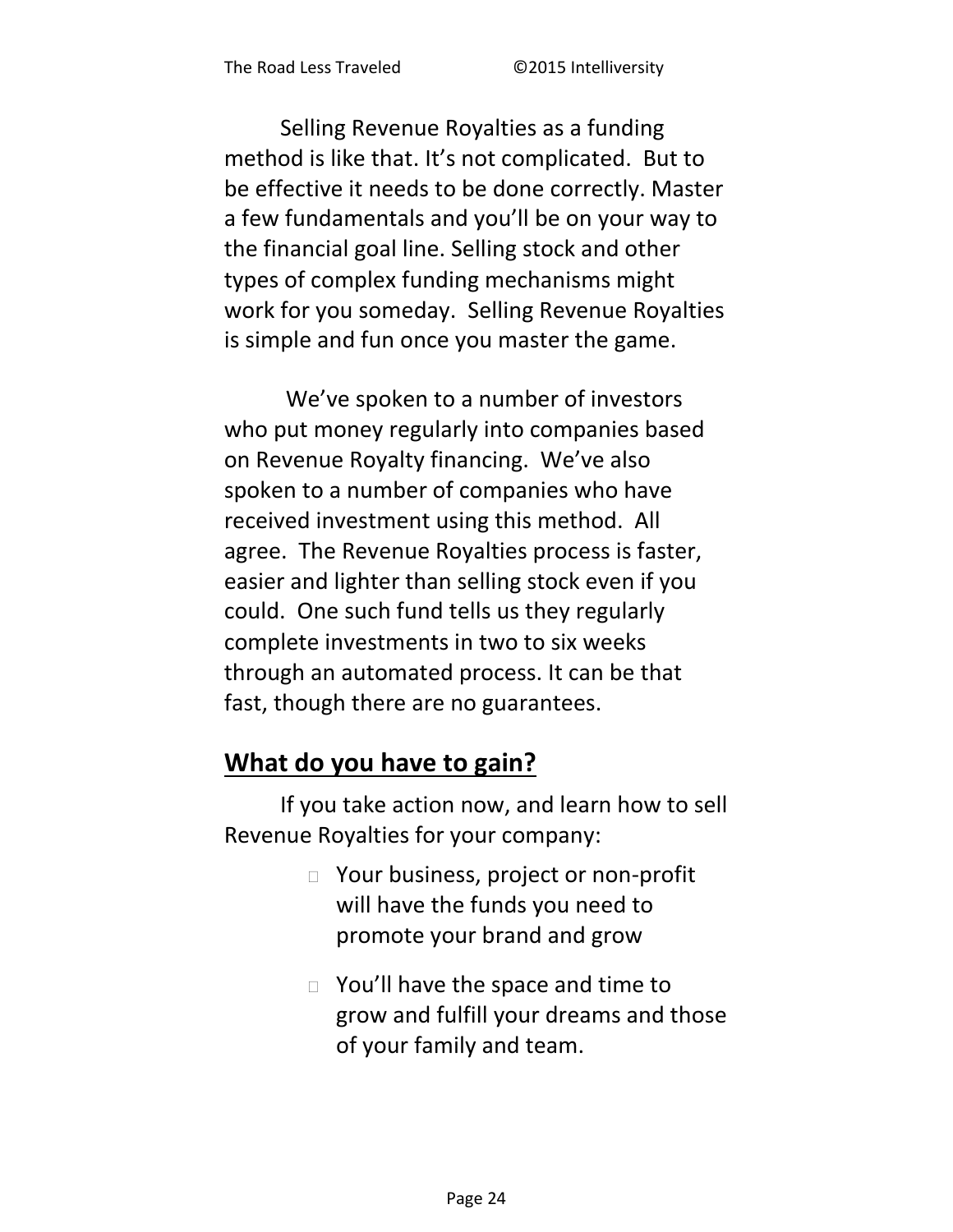- $\Box$  You'll be able to hire the additional team members you need to take some of the burdens off your back.
- $\Box$  You'll be able to expand the business nationally or globally and get the exposure you deserve.
- □ You'll be able to develop and introduce the many new ideas you're itching to share with the world.
- $\Box$  Your creations will have the chance to see the light of day and achieve the recognition they deserve.

The future can be bright. The point we're making is that, unless your company is one of the highly unusual few, we believe you're more likely to

To go directly to learning how to make an offer to investors, click here: Offer

gain the above benefits by selling Revenue Royalties and you'll get them faster.

Later in this eBook, we'll describe a number of other reasons why raising capital by means of Revenue Royalties may be a better choice. For now, we'll sum up with sound advice for most companies:

# **STOP SELLING EQUITY**

# **START SELLING REVENUE ROYALTIES**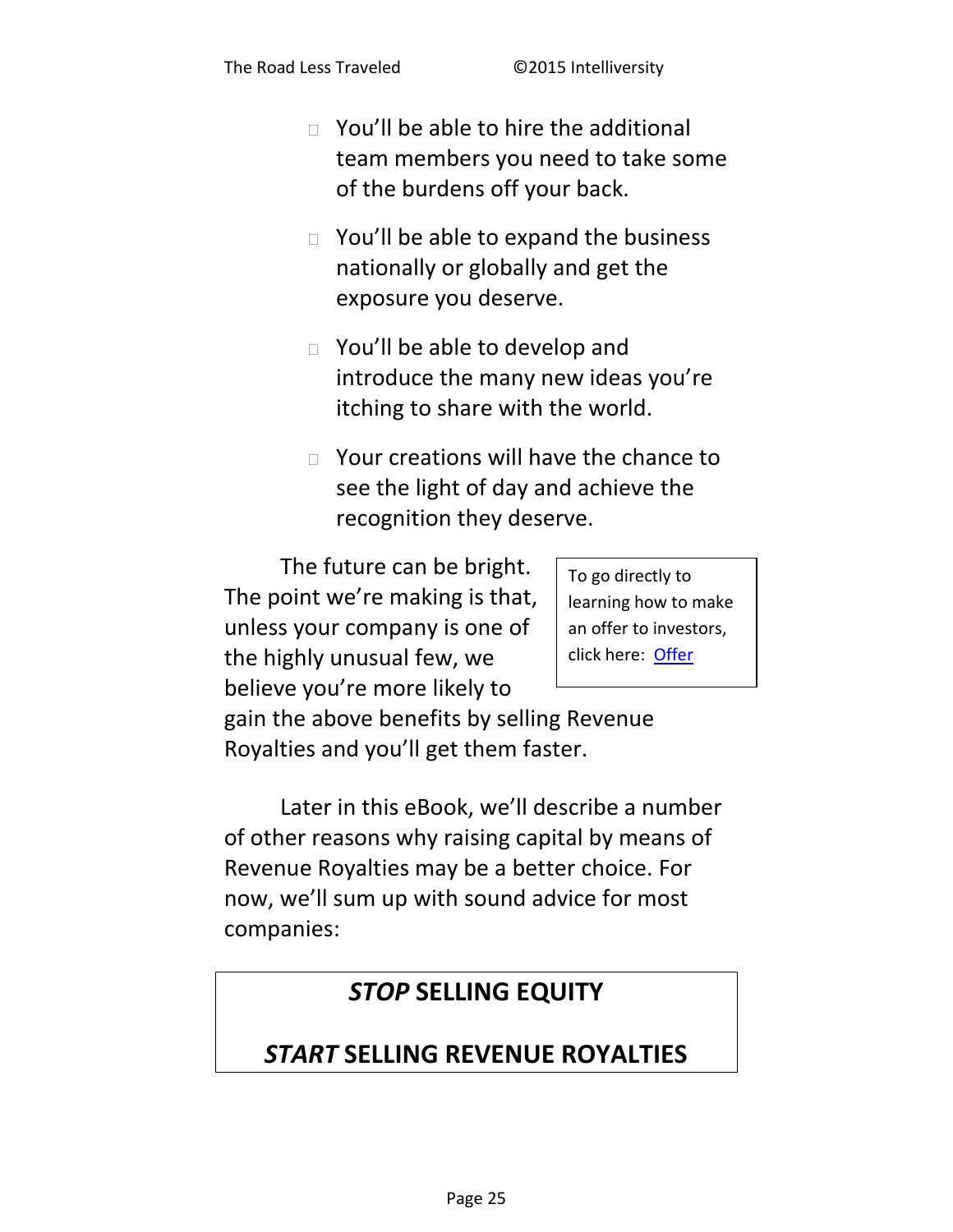#### Who we are

You can have confidence that the team at Intelliversity knows what they are talking about and cares that you succeed.

Intelliversity is a not-for-profit 501(c)3. We call it "The Leadership Academy for Entrepreneurs - Led by Investors." The founder and president, Robert Steven Kramarz and cofounder Ravi Bhola are investors as well as longtime entrepreneurs in technology. More recently, Wall Street luminary Arthur Lipper joined the team as Intelliversity's Chairman of the Board of Advisors. Our backgrounds are found at the end of this eBook for your reference.

We also have experience as investors in, and managers of, venture capital firms and other investment funds. We've each been on the boards of a number of successful non-profits. In addition, we each have extensive experience in leadership consulting for both businesses and non-profits. We understand the dynamics of the relationship between founders and investors. We are saddened by the frequent animosity or just inability to work together to build their enterprises. We want to see investors and executives working together to promote their companies, not working against each other.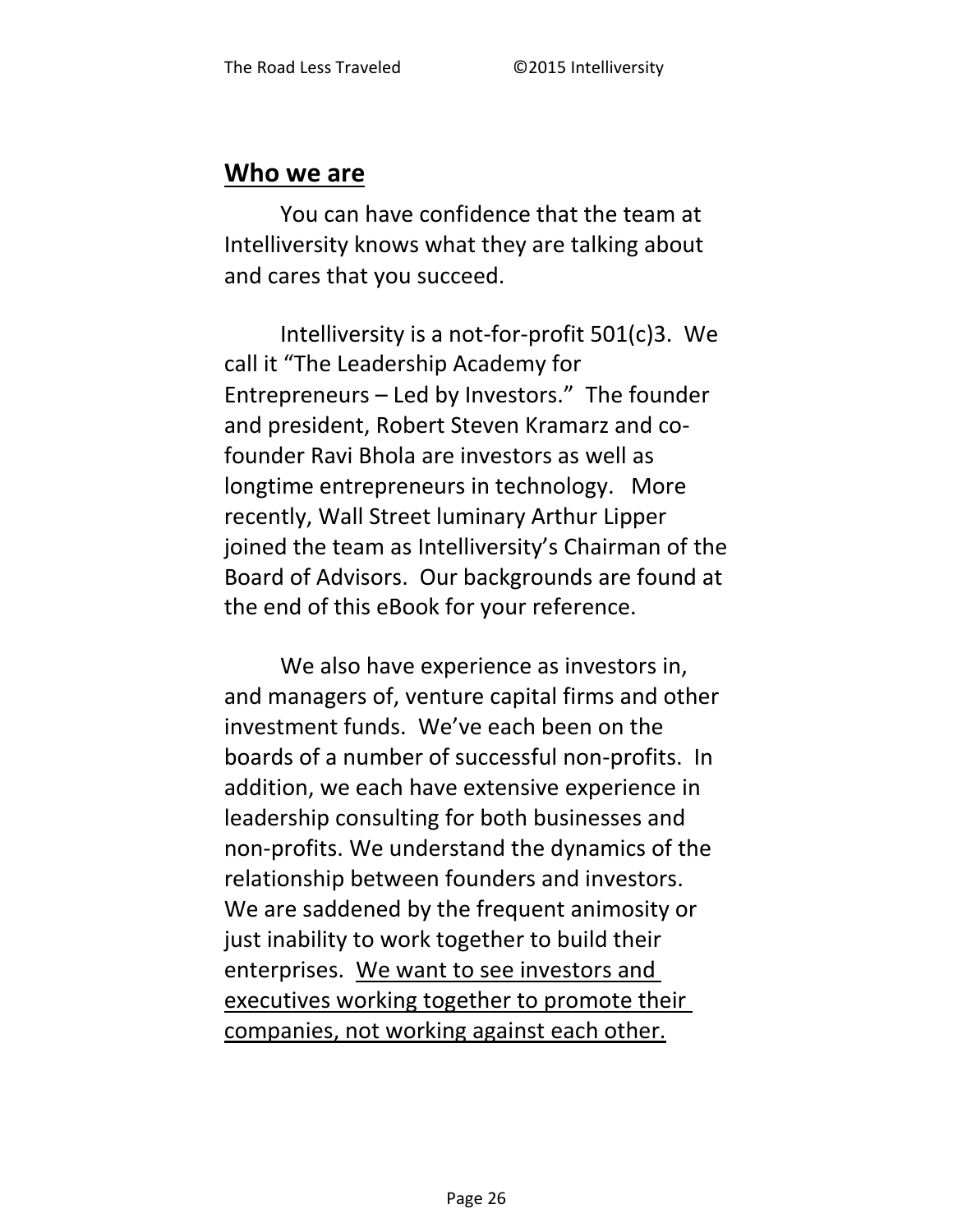Most important, we care about the future of entrepreneurship and entrepreneurs like you. We are alarmed by the fact that no more than 3% of companies that seek financing from angel groups or venture capital funds ever get funded, and only about 10% of those ever sell their company and pay their investors back. And even for those that do, far too much time and struggle is expended raising capital rather than growing the business and inventing new products or services or changing the world. This is not a formula for real prosperity. We want to see you, your company, your family, and your community win. Now you have the tools to enable you to win.

Intelliversity began to write about "Revenue Participation Funding" on its popular blog in 2011. (Originally, we called it "Participation Funding.") Arthur Lipper, as we've said earlier, has been recommending this method of financing since the 1980's, now calling it "Revenue Royalties" which is the name we have now adopted as well.

We have continued to write about, develop, refine, and document cases of successful use of Revenue Royalties, under any name, ever since. We have also begun to see investors and funds nationwide popping up and investing in many projects over the past few years using revenue sharing plans of one sort or another. The ideas have been developed further by consultants and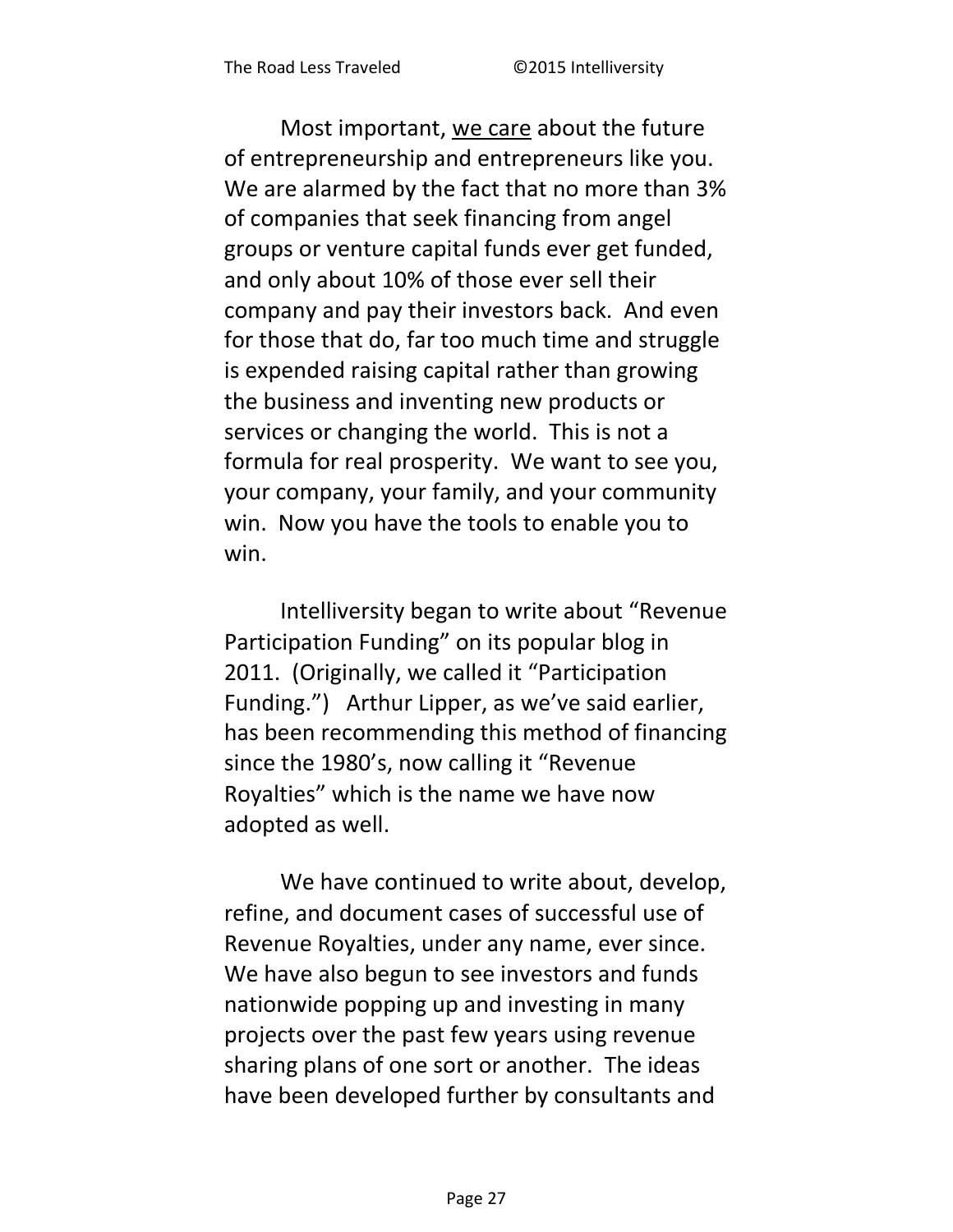attorneys whose work has been collected by us. You can now take advantage of this new movement in financing innovation and growth.

# **How does Revenue Royalty financing work?**

With Revenue Royalties, your investors provide you with a certain amount of capital. In return, they receive a pre-defined percentage of future top-line sales revenues (or contributions in the case of non-profits.) Your investors continue to receive that pre-defined percentage of revenues for a pre-defined amount of time or until a certain amount of money has been paid back. There are other formulas that we'll get to in a moment.

You don't have to share all revenues. You can limit the sharing to particular products, particular projects, or particular revenuegenerating events. There are many possibilities. Usually, for simplicity and to make investors most comfortable, companies offer simply a percentage of top line revenues. This way, if your sources of revenue change later, investors have confidence they will still be paid.

The use of Revenue Royalties to finance a business is similar to many licensing agreements.

To illustrate, suppose you were to license a patent from an inventor intending to market it.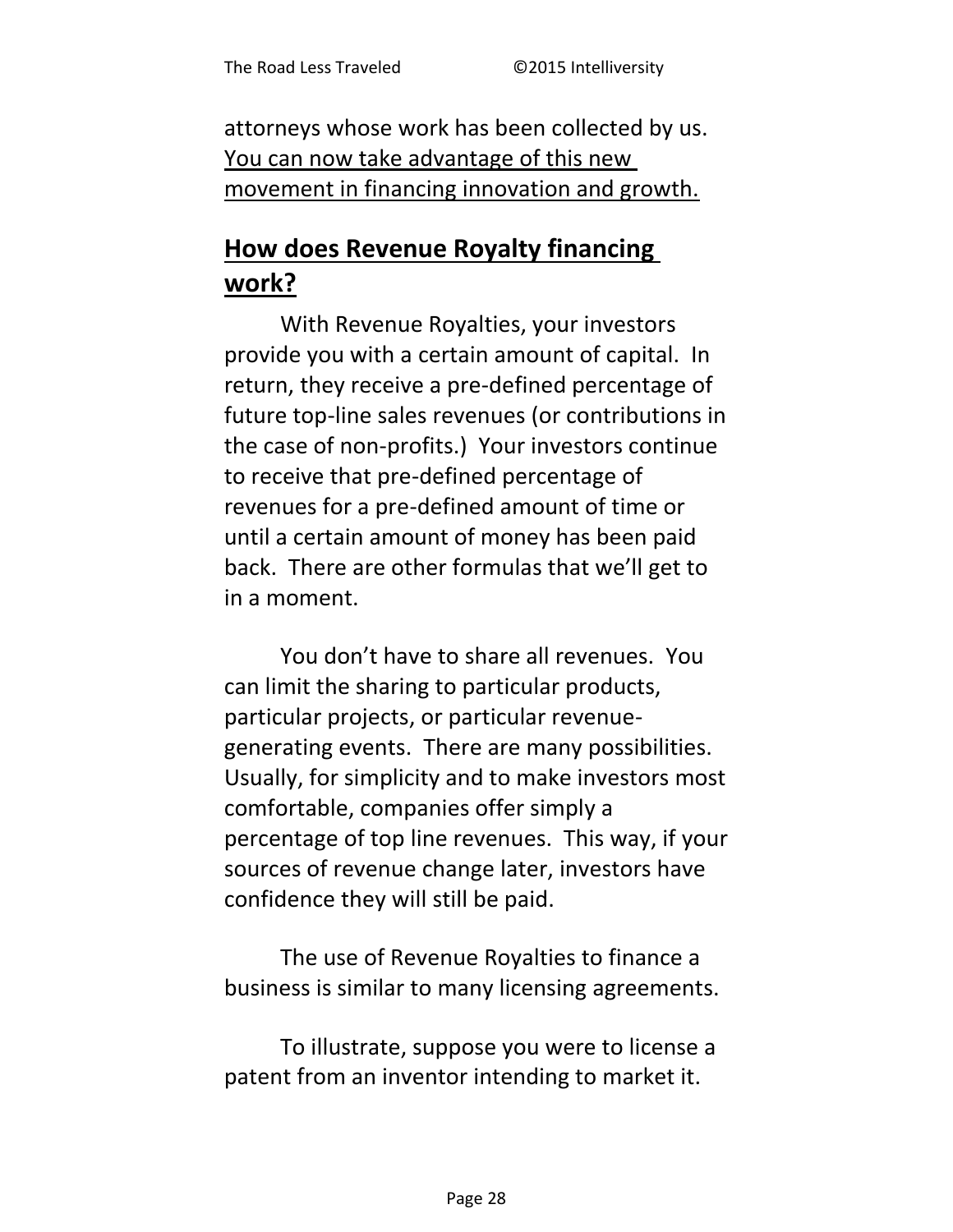Normally, the inventor would request, and you would grant them, a pre-defined percentage of the revenues that would result, say 2%, 5%, 10% or whatever you agree to. Chances are you wouldn't give them any ownership in your company. You might offer the inventor a percentage of the profits resulting from marketing the patent. It's therefore customary for inventors to request and receive a percentage of topline revenues.

Revenue Royalties are handled in the same way, except that instead of a product or a book, the other party is providing capital for your company to grow. You pay them back as a percentage of total revenues rather than revenues from a particular product. (This is why this system is called "Revenue Royalties.")

In the next section, we get into more detail about the elements of a Revenue Royalties agreement.

### The Elements of a Revenue Royalties Plan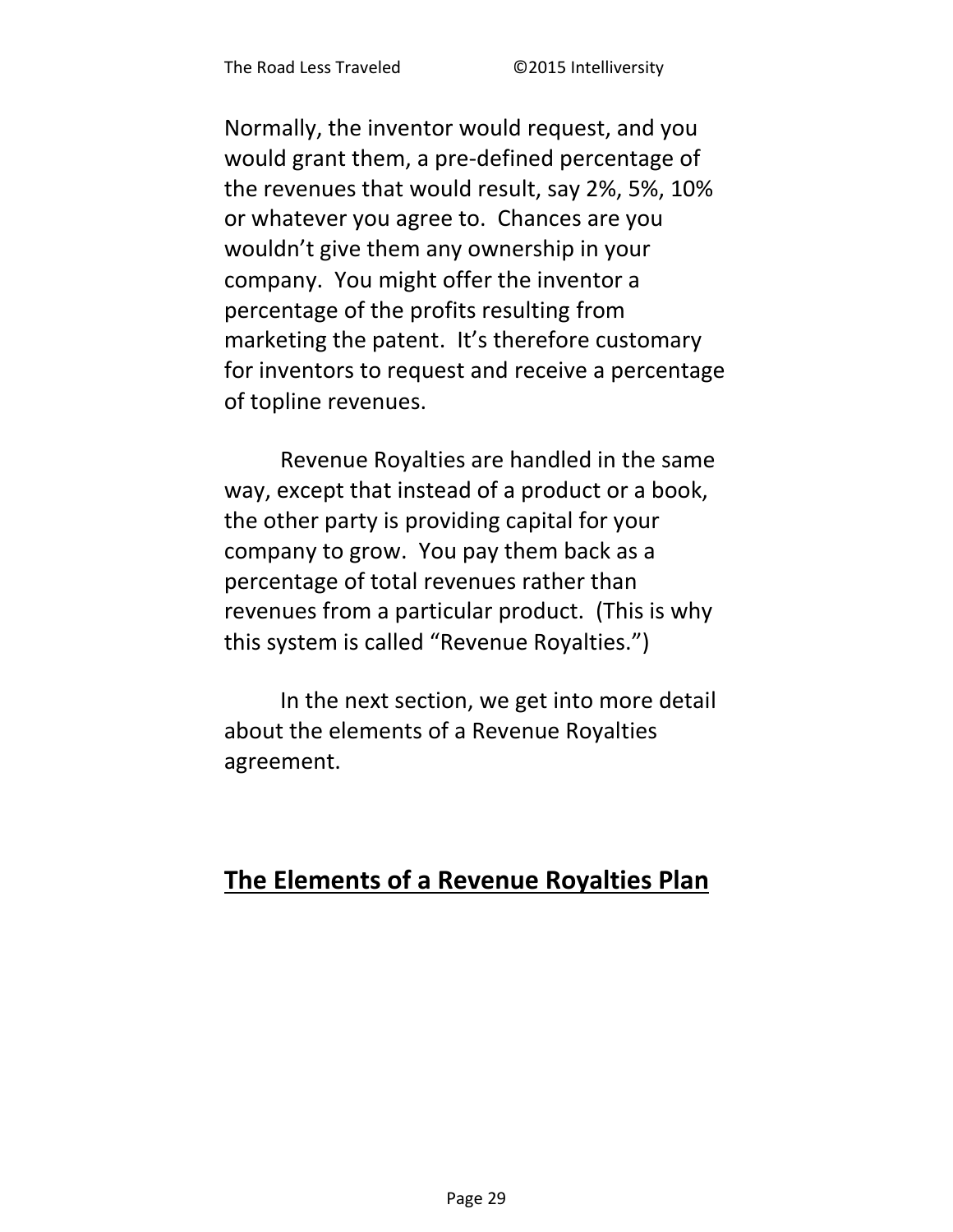There are four essential points in any Revenue Royalty plan and agreement: That's great to know, you may think, but how do I determine the right amounts for each of these?

- The investment amount;
- The royalty percentage;
- The length of time that royalty payments occur;
- What (if anything) investors hold as security.

The following comments will help you make the right decisions:

#### *The right investment amount:*

Investors will usually expect to hear that funds they invest are sufficient to enable your company to generate the amount of revenues that you project. So ask for enough.

If you believe that you will probably need an additional round of investment to achieve the projected revenue, we recommend you disclose that fact.

We strongly advise you ask for enough to reach cash flow break-even – where the cash coming in is regularly larger than the cash going out each month. This ensures that, if no additional capital can be found, the company can continue operations.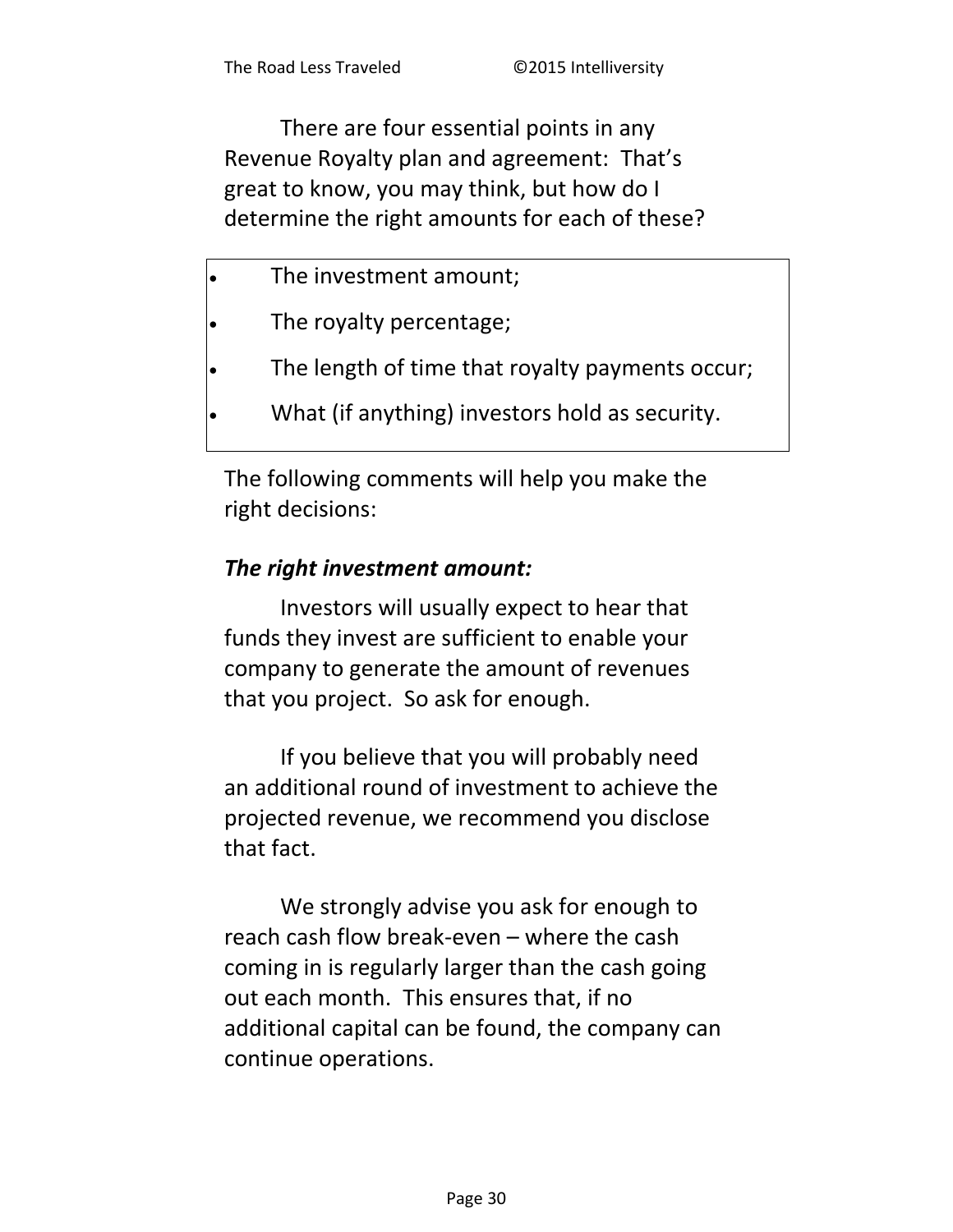Unless otherwise agreed, you will control how money is spent. However, it's fair to say that investors will expect that you use their funds primarily for revenue-generating activity, unless otherwise agreed.

### *The right royalty percentage(s)*

The amount of money paid back to investors each year is the agreed royalty percentage multiplied by total topline revenues during that year. You anticipate that revenues will be growing, so the amount of money paid back to investors in each subsequent year will be growing also.

Select a royalty percentage that: 1) your company can live with (within its available profit margins), and 2) that will pay the investor(s) back their entire principal over the number of years that many investors find attractive, often between three to five years.

After you've paid back the principal amount invested, the royalty payments continue because that is how the investors make a return on their investment. However, you have the option, regarding those later years, to agree in advance to a lower royalty percentage.

Thus, you and investors can agree to a series of two or three declining royalty percentages that last many years, as long as reasonably foreseeable, say 10 to 20 years. The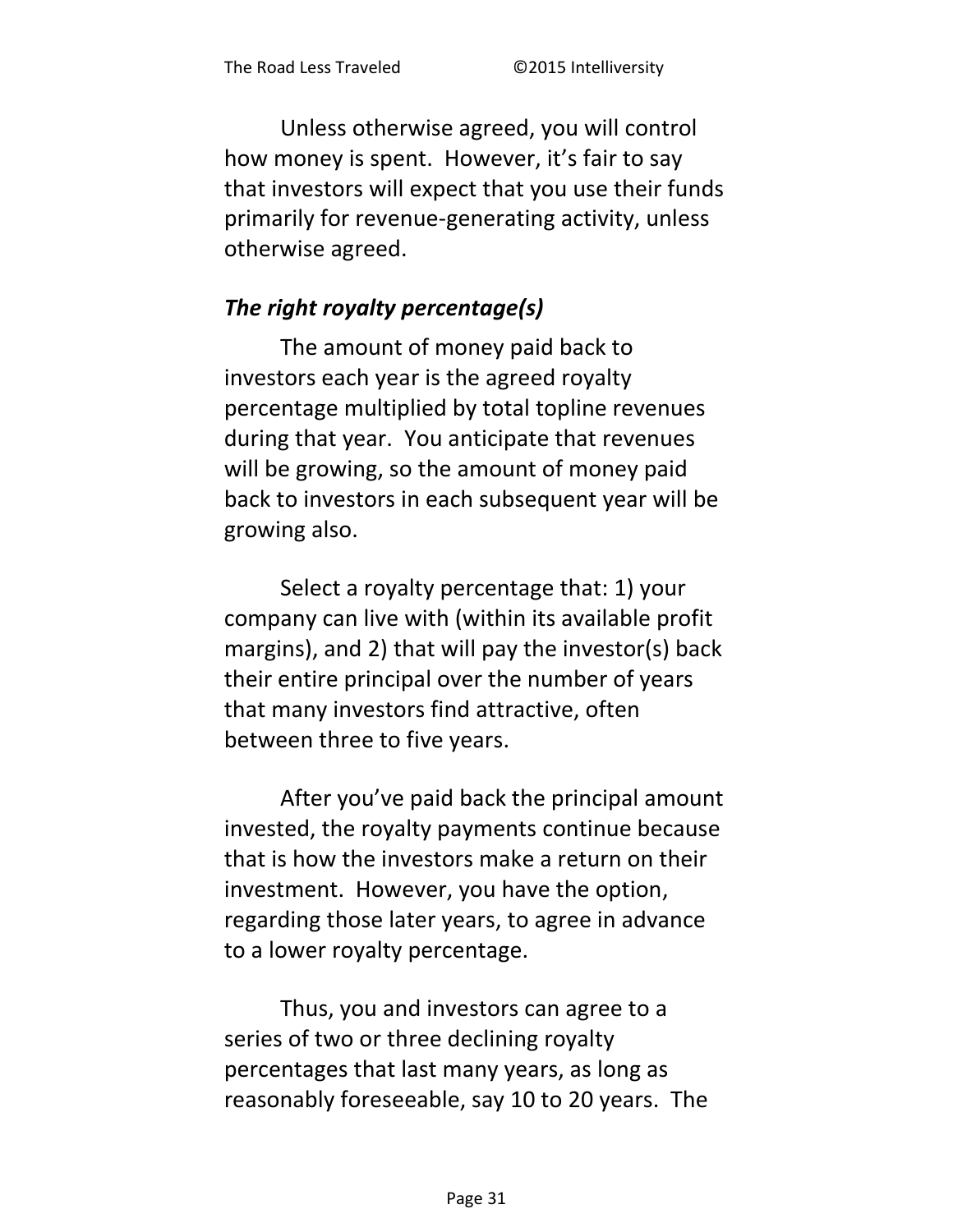question of how long should the royalty agreement run is covered below. Here is a sample though not necessarily recommended plan:

| Year           | RoyaltyPercentage |
|----------------|-------------------|
| $\mathbf{1}$   | 5%                |
| $\overline{2}$ | 5%                |
| 3              | 5%                |
| 4              | 5%                |
| 5              | 3%                |
| 6              | 3%                |
| 7              | 3%                |
| 8              | 2%                |
| 9              | 2%                |
| 10             | 2%                |

#### *The right amount of time for royalties to run:*

The amount of time over which royalty payments continue is subject to negotiated agreement. If you agree to pay investors for a long period of time, say 11 to 20 years, investors should be willing to accept a lower royalty percentage because there is a longer opportunity for recovery of capital and payment of a return, and they expect your revenues to grow over that length of time. You benefit with a lower royalty percentage.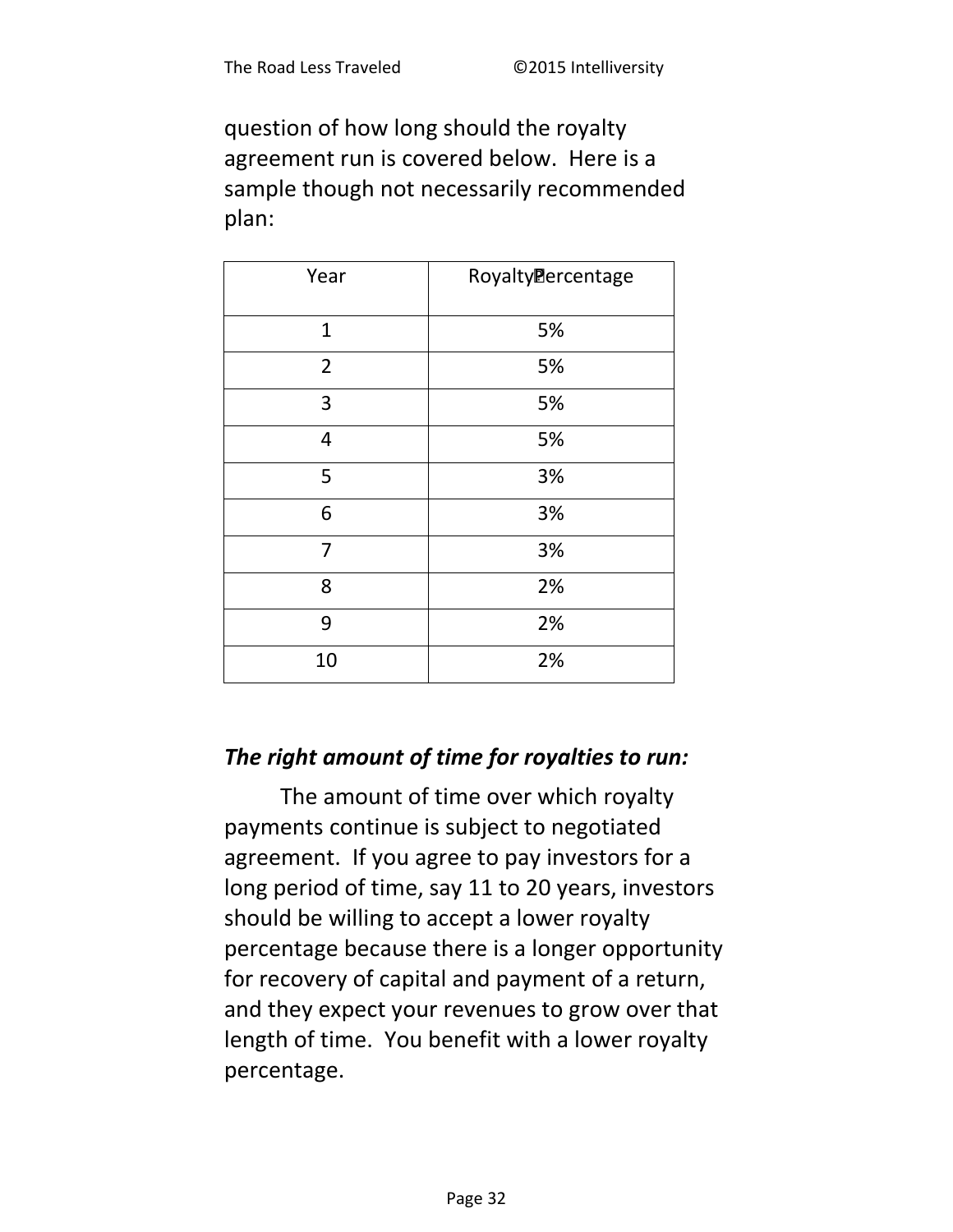A longer time period may also give the investor the opportunity to sell the remaining years of the Revenue Royalty agreement to another investor, and cash-out. For all the above reasons, we suggest a relatively long time period to pay royalties, say 20 years.

Important: This does NOT stop you from selling the company earlier. Most owners of innovative companies want to and plan to sell their companies in a few years. A 10 or 20 year royalty agreement should allow an early sale and even facilitate an early sale. We explain how this is done later.

|    | <b>Projected</b><br><b>Year Revenues</b> |       | <b>Royalty</b><br>Royalty Distribution | Cumulative<br><b>Royalties</b> | <b>Or</b><br><b>Multiple</b><br>of Cost | <b>Percent Compound</b><br><b>Annual</b><br><b>Rate of</b><br><b>Return</b> | IRR-<br><b>Internal</b><br><b>Rate of</b><br><b>Return</b> |
|----|------------------------------------------|-------|----------------------------------------|--------------------------------|-----------------------------------------|-----------------------------------------------------------------------------|------------------------------------------------------------|
| 1  | 500,000                                  | 7%    | 35,000                                 | 35,000                         | 3.50%                                   | $-96.5%$                                                                    | $-96.5%$                                                   |
| 2  | 1,000,000                                | 7%    | 70,000                                 | 105,000                        | 10.50%                                  | $-67.6%$                                                                    | $-71.73%$                                                  |
| 3  | 2,000,000                                | 7%    | 140,000                                | 245,000                        | 24.50%                                  | $-37.43%$                                                                   | $-42.31%$                                                  |
| 4  | 4,000,000                                | 7%    | 280,000                                | 525,000                        | 52.50%                                  | $-14.88%$                                                                   | $-17.52%$                                                  |
| 5  | 7,000,000                                | 7%    | 490,000                                | 1,015,000                      | 1.02X                                   | $0.3\%$                                                                     | 0.36%                                                      |
| 6  | 10,500,000                               | $5\%$ | 525,000                                | 1,540,000                      | 1.54X                                   | 7.46%                                                                       | 9.68%                                                      |
| 7  | 15,750,000                               | $5\%$ | 787,500                                | 2,327,500                      | 2.33X                                   | 12.83%                                                                      | 17.19%                                                     |
| 8  | 23,625,000                               | $2\%$ | 472,500                                | 2,800,000                      | 2.8X                                    | 13.74%                                                                      | 19.92%                                                     |
| 9  | 29,531,250                               | 2%    | 590,625                                | 3,390,625                      | 3.39X                                   | 14.53%                                                                      | 22.22%                                                     |
| 10 | 36,914,063                               | $2\%$ | 738,281                                | 4,128,906                      | 4.14X                                   | 15.23%                                                                      | 24.16%                                                     |

In the first example below, we've created a proposed 10 year royalty plan: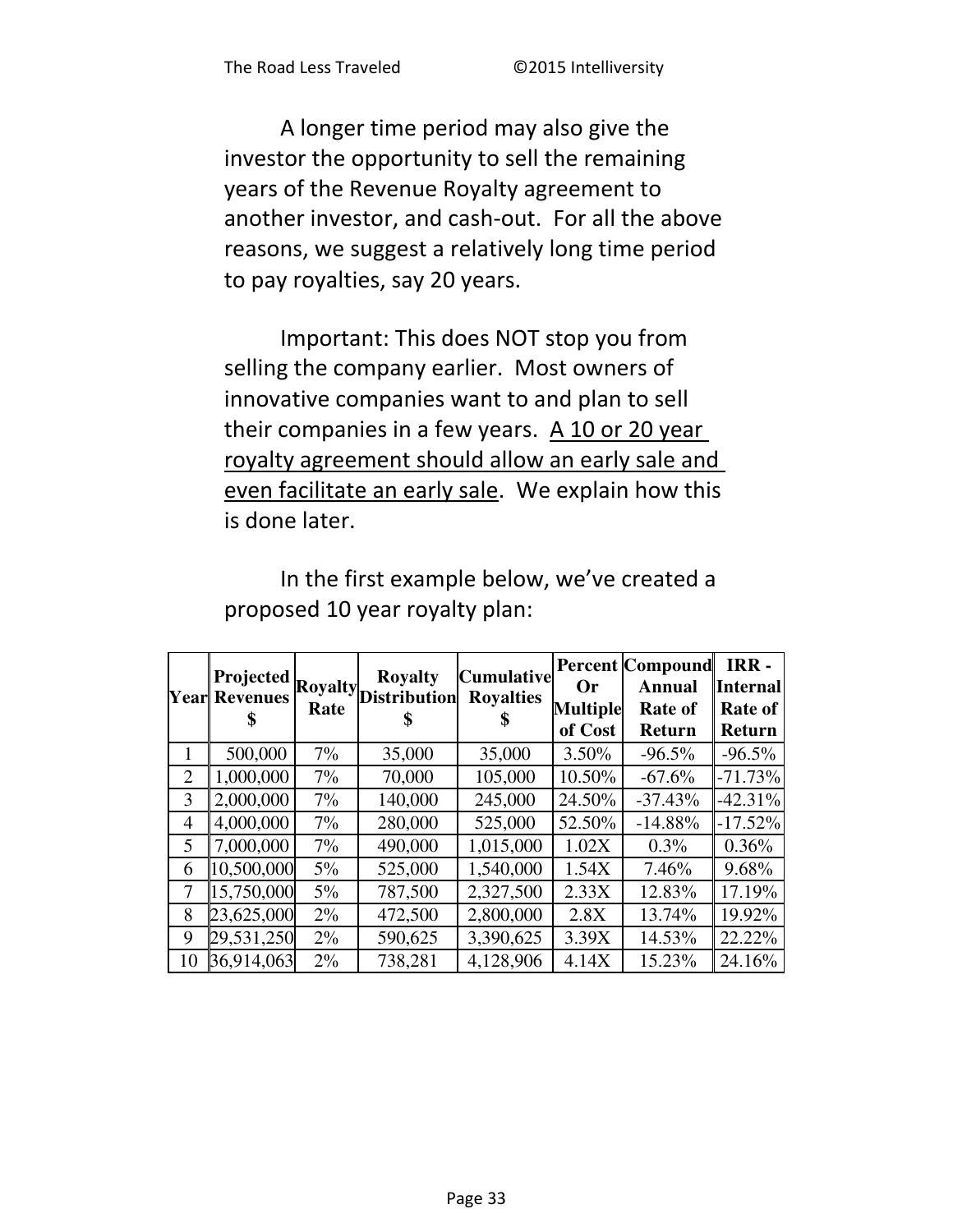There are a few key points to make about this plan that illustrate how to design any revenue royalties plan:

> Your revenues should be credible for your business model and industry. In this example we anticipated a doubling of revenue within the first 4 years, then settling down to a 50% revenue growth rate for 3 years, followed by 25% revenue growth for the last 2 years.

The column "% or multiple of cost" represents a common way that investors think about their results. At the end of the  $10^{th}$  year, the investors will have received a cumulative amount of \$4,128,906, which is a little more than 4X their proposed original investment of \$1,000,000. If the investors are satisfied with 4X received over a 10 year period, given whatever risks there are with this company, then the investors might buy this plan.

The second column from the right, labeled "Compound Annual Rate of Return," is another way of stating the same results. This column gives the compound annual interest rate that would be needed to generate the same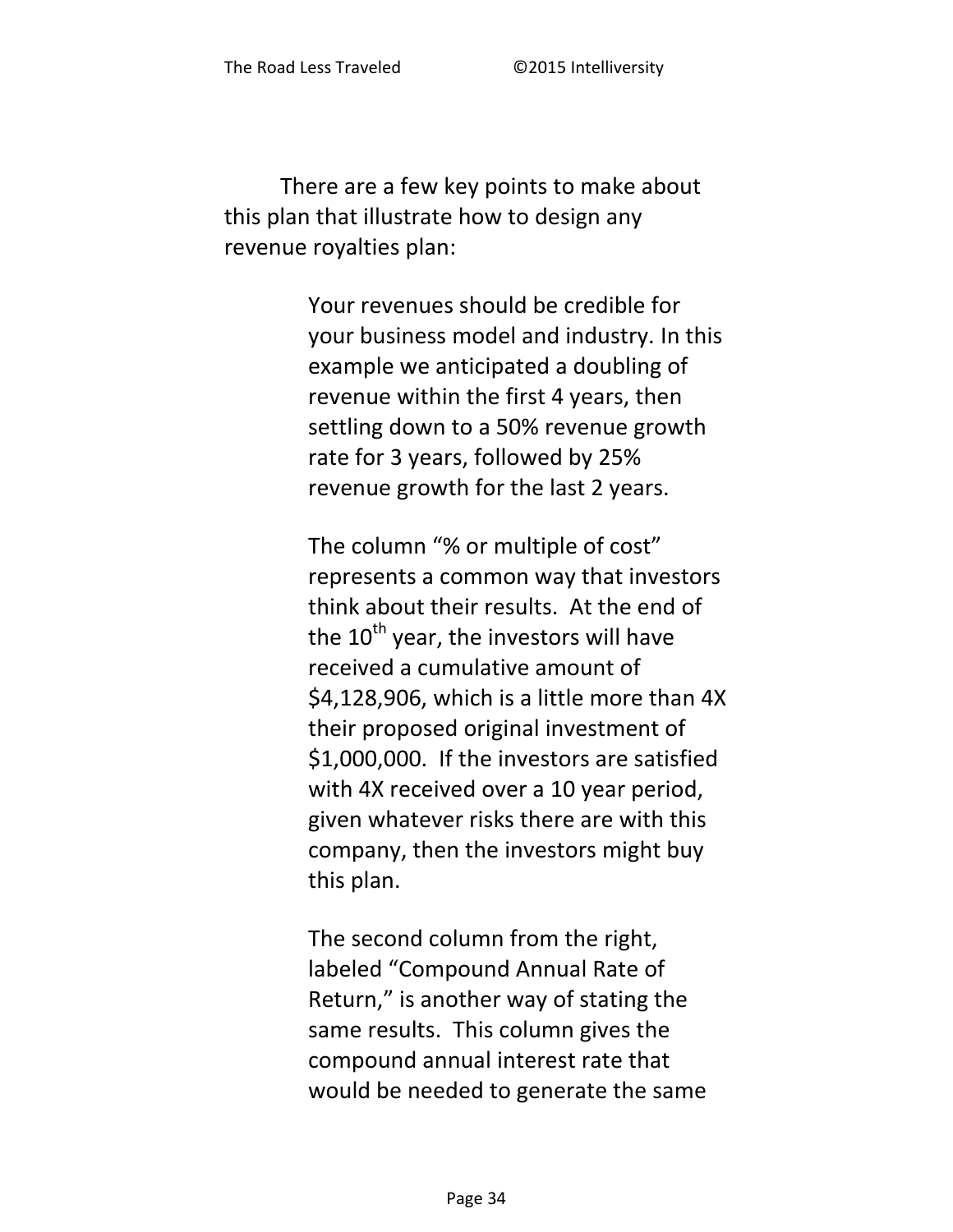financial result by putting the invested \$1,000,000 into a fixed-interest bearing financial instrument. In other words, if you want to start with \$1,000,000 and end with \$4,128,906 in the bank after 10 years, a compound annual interest rate of 15.23% will do the trick. This is considered a high rate of return for most investment funds.

The last column gives the "Internal Rate of Return" (IRR). This illustrates one of the inherent advantages of a Revenue Royalty investment. The IRR at the end of 10 years is over 24%. Note the 24.16% IRR is higher than the 15.23% Rate of Return in the adjacent column. This is because the IRR takes into consideration that returns were paid to investors continuously over 10 years, not as a balloon payment at the end. The IRR reflects the fact that liquidity is achieved continuously during the plan years. Therefore, the IRR is a more accurate statement of the actual projected returns on investment of this plan.

Now suppose we create a plan that runs 20 years instead of 10. The results might look like: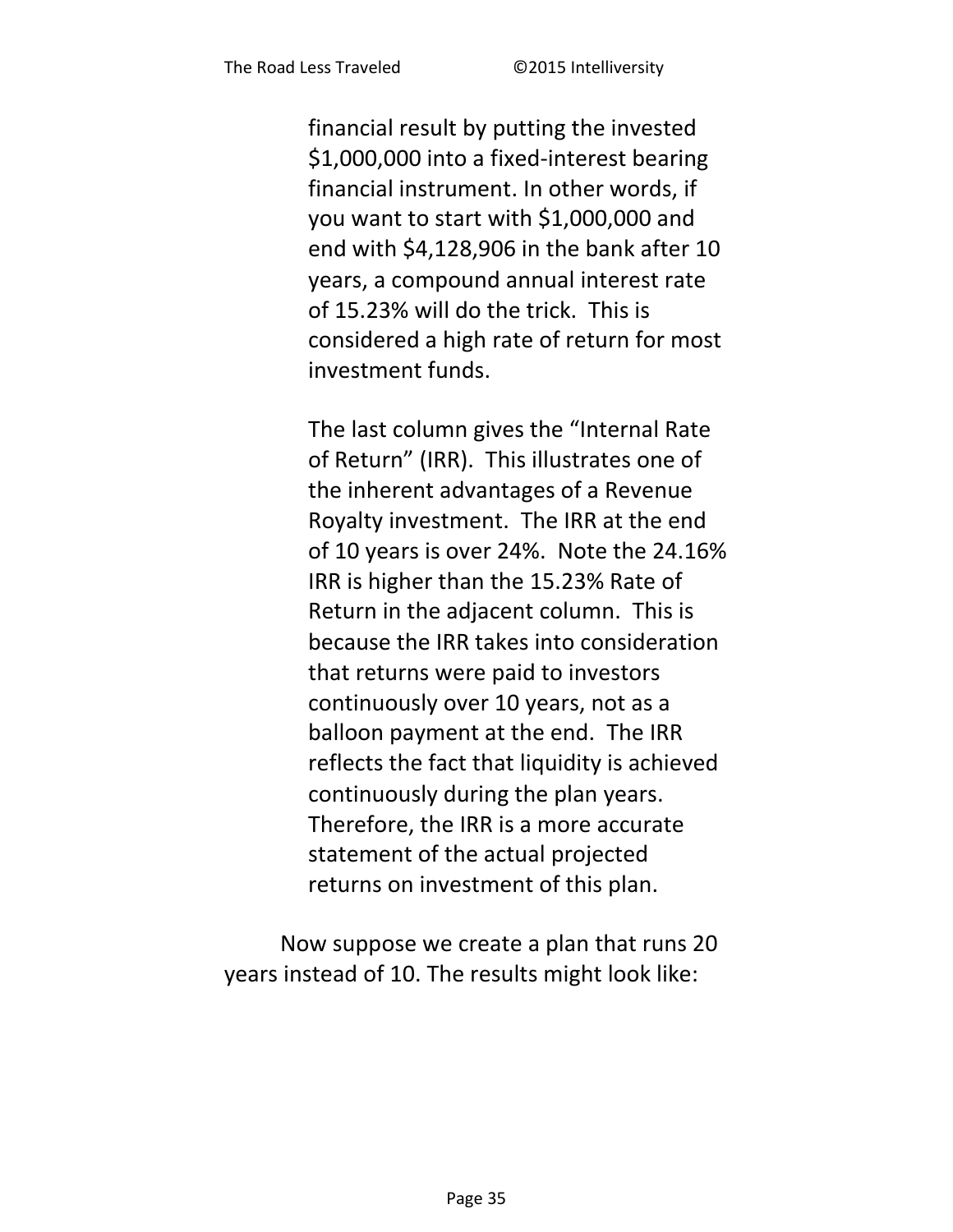|                | Projected       |                | <b>Royalty</b>      | Cumulative       | Percent         | Compound      | $IRR-$          |
|----------------|-----------------|----------------|---------------------|------------------|-----------------|---------------|-----------------|
| Year           | <b>Revenues</b> | <b>Royalty</b> | <b>Distribution</b> | <b>Royalties</b> | Or              | <b>Annual</b> | <b>Internal</b> |
|                | \$              | Rate           |                     |                  | <b>Multiple</b> | Rate of       | Rate of         |
|                |                 |                |                     |                  | of Cost         | Return        | Return          |
| 1              | 500,000         | 7%             | 35,000              | 35,000           | $3.50\%$        | $-96.5\%$     | $-96.5\%$       |
| $\overline{2}$ | 1,000,000       | 7%             | 70,000              | 105,000          | 10.50%          | $-67.6%$      | $-71.73%$       |
| 3              | 2,000,000       | 7%             | 140,000             | 245,000          | 24.50%          | $-37.43%$     | $-42.31%$       |
| $\overline{4}$ | 4,000,000       | 7%             | 280,000             | 525,000          | 52.50%          | $-14.88%$     | $-17.52%$       |
| 5              | 7,000,000       | 7%             | 490,000             | 1,015,000        | 1.01X           | $0.3\%$       | 0.36%           |
| 6              | 10,500,000      | $5\%$          | 525,000             | 1,540,000        | 1.54X           | 7.46%         | 9.68%           |
| 7              | 15,750,000      | $5\%$          | 787,500             | 2,327,500        | 2.33X           | 12.83%        | 17.19%          |
| 8              | 23,625,000      | $1\%$          | 236,250             | 2,563,750        | 2.56X           | 12.49%        | 18.63%          |
| 9              | 29,531,250      | $1\%$          | 295,313             | 2,859,063        | 2.86X           | 12.38%        | 19.97%          |
| 10             | 36,914,063      | $1\%$          | 369,141             | 3,228,203        | 3.23X           | 12.43%        | 21.2%           |
| 11             | 42, 451, 172    | $1\%$          | 424,512             | 3,652,715        | 3.65X           | 12.5%         | 22.23%          |
| 12             | 48,818,848      | $1\%$          | 488,188             | 4,140,903        | 4.14X           | 12.57%        | 23.09%          |
| 13             | 56, 141, 675    | $1\%$          | 561,417             | 4,702,320        | 4.70X           | 12.65%        | 23.82%          |
| 14             | 64,562,926      | $1\%$          | 645,629             | 5,347,949        | 5.35X           | 12.72%        | 24.43%          |
| 15             | 74,247,365      | $1\%$          | 742,474             | 6,090,423        | 6.09X           | 12.8%         | 24.94%          |
| 16             | 85,384,470      | $1\%$          | 853,845             | 6,944,268        | 6.94X           | 12.88%        | 25.38%          |
| 17             | 98,192,140      | $1\%$          | 981,921             | 7,926,189        | 7.93X           | 12.95%        | 25.75%          |
| 18             | 112,920,961     | $1\%$          | 1,129,210           | 9,055,399        | 9.06X           | 13.02%        | 26.06%          |
| 19             | 129,859,105     | $1\%$          | 1,298,591           | 10,353,990       | 10.35X          | 13.09%        | 26.34%          |
| 20             | 149,337,971     | $1\%$          | 1,493,380           | 11,847,369       | 11.85X          | 13.16%        | 26.57%          |

Because of the longer period, the proposal allows for a 1% royalty during the later years instead of a 2% royalty.

This plan pays a slightly lower return in the first 10 years, but makes up for that with an extended period of steady returns in excess of 20% per year.

Even this way of explaining returns does not express the full benefit to the investor, at very low cost to the company. In this case, the investor is receiving an amount about equal to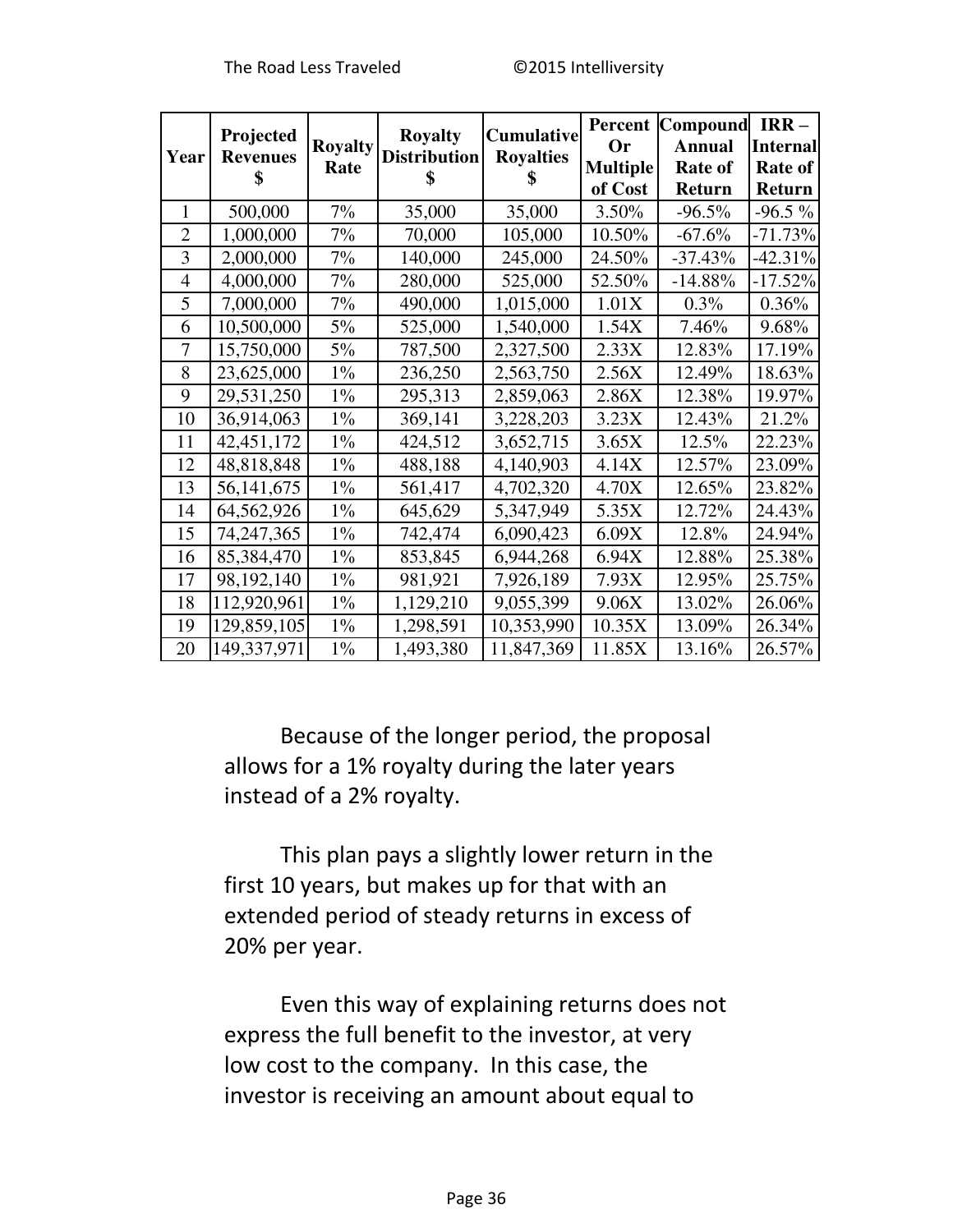their original investment back in each of the last five years, having already received the original investment back in full by the  $5<sup>th</sup>$  year. This is a huge opportunity for the investor, at very low cost to the company.

The above illustrations were carried out using calculation tools supplied by British Far East Holdings, Ltd., under the management of Arthur Lipper. These tools make easy work of experimenting with a variety of plan variables (rates, length of time, etc.) as well as modifying revenue projections, in order to create plans attractive to investors that meet company financial needs. These calculation tools, along with coaching in use, are available through Intelliversity training programs.

# *The right security*

What investors hold for security is also subject to negotiation. Very often, the only asset worth holding for security is intellectual property (IP) such as patents and trademarks. Suggestions for handling security of this kind are available through Intelliversity training programs.

There is also security in how you agree to pay investors. You will probably agree to pay investors on a daily, monthly or quarterly basis, not annual basis. More frequent payments will be perceived as more secure.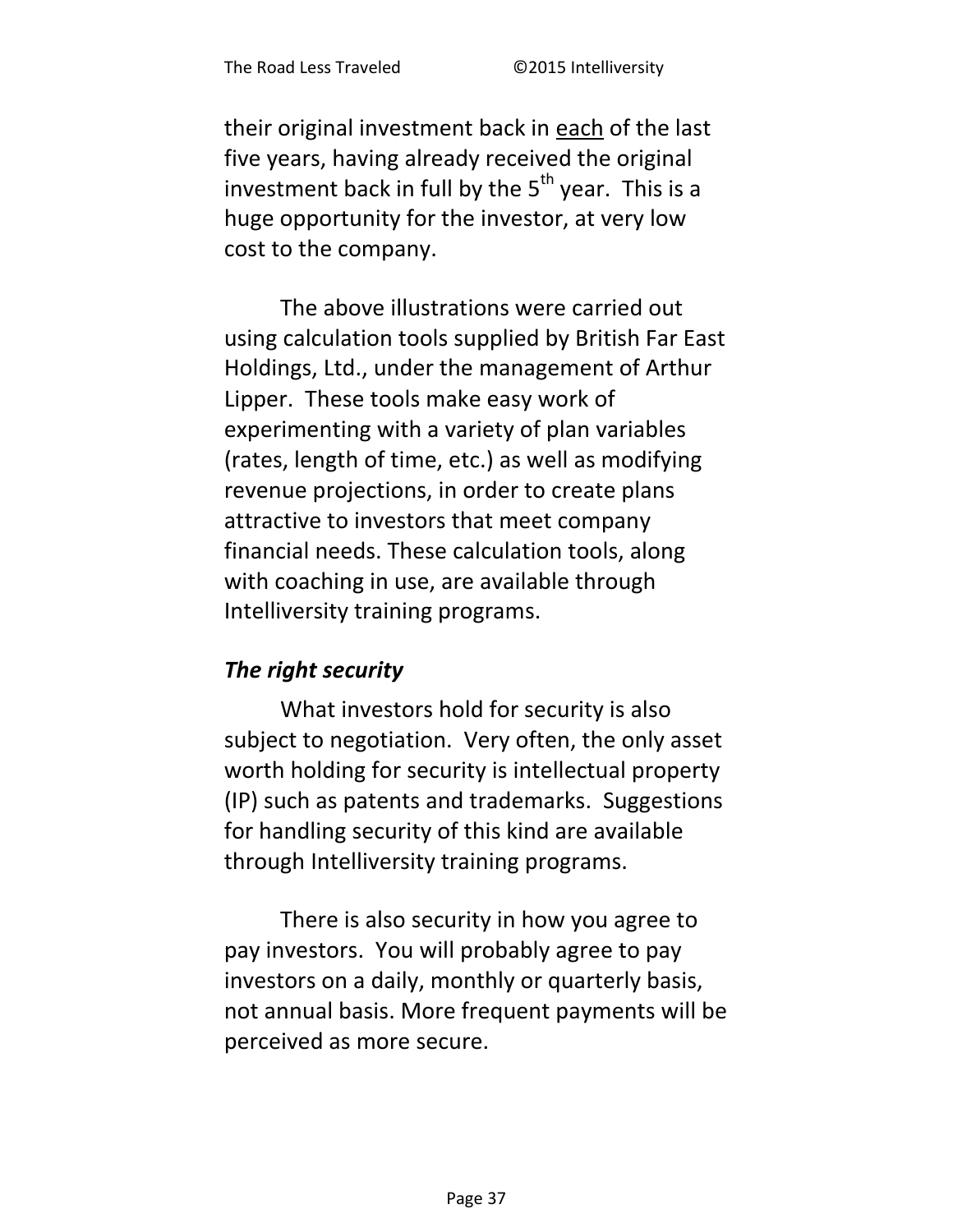Use of a "lockbox" or similar arrangement will be perceived as providing security. In such an arrangement, your company's bank is instructed to pay royalties directly to the investors, deducting the royalties from revenues received. This can be done on a daily basis creating continuous liquidity for the investors and a great deal of confidence. A unique effect of this arrangement is that the royalty investors receive their payments before any lender or vendor, which is attractive to investors in revenue royalties.

On the other hand, if investors have prior history with company management and are comfortable with a more relaxed relationship, you may agree to make payment of royalties on a monthly or even quarterly basis. This allows your company more flexibility in managing cash flow. Examples of language used in Revenue Royalty agreements will be found in other educational material provided by Intelliversity.

# **How do you provide credible revenue predictions?**

At the heart of any Revenue Royalties investment is your ability to predict future revenues so that investors find your projections credible. To the degree that investors are confident in your projections, there is less perceived risk. Investors will then accept a lower return on investment.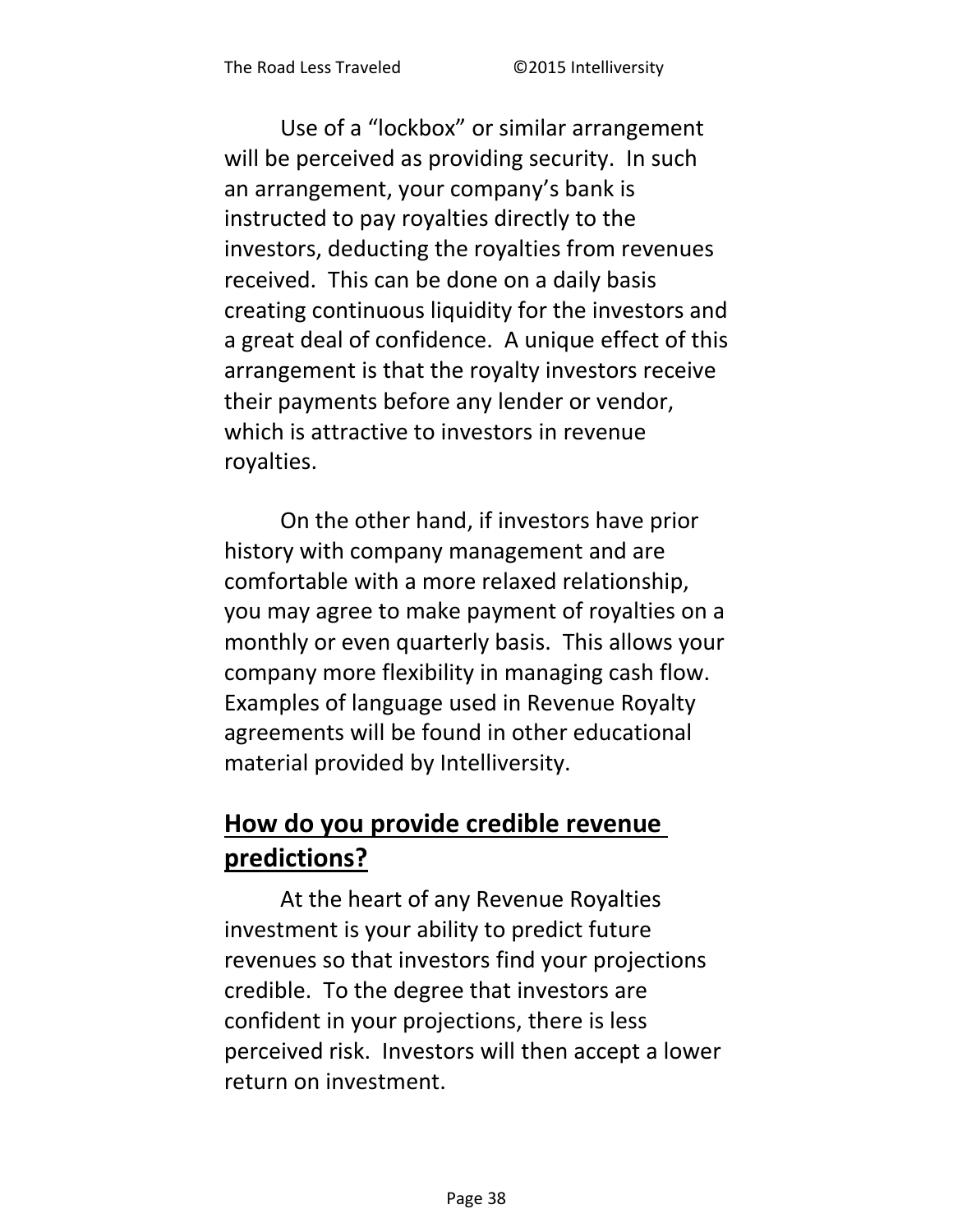If investors accept a lower return on investment, then the desired royalty percentage will be lower; more money will stay in the company and less will go to investors to cover their risk. That's why this section is important.

There are a number of factors that affect the credibility of your revenue projections. These factors differ from investor to investor. Here are typical factors that most investors will find important:

- $\Box$  The stage of development of your company affects confidence in your revenue projections. The further along in this process, the more confidence investors will have in your projections of revenue.
- $\Box$  For pre-launch companies, taking steps such as market research and product testing will increase confidence.
- $\Box$  Being in a market sector or industry that is large and growing increases confidence in revenue projections.
- □ A strong team increases confidence. Team strength is in the "eye of the beholder", so the following are generalities that in our experience apply to most investors. A team with C-level executives with a track record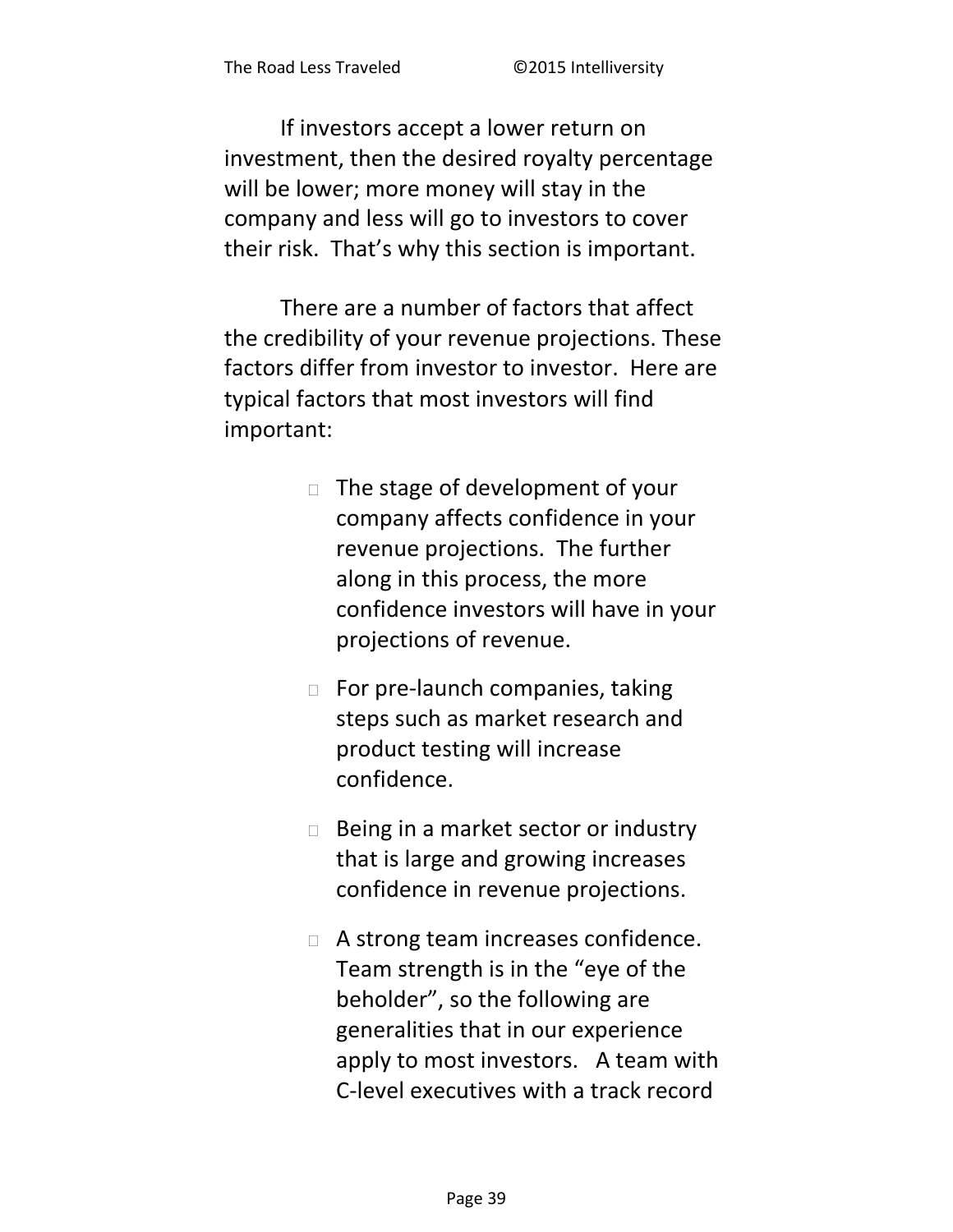of successful experience in the same market sector will increase confidence in your revenue projections. Particular strength and experience in marketing and sales on the management team will also have this effect.

- $\Box$  For many investors, it is acceptable to include key team members who are named in the business plan but not yet hired. Whether hired or not, it's better to have a team where the members have been working together for some time.
- $\Box$  Barriers to entry (barriers that prevent or delay other companies from competing) increase confidence in revenue projections. Most believable barriers are patents, trade secrets and exclusive alliances or business relationships that ensure a leading position for years.
- $\Box$  The degree of innovation of the product or service provided by your company may increase confidence in revenue projections, if other factors are also in place.
- $\Box$  The presence of a clear problem that your company addresses and solves may increase confidence. In contrast,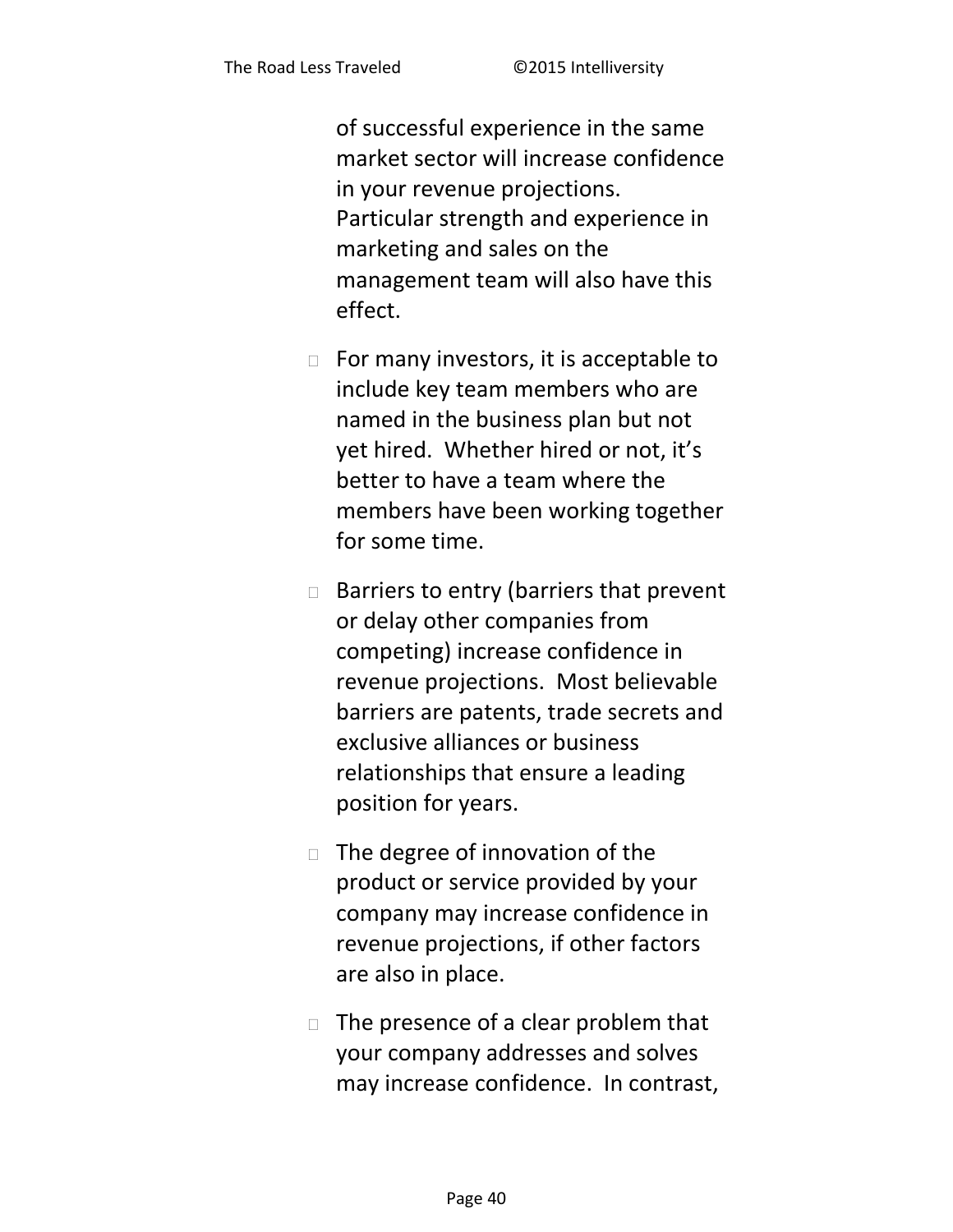companies whose product or service is optional for the consumer, and therefore driven by fashion, taste or popularity, such as entertainment ventures, inspire less confidence in revenue projections.

- $\Box$  Relatively high gross profit margins may also increase confidence in revenue projections, as this leaves room for increased expenditures on marketing if necessary.
- $\Box$  Writing a business-plan which justifies revenue projections on a "bottom-up" basis increases confidence. "Bottomup" refers to a plan that describes in detail how sales, support, production, and marketing can be ramped up month by month to achieve the projected level of revenue.
- $\Box$  The support of experienced advisors (business attorney, patent attorney, investment banker, accountant, market researcher, regulatory expert) will increase confidence.

The most important factor in the credibility of revenue projections is the size and rate of growth of revenues relative to other companies at similar stages, in the same industry. You increase credibility by projecting moderate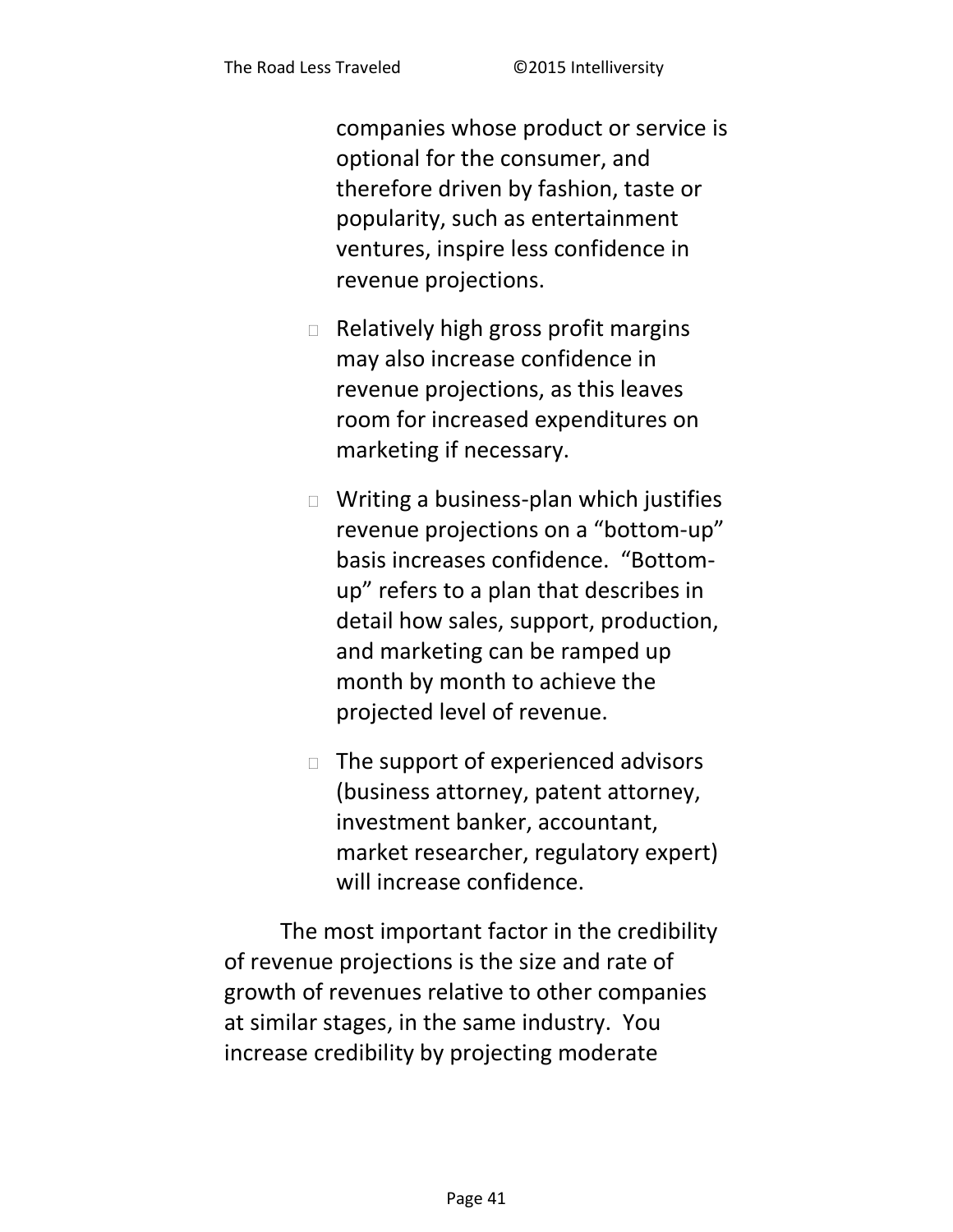revenue growth, in the middle range of comparable companies.

Investors experienced with Revenue Royalties would prefer revenue projections that are moderate relative to other companies because their returns will be higher if you overachieve. This makes it easier for you to attract and close a round of investment.

It's important to observe here that generating credible revenue projections is MUCH easier than generating credible *profit* projections, or a believable exit strategy, exit timing and exit valuation.

Investors naturally perceive your profit and exit projections as highly speculative. Since projecting revenue is inherently less uncertain, therefore less risky, investors who invest in Revenue Royalties will require lower rates of return. This increases the long term financial rewards to you as company founder or owner.

# What are the hidden benefits of Revenue Royalties to you and your company?

With Revenue Royalty financing, there are a number of compelling benefits to you and your company as compared to selling equity or obtaining a loan, assuming you could get the funds needed in these ways. Let's assume for the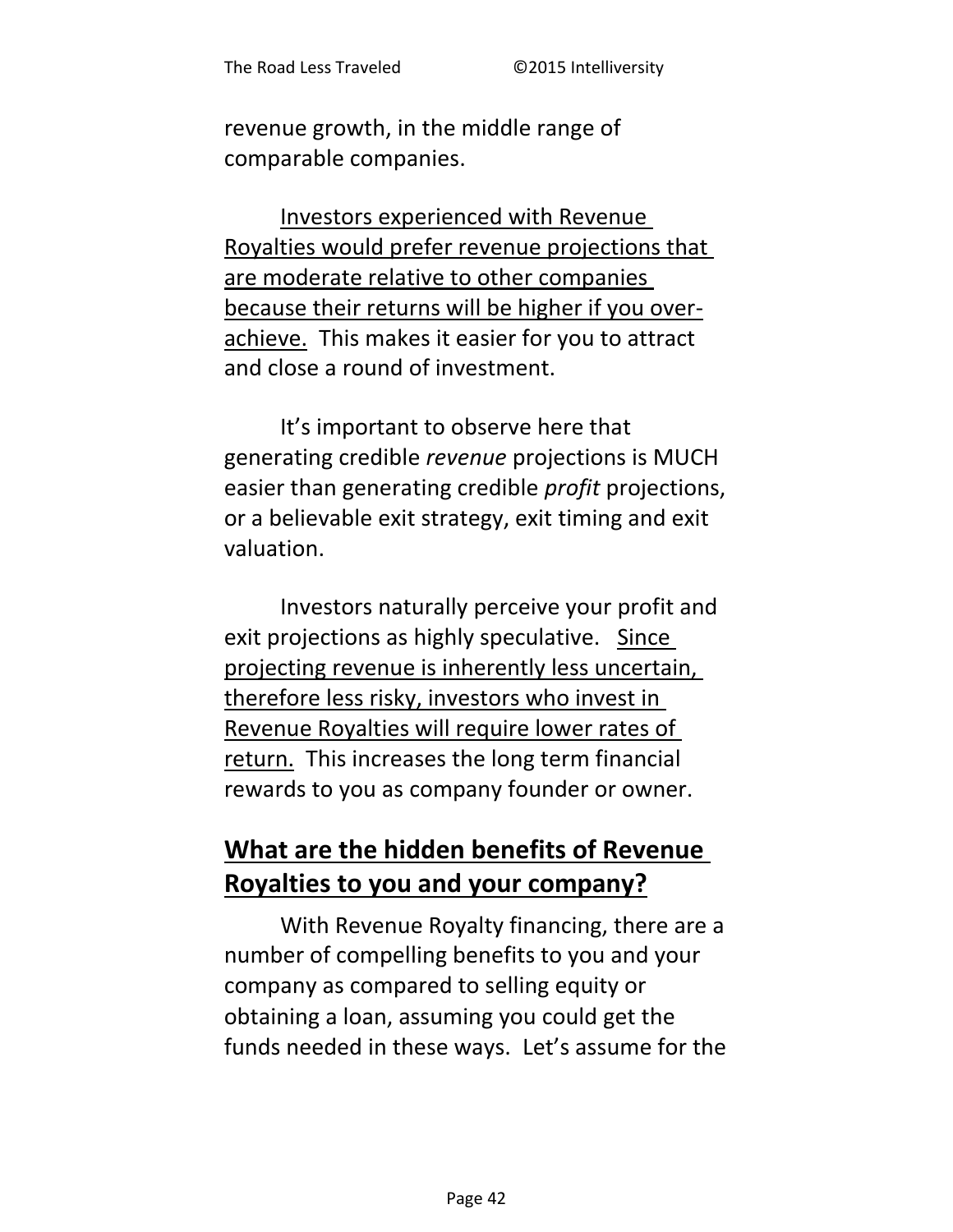moment that you can obtain financing by selling equity or getting a loan.

Larry and Barry are two fictitious business owners created by our advisor, Arthur Lipper, to illustrate financial ideas. What follows is a sample dialog:

# **Larry and Barry tell why business owners are better advised to sell royalties than selling stock or incurring debt**

| Larry: | If we can get some additional cash we |
|--------|---------------------------------------|
|        | could either buy our biggest          |
|        | competitor or invest the money to     |
|        | seriously out-market him.             |

- Barry: Things are going OK now. We are profitable and growing steadily.
- Larry: Sure but we could grow a lot faster and get much bigger if we had the capital.
- Barry: But the banks won't make us a term loan as we are privately owned without a personal guarantee, and our personal net worth won't support a sizable loan.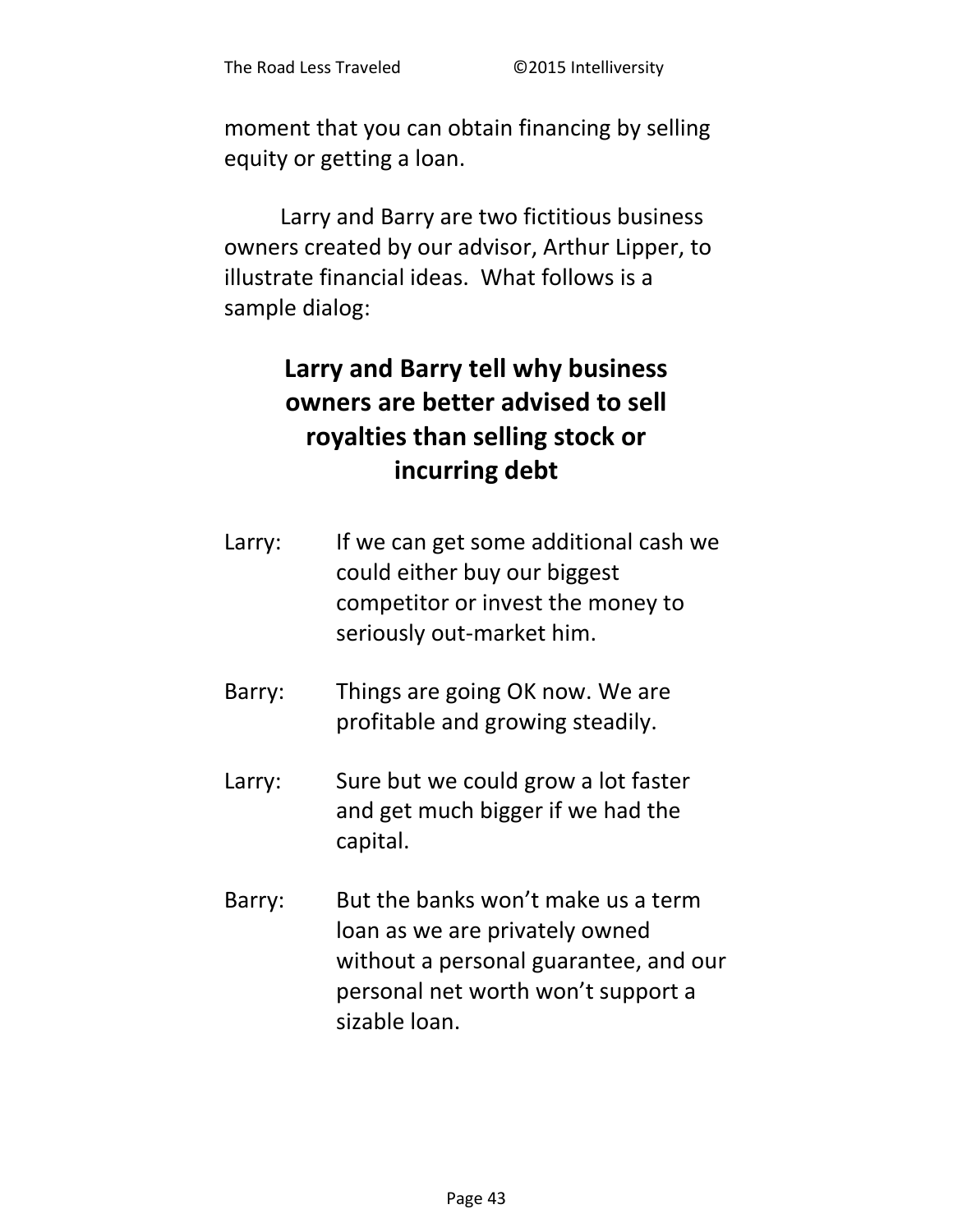- Are there other lenders we could go Larry:  $to?$
- The other lenders are big enough to Barry: borrow from banks at reasonable interest rates and then mark up the interest rates to finance company rate levels, and we don't want expensive money, especially not with all the negative covenants usually required.
- Ok, so it's not practical or even Larry: possible for us to borrow on attractive terms. What about selling stock in our business?
- We don't have enough time for me to Barry: tell you all the reasons we don't want investors as shareholders in our company, even if we could find some who would buy our stock at a fair value, one which took into consideration the good things we could do with the new money.
- So what's so bad about having Larry: investors in our business?
- Barry: For starters, people only invest in companies believing they will be able to sell the stock purchased for a profit at some later date. Therefore, they want us to earn and declare maximum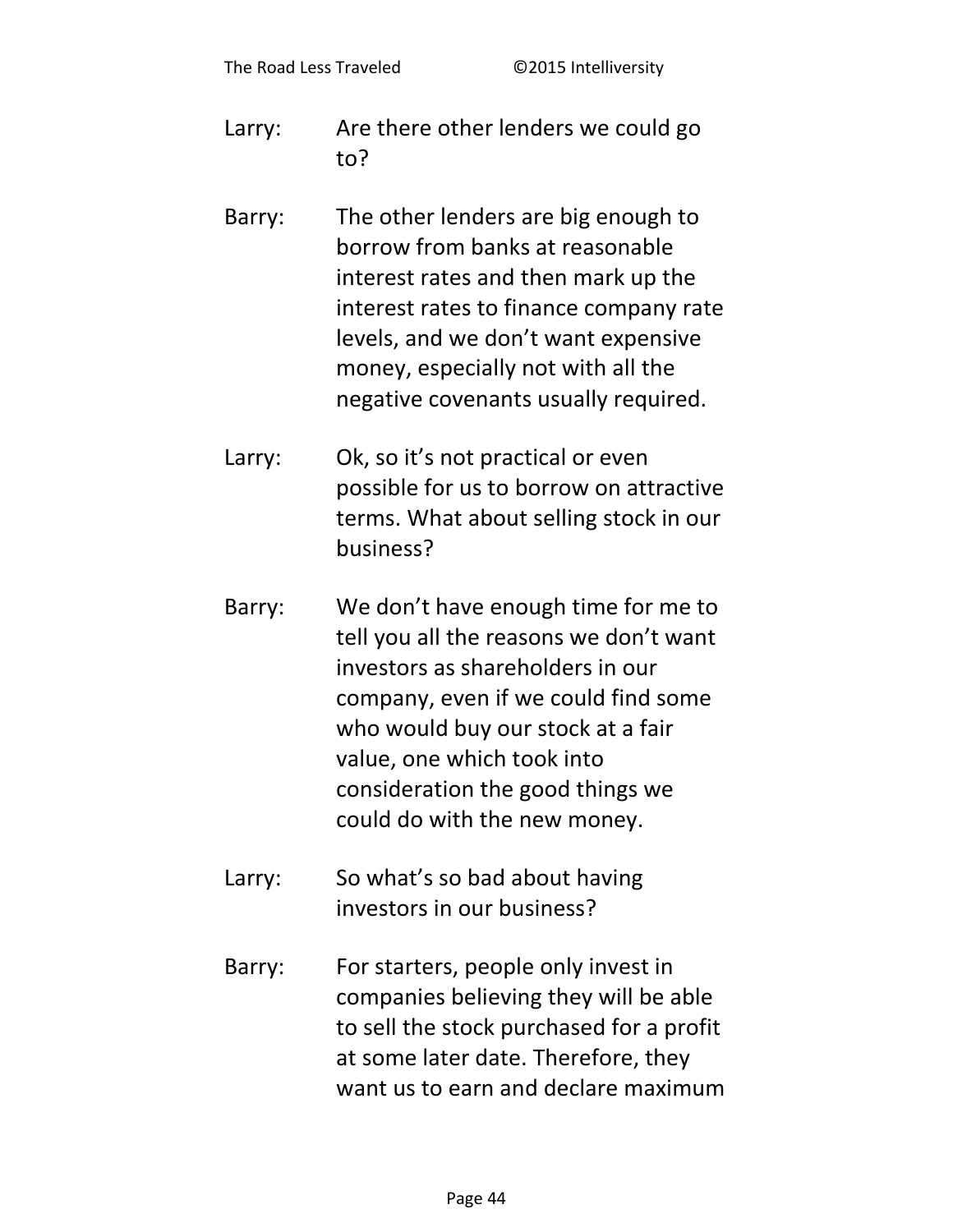profits every year so they can get the benefit of our reported maximized earnings when they sell.

- So what? Won't we be making much Larry: more money if the money we get from the investors results in higher revenues and profits?
- Yes, we can do well with the Barry: additional capital but what about the loans we have taken from the company at low interest rates to buy our homes and cars? Would the investors also approve of the bonuses or additional loans we take when we need money?
- Why would they have to know or Larry: approve?
- Barry: Because once we, who are the directors of the company and control the business, take in additional capital from selling stock, we become fiduciaries and are obligated to do everything in the best interest of all of the owners of the business, including the new investors.
- So why would the investors care or be Larry: hurt as we are all in this thing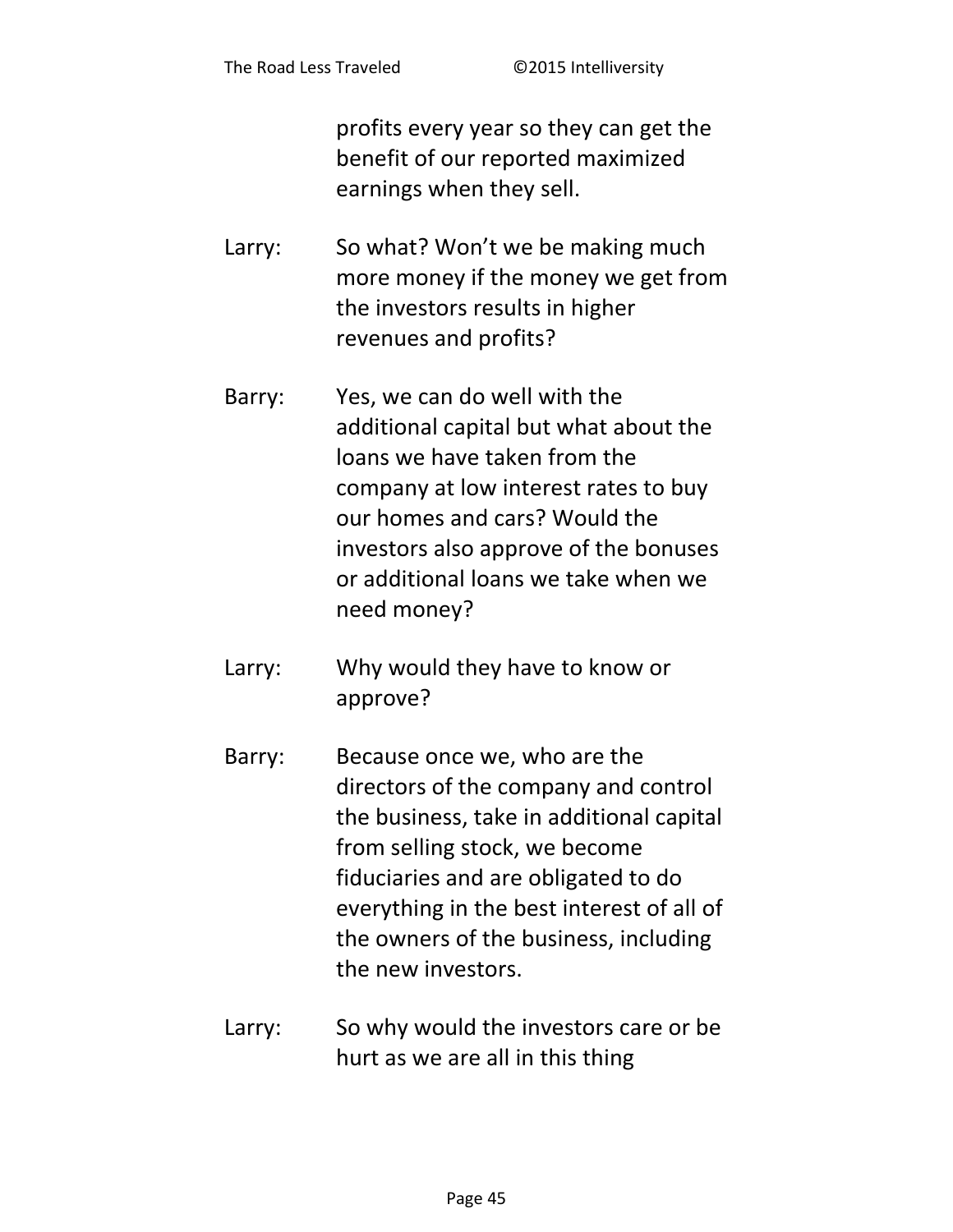together, and if the company wins they win?

- Barry: That is not the way they or perhaps even the law would see the things we can do for ourselves as private company owners. Remember they invested with a view to selling at a higher price and want us to declare the highest profits possible, even though that means we will be paying the highest possible taxes.
- Larry: Ok, so we will have to pay ourselves more and pay the personal income taxes. What else can be problematic in having investors, who will be people we may know initially, but not necessarily if they eventually sell to other investors?
- Barry: You know that new product you want us to invest in or the not yet profitable company you want us to buy or the new high priced marketing manager you want us to hire or the establishing of the new international sales company which you and I believe will be, in the long-term, great for us but will reduce our present profitability and therefore may not be favored by the investors?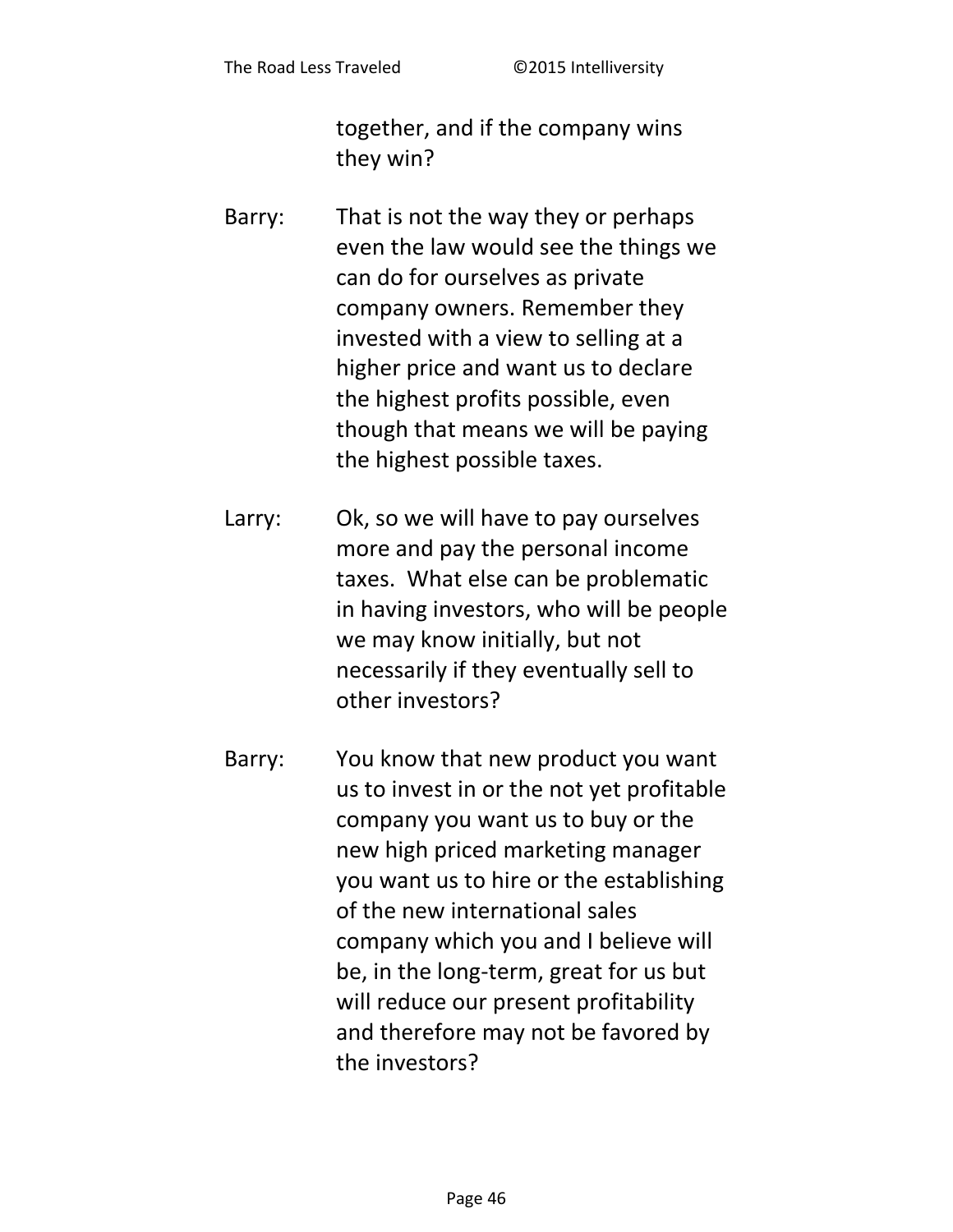- Larry: What if we try to get some money from the venture capital firms we keep reading about or other professional investing groups? Won't they be more understanding of the longer-term benefits we are trying to create?
- Barry: Perhaps, but they will probably want to have a seat on our board of directors and all sorts of interim and continuing financial data. They will also probably want what's called "liquidation preferences" which assure sale of the company. They may also require the inclusion of a "ratchet" term in our agreement with them, which means, if we miss the profit projections we have given to them, they will get more stock for free.
- Larry: OK. So where and how can we get additional capital without sharing ownership and reducing our personal and management flexibility?
- Barry: I have been reading about Revenue Royalties and am intrigued, as the concept seems to be perfectly designed for business owners. A royalty is a percentage of revenues, not profits, like a share. Therefore, all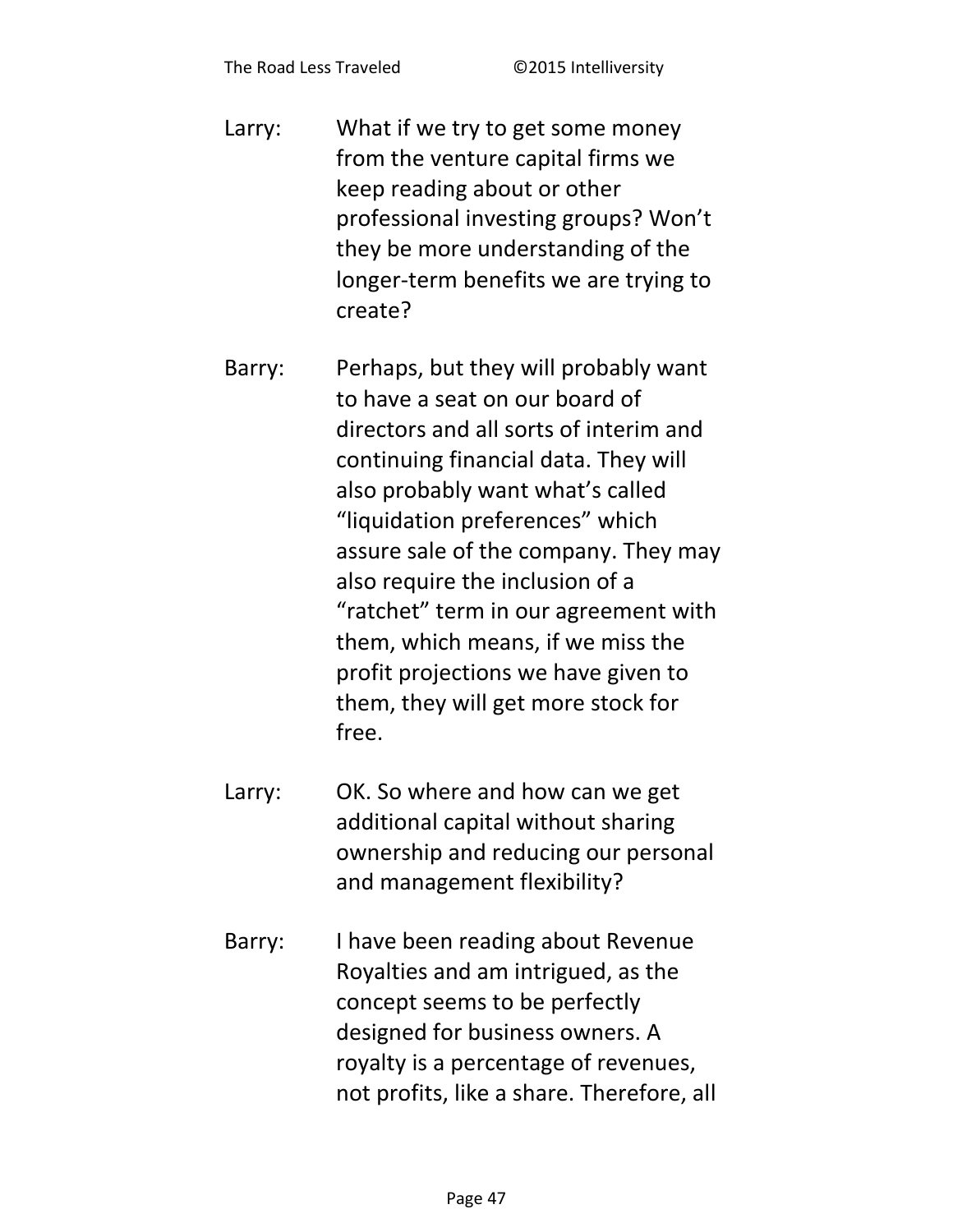the royalty owner cares about is payment of the agreed percentage and the growth of revenues for the period of the royalty.

- Larry: Sounds great, but how much do we get, and for how much of our revenues? Also, won't these royalty payments reduce our profits?
- Barry: All depends on how well we use the additional capital. We negotiate the percentage of revenues and the length of the period of the royalty. From what I understand, the royalty investor has a minimum Internal Rate of Return (IRR) objective and wants to achieve that IRR with the least risk to the investor and the business owner.
- Larry: You mean the royalty owners only own the agreed percentage of our revenues which we have sold to them and do not own any of our company?
- Barry: That's right. They have no ability to vote or otherwise influence or control the actions of management and have no direct interest in our reported profitability. All they want is for us to survive, prosper and continue to pay the royalties to which we are committed.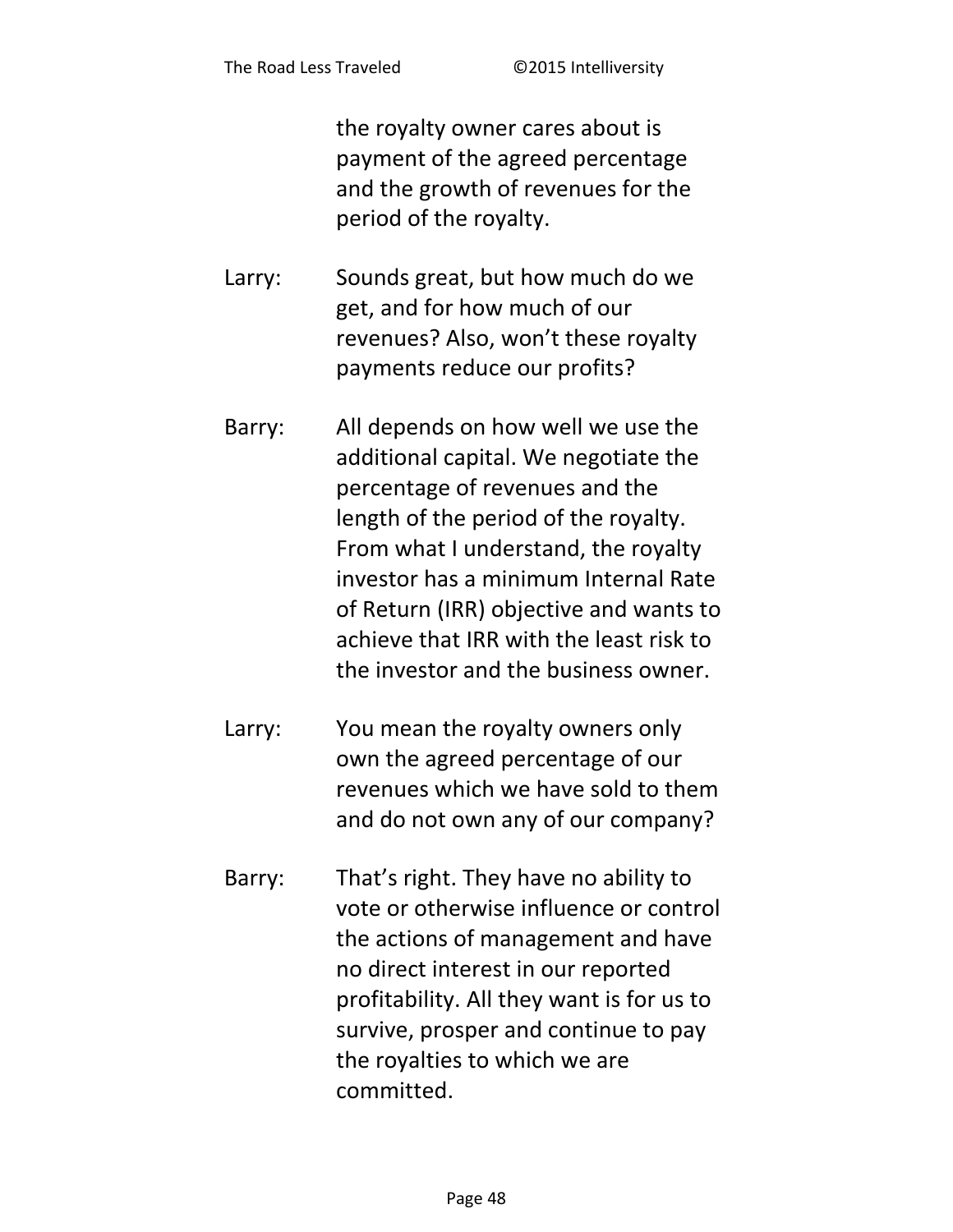| Larry: | How much information are they<br>entitled to, about what we are doing?                                                                                                                                                        |
|--------|-------------------------------------------------------------------------------------------------------------------------------------------------------------------------------------------------------------------------------|
| Barry: | Only to a periodic audit of revenues<br>and whatever else we and they agree.                                                                                                                                                  |
| Larry: | Can the royalty investors to whom we<br>have sold a royalty sell that royalty<br>whenever and to anyone they want?                                                                                                            |
| Barry: | Yes, as the royalty is fully negotiable.<br>However, they would have to sell to<br>an accredited investor, which would<br>probably be a tax-exempt institution<br>and probably with other seasoned<br>royalties in a package. |
| Larry: | How often do we have to make the<br>royalty payments?                                                                                                                                                                         |
| Barry: | In the program I have been reading<br>about, the investors get paid                                                                                                                                                           |

- whenever we get revenues. It's made to be automatic.
- Larry: Can we get out of the deal if we become really profitable or someone wants to buy us?
- Barry: The royalties can be made redeemable and we can also try to buy them back whenever we want and have the cash to do so. We could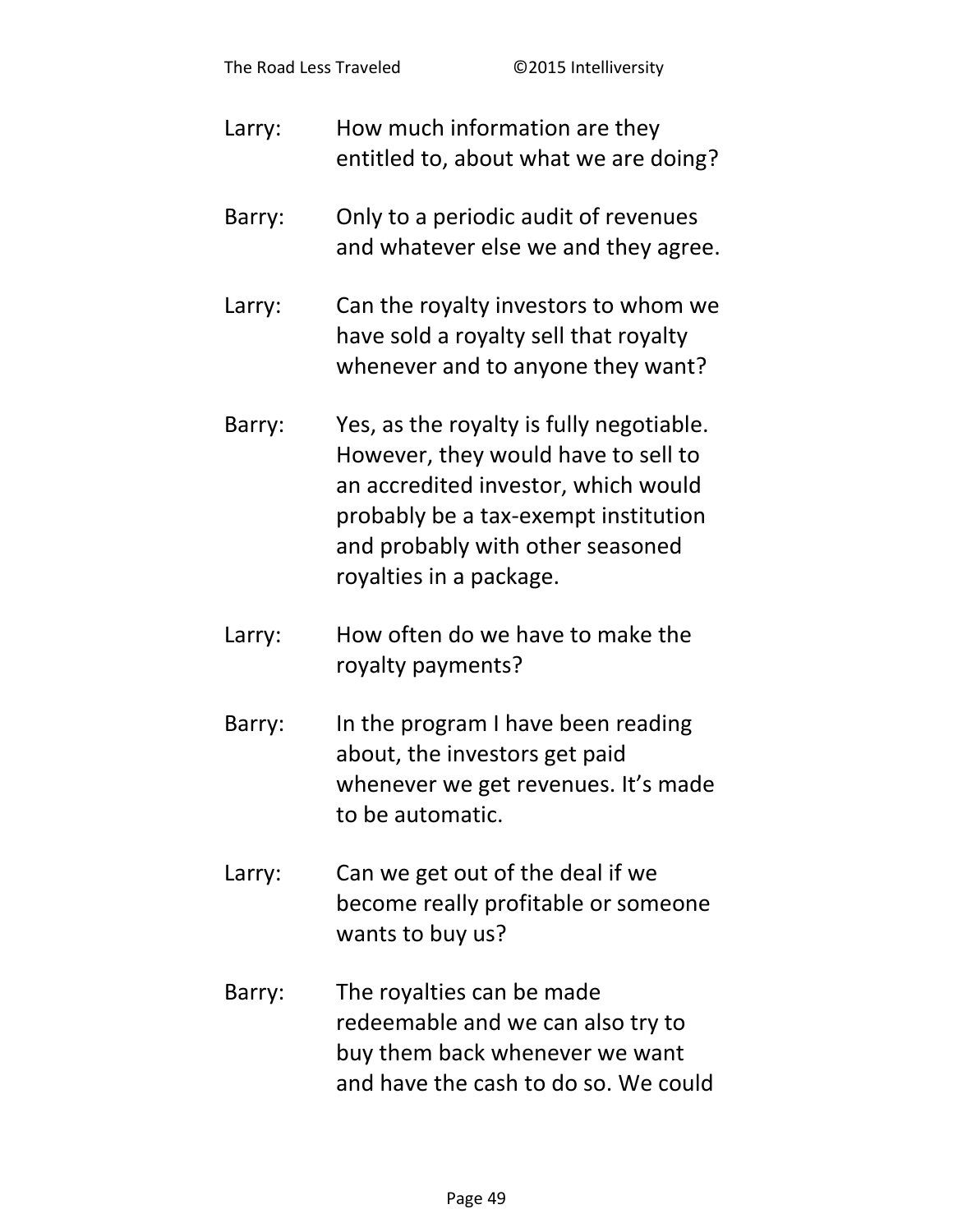also try to use debt and our stock to eliminate the royalty. It all seems open to negotiation.

- Larry: Even better is that the investors cannot force us into a liquidity event.
- Barry: Unless we agree to a sale, merger or going public.
- Larry: Ok, let's start to learn more and make contact with the royalty investors. Also, shouldn't we consider investing in royalties of other good privately owned companies or a fund which does so for our own pension fund?
- Barry: Yes and I am already doing so -- and isn't that why we are partners?

©Copyright 2014 British Far East Holdings Ltd. All rights reserved. Republished with permission of Arthur Lipper, Chairman, British Far East Holdings Ltd.

Here are some other considerations about the advantages of financing through revenue royalties:

# *Additional advantages of selling Revenue Royalties as compared to selling equity*

**When you do sell the company, you and other founders will keep most of the cash –** In contrast, if you sell equity now, you may have to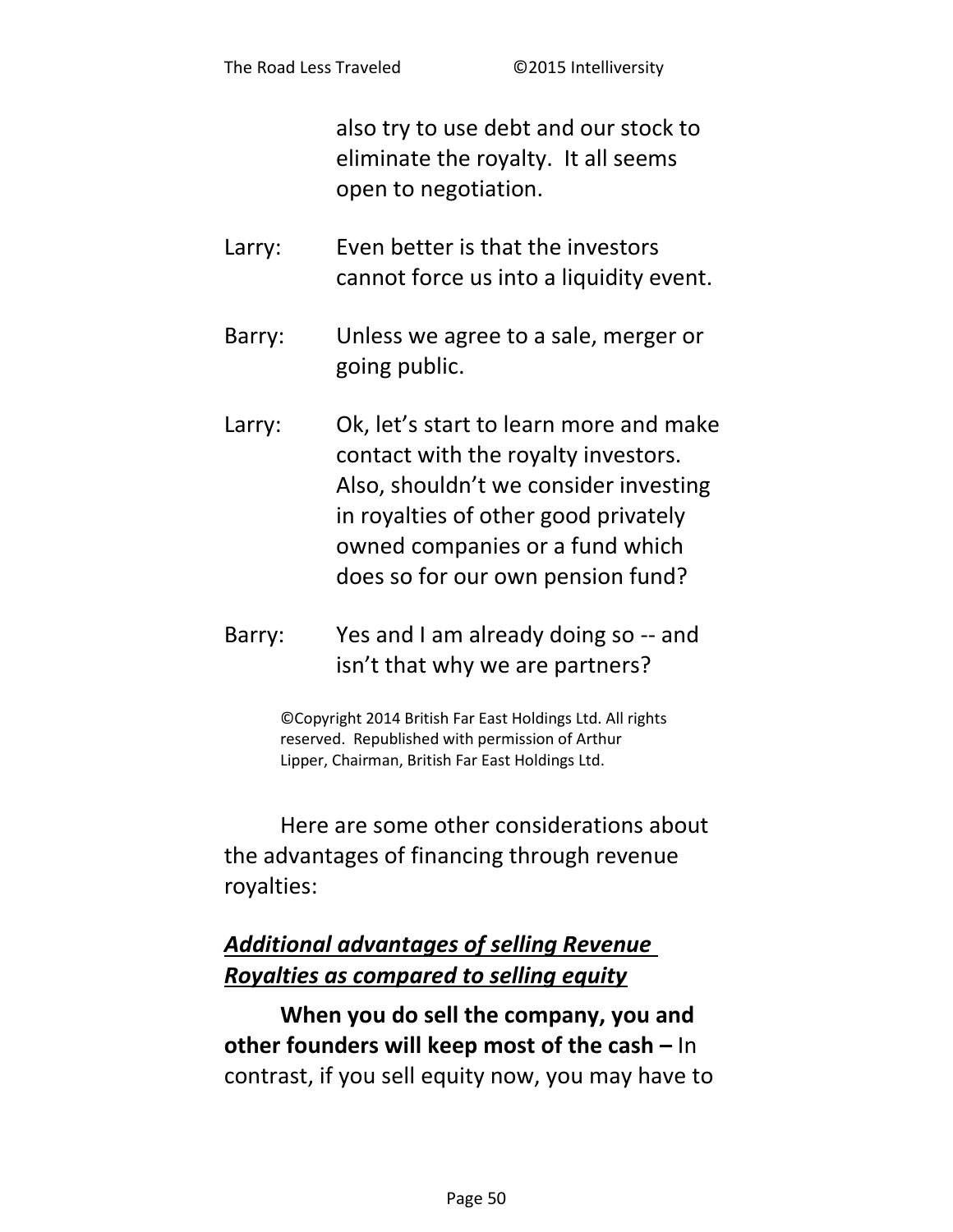give a huge amount to the equity investors when you sell the company. With Revenue Royalties, you need only share the amount agreed in the "home-run" clause (aka "Redemption Clause") in your agreement, which is a lot less (because the investors took less risk.) Do the math. Call us if you need assistance. This secret alone may save you tens of millions of dollars when and if you sell the company.

> Example: You sell 40% to equity investors for a \$2,000,000 investment in year 1. You then sell your company for \$100,000,000 in 5 years when you reach \$50,000,000 in sales. This costs you \$40,000,000. With Revenue Royalties, the redemption clause may require a 5X return to the investors by year 5, which includes royalties already paid. Total cost to you is only \$10,000,000. You save \$30,000,000. Even if the redemption clause requires a 10X return to investors, you still save \$20,000,000.

**If you need to sell equity in for more**  capital, you hold onto your equity until it's **worth more** – Using Revenue Royalties, you hold onto your founder's equity until the company is worth a great deal more in the eyes of equitybuying investors. If you then choose to sell equity, you will sell a much smaller percentage of the company for the same amount of money. You may have to sell 30% or 40% of the company now to get to the financing needed, whereas if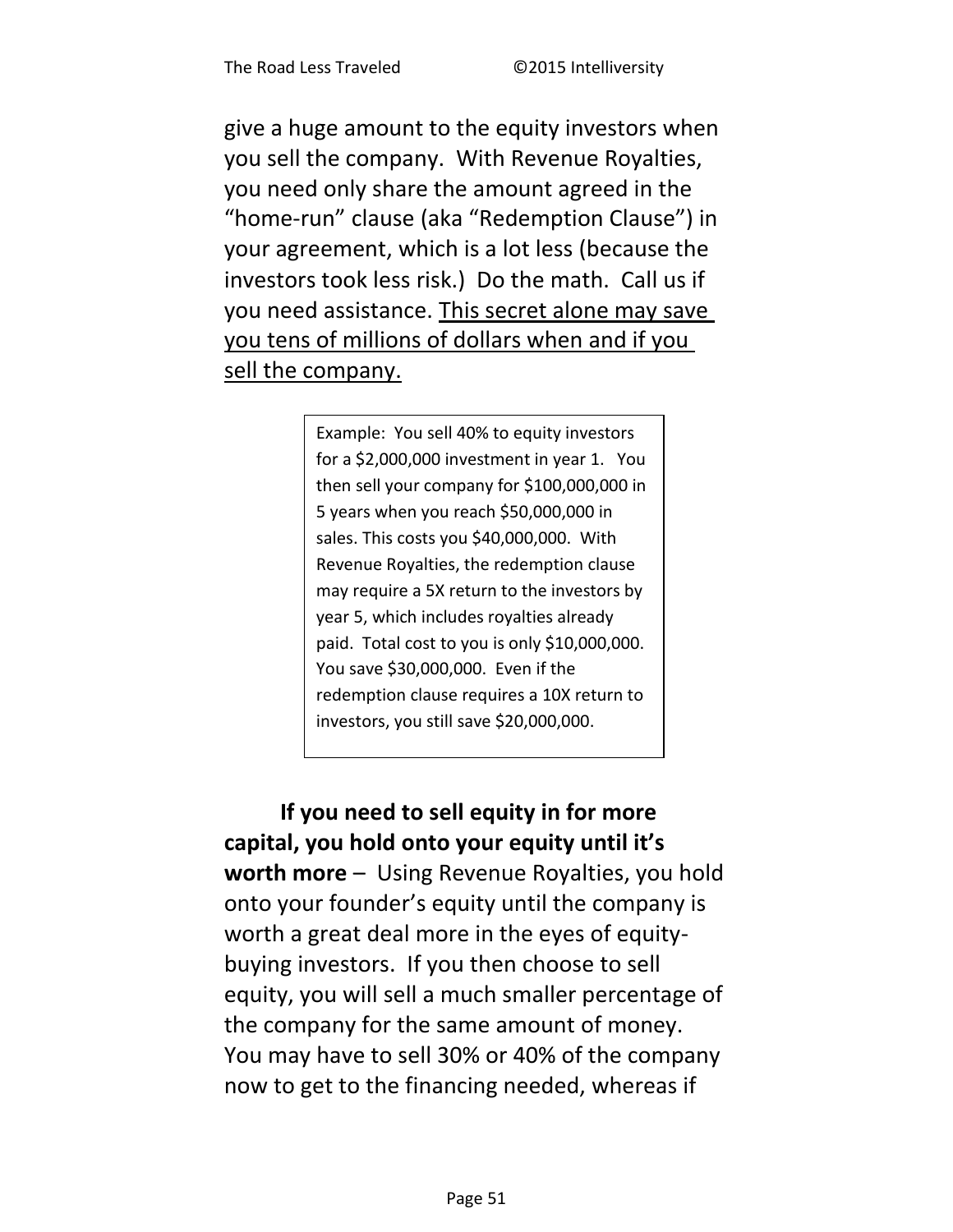you sell Revenue Royalties now, you only have to sell 10% or 20% of the company a year or two from now to raise additional financing. This may make the difference between losing control of the company or not in the future.

**You can keep your company as long as you**  like -- You're never forced to sell the company or to do a public offering. You can retain control of your company as long as you require.

**No debate and conflict over valuation** -- There's no long drawn out, often irresolvable, debate over the valuation of the company.

**No loss of control** -- You retain full control over the internal operations of your company – salaries, benefits, personnel decisions and strategy. Revenue Royalty investors may not require, and often don't want, a Board of Director's seat. What's more, since they have no ownership position in the company, they don't vote or influence the choice of Board members. In contrast, venture capital firms and many professional angel investors require one or more Board seats. They will also frequently insist on "ratchet" terms in their investment agreements, which increase their ownership position to a controlling percentage if specific financial goals are not achieved.

**No loss of privacy** – Revenue Royalty investors are less concerned than equity investors over the details of expenses, tactics and personnel decisions.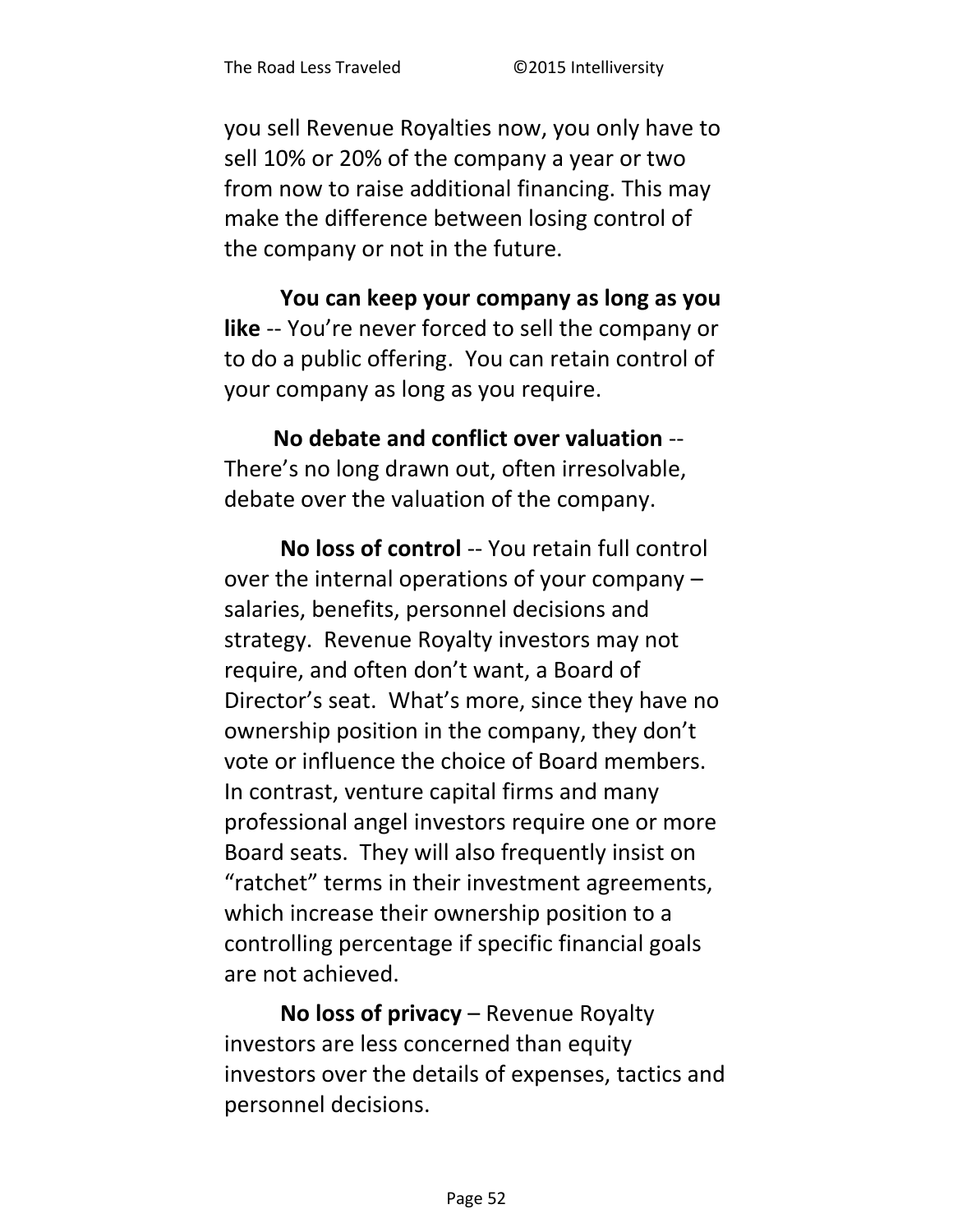#### **No conflicts over use of profit** –

Stockholders may want your company to pay a dividend to them each year if cash flow allows it. This requires that the company retain earnings, defer expansion plans and pay income taxes on those earnings. Company management may prefer to keep investing its cash in marketing, product development, or even executive bonuses. These decisions could create conflict with stockholders. Even minority stockholders can be highly disruptive when these kinds of conflicts occur.

**No fiduciary duty to investors** – It's little known that companies have a fiduciary duty to stockholders when they sell equity. A fiduciary duty requires that company management and Directors act in the best interest of stockholders, even if they are minority stockholders.

To underscore this point, quoting the website of law firm Stout, Risius, Ross:

͞Shareholder oppression claims are important tools available to minority shareholders. ... A review of case law reveals certain common conduct that courts are likely to find oppressive... These include:

- $\Box$  Failing to pay dividends when the corporation has the financial wherewithal to do so
- $\Box$  Causing the corporation to pay the majority shareholders compensation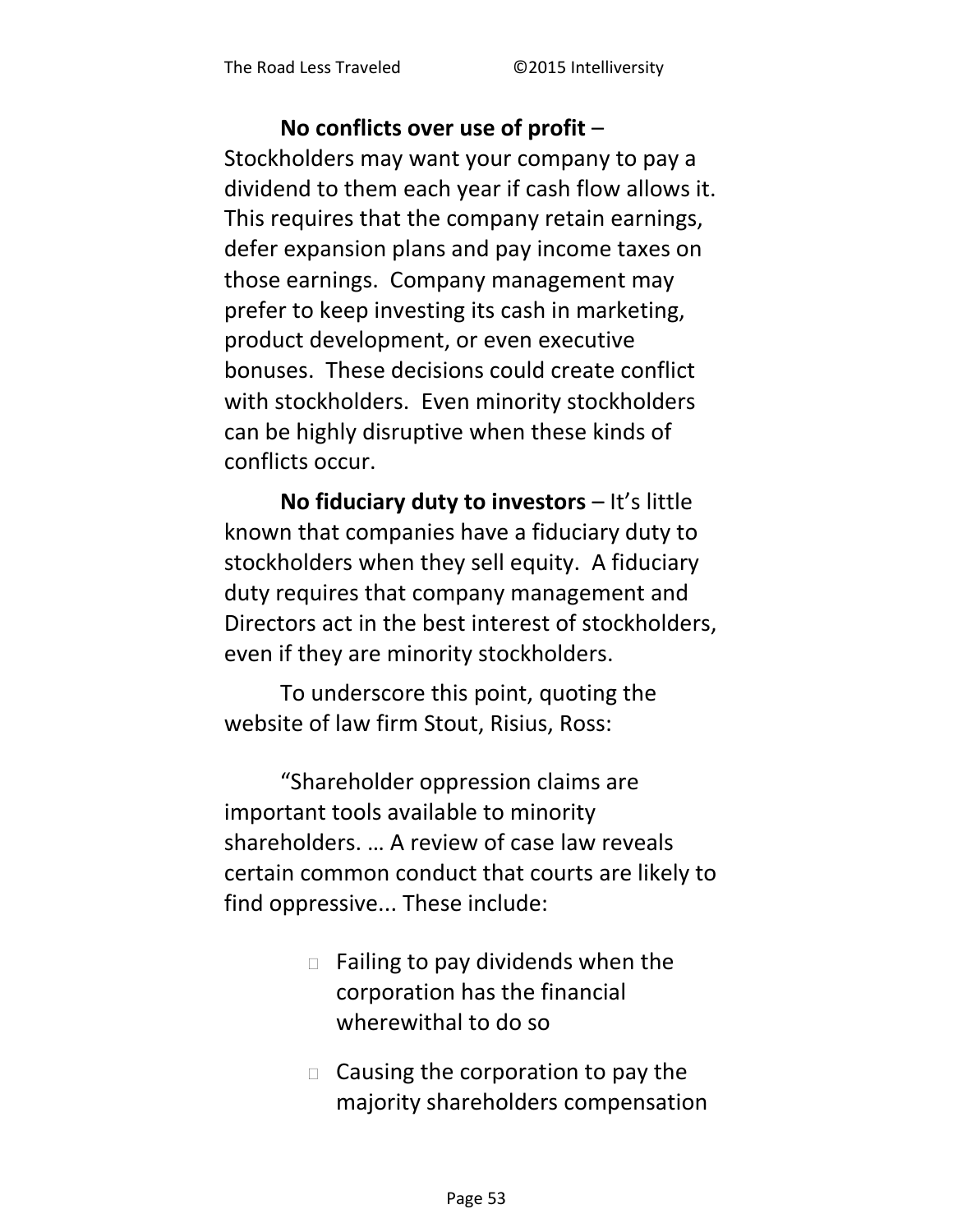which is excessive and unfair to the minority and/or the corporation

- $\Box$  Paying the majority shareholders compensation amounting to a de facto dividend to the exclusion of the minority shareholder
- Denying shareholders participation in management of the corporation or a voice in decision-making processes ...
- $\Box$  Using corporate funds to pay the personal expenses of other shareholders or related parties (such as family)
- $\Box$  Failing to provide financial statements or other information shareholders have a right to receive
- $\square$  Engaging in acts designed to freeze the minority shareholder out of the corporation rather than give him his fair share of his investment
- Denying a shareholder any return on the shareholder's equity while refusing to buy-out the shareholder's shares for Fair Value"

See more at: http://www.srr.com/article/shareholderoppression-fiduciary-duty-and-partnership-litigationclosely-held-companies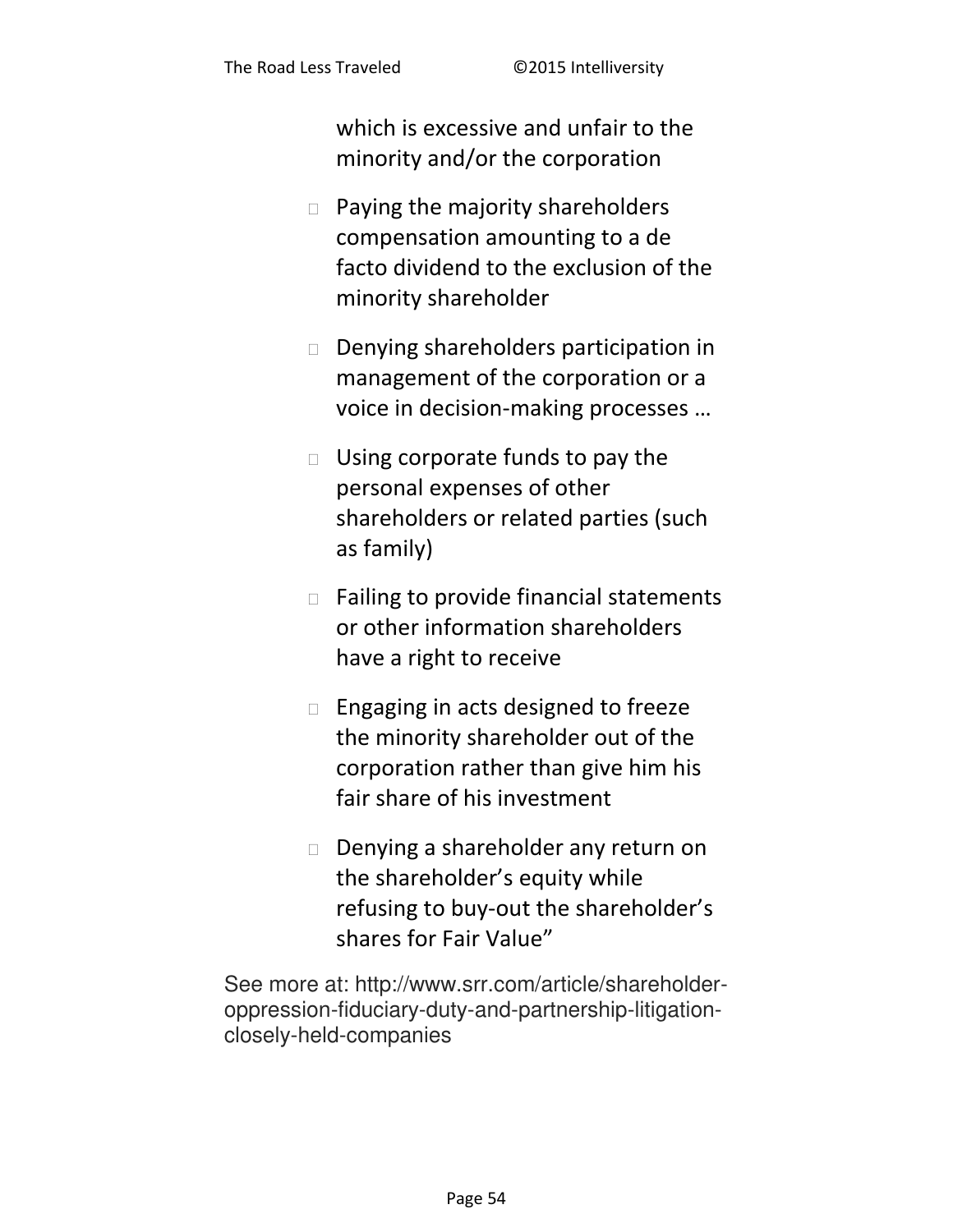Selling Revenue Royalties instead of selling equity mitigates the fiduciary duty described above. This is a major, if not obvious, benefit. Your company's duties would be limited to those stated by the Revenue Royalty agreement with investors. (Note: since we are not attorneys, this document is not a legal opinion and we cannot predict what a court may rule on this subject.)

# **Selling Revenue Royalties as compared to** obtaining a loan (debt financing)

The conventional way to solve all of the above problems is to raise capital by taking out loans. In fact, most small businesses get started with loans from friends and family, supplemented by some mix of credit cards, home loans, and personally-guaranteed business lines of credit. Even new businesses can qualify for trade financing, such as Accounts Receivable financing, factoring and purchase order financing to handle cash flow issues. After a few years in business, business owners are eligible for additional credit opportunities.

The problem is that debt financing is rarely sufficient to invest in marketing and sales campaigns to grow a business substantially.

However, let's assume for a moment that you can get all the debt financing you want to grow your business. Here are some problems with this approach to financing: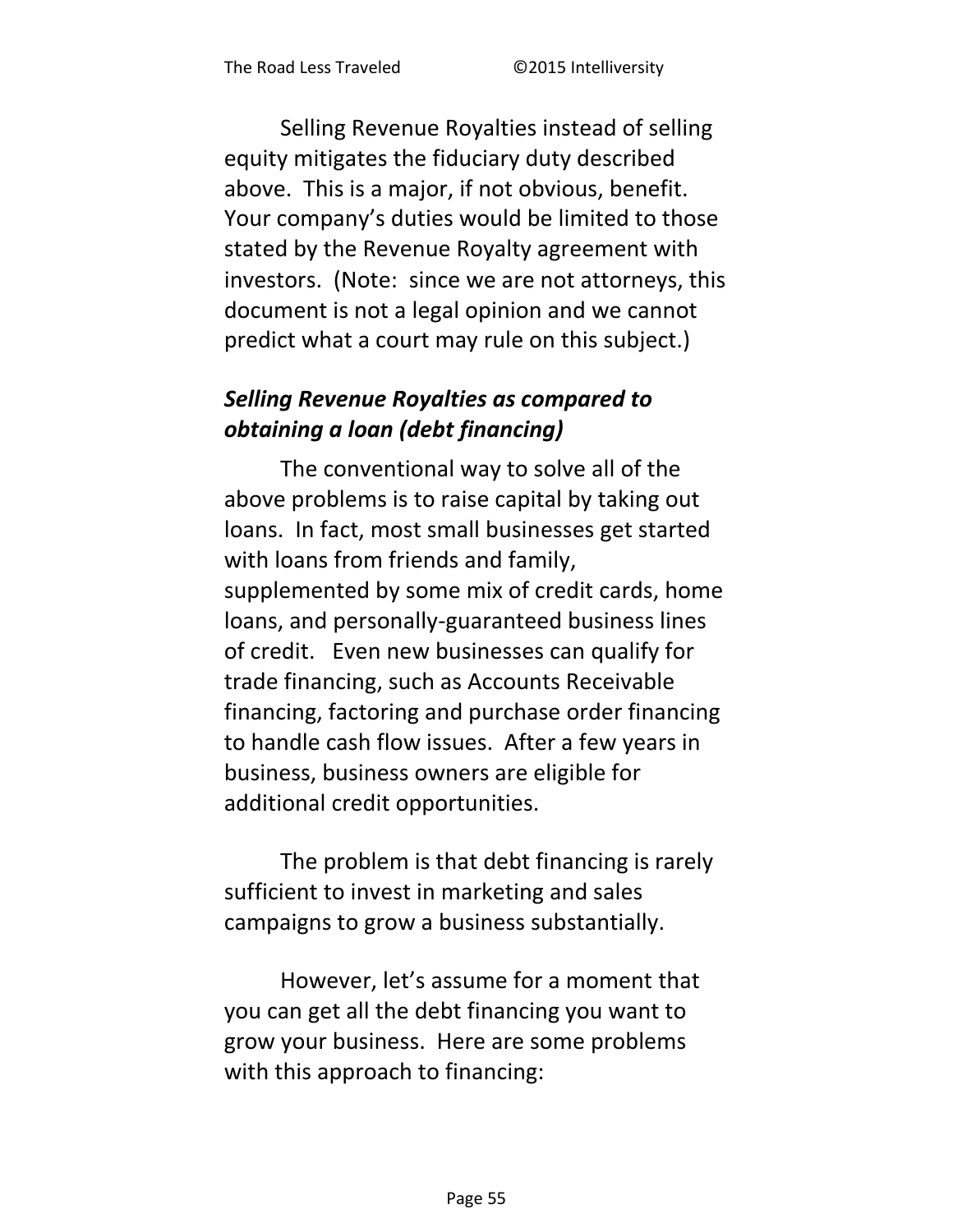**Loans have fixed payments** – With rare exceptions, debt payments must be made every month without fail, even if revenues take a dip. In the case of "balloon" loans, the entire loan amount must be paid back at a pre-determined time, even if revenues are not yet sufficient.

**With loans, collateral is in jeopardy** – Loans that are secured by collateral (such as a home, equipment, business property or vehicles) put the collateral in jeopardy. SBA and bank loans generally often require that business owners not only personally guarantee the loan but put their own homes up as collateral. A lien is frequently placed against the business owner's home. This risk may not be acceptable to you and your family.

**Loans are recorded on the balance sheet** – Future lenders will be influenced by the amount of debt already in place.

**Loans may require financial covenants** – Very often, business loans require that a company meet certain revenue and profitability targets, or maintain certain financial ratios, terms of agreement which are called financial covenants. If your business does not meet these targets, the lender can call the loan, forcing you to repay it. This risk may be intolerable to a young business whose revenue and profit margins vary month to month.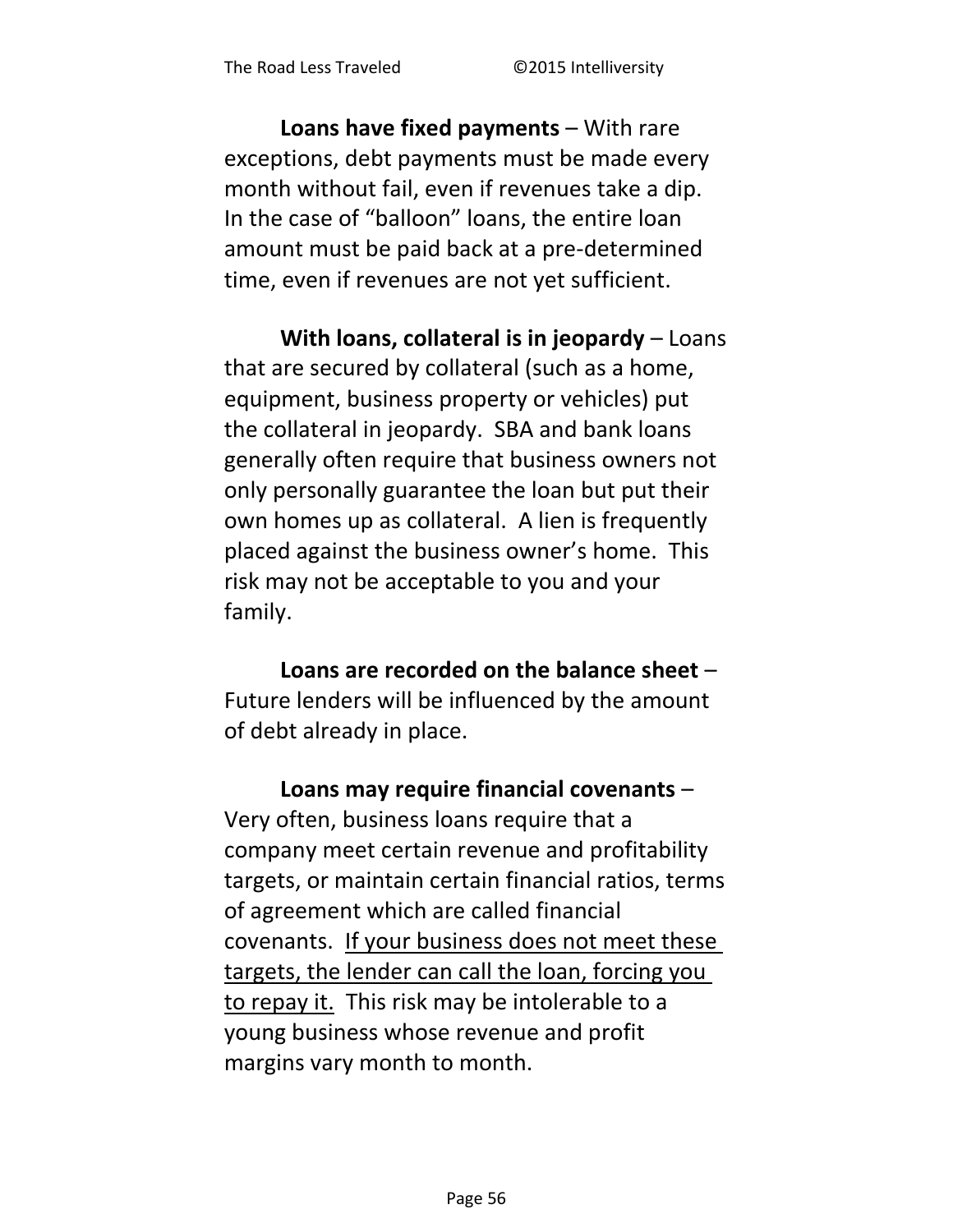With loans, the interests of the lender and **borrower are opposed** – Lenders have no way to assist you in your campaign for revenues; their only interest is getting paid every month on time.

# In contrast, Revenue Royalty financing provides the following more relaxed and even aligned set of terms:

**Flexible payments - Payments flex with** revenue; they are dependent upon the amount of revenue. During periods with low revenue, payments drop in proportion to revenue. During periods of higher revenue, payments to investors increase proportionately. This is a win-win relationship. It's flexible for you and attracts investors who want you to succeed in building revenues. Unlike the rigidity of a loan, flexibility and patience is part of the deal. You will naturally attract patient investors. Isn't this the kind of relationship you really want with your investors?

If there is any collateral at all, collateral is not in immediate jeopardy - In most cases, investors who buy Revenue Royalties do not insist on collateral such as property or equipment. Revenue Royalty financing is typically subordinate to debt that is secured by such material collateral. You as company founder or owner typically do not have to worry about loss of your home, property or equipment.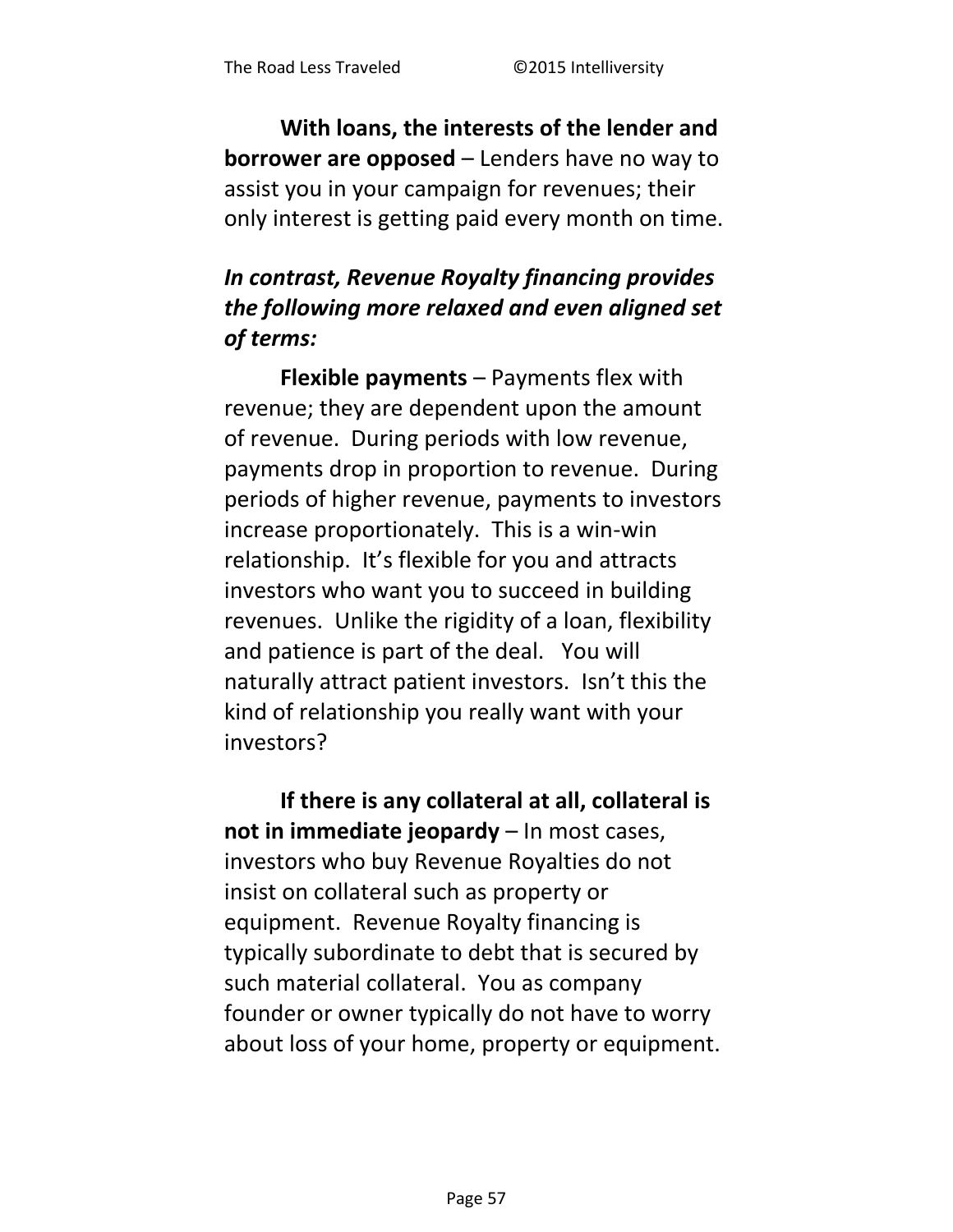Revenue Royalties agreements may specify that the company-owned intellectual property (IP) such as patents are held as security by a trustee or trusted party, to be licensed back to the company for unrestricted use at a nominal fee during the life of the royalty agreement, and to be used by the investors during a possible bankruptcy proceeding. The investor doesn't want to control the patents; that's the company's job. The purpose is to motivate company founders to a higher level of commitment to the success of their venture.

**Revenue Royalty financing does not interfere in obtaining future debt financing** – We are not pretending to be accountants in making this observation. Revenue Royalty finance does not appear on the balance sheet as debt and thus probably does not interfere with obtaining future debt financing. Please make sure your accountant agrees.

Note: because financing by means of Revenue Royalties require a percentage of revenue to be paid to investors periodically, it reduces profits and thus, in theory, may make future equity financing more difficult to obtain. However, if the financing is used as intended and the company's revenues and profit margins grow, this is probably a moot point.

### **Revenue Royalty financing imposes lightweight or no covenants at all – Points of**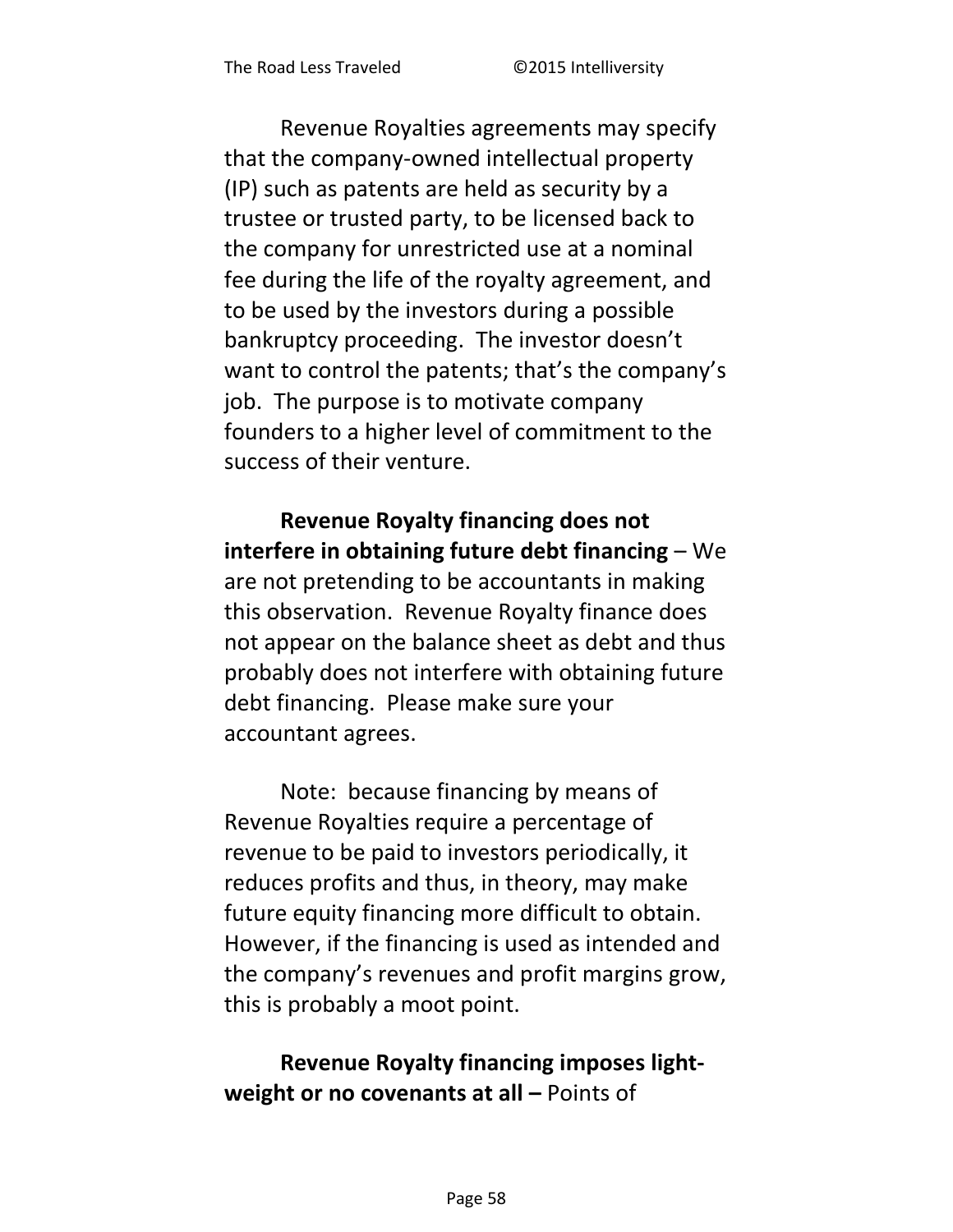<span id="page-58-0"></span>agreement with investors vary, but we've observed that most royalty investors do not require companies to meet revenue or profitability targets or maintain certain financial ratios, or if they do, covenants are not excessively restrictive.

#### **Overall Advantages of Selling Revenue Royalties**

Investors may become company boosters -It's worth repeating: This is a free bonus that many companies have experienced after obtaining Revenue Royalty financing. The logic is simple: investors gain immediate cash liquidity whenever revenues increase. Therefore, they are motivated to pick up the phone and influence key revenue-generating relationships such as distributors and major customers. In short, with Revenue Royalties, your investors can become your most effective promoters and evangelists. What could be better?

### What matters to you and your business?

Here's an opportunity to check-off the most important reasons for your business to sell Revenue Royalties instead of selling equity or taking out a loan. Take a moment to review the above explanations if needed and to check off the top five reasons for you:

#### **Compared to selling equity:**

I want to: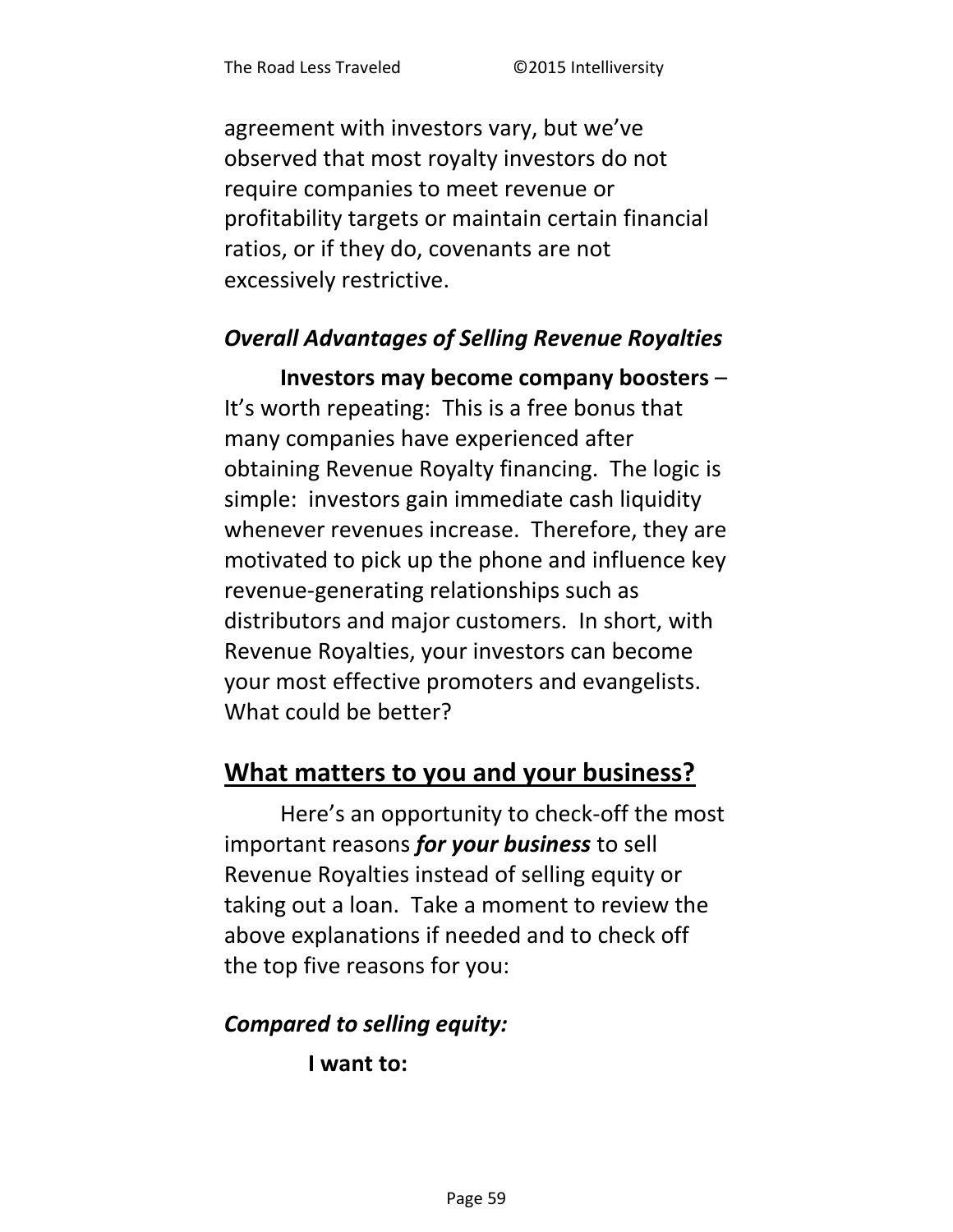- **Find investors quickly because payback begins quickly and no exit is required.**
- **Hold onto my eƋuity until it's woƌth more (no sale of equity, no dilution).**
- **Sell the company in a few years and keep MOST of the proceeds, not sharing up to 40% or more with angels or VC investors.**
- **Or, run the company and enjoy it as long as possible (no exit needed).**

**Theƌe's likely to be:**

- **No conflict over valuation (investors may disagree with me on valuation and still invest).**
- **No loss of control (and no ratchet terms that can increase investor control further).**
- **No loss of privacy.**
- **No conflicts over use of profit.**
- **No fiduciary duty to investors**.

#### *Compared to getting a loan:*

**Revenue Royalties mean:** 

- **Flexible payments (lower when revenues drop, higher when revenues take off).**
- **Collateral, if any, is not in immediate jeopardy.**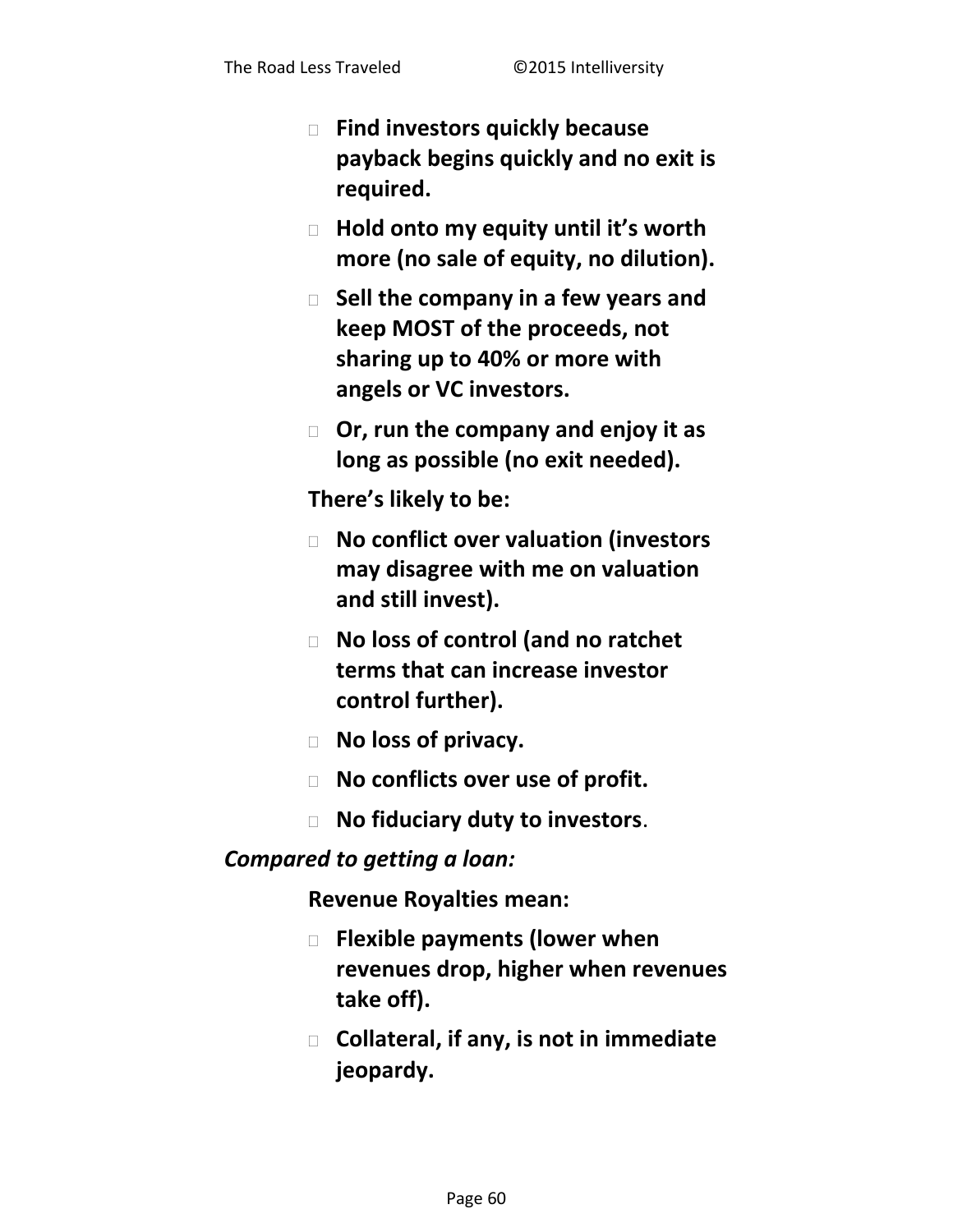- **Future debt financing is not impeded.**
- **There are few or no loan covenants that cause the loan to be recalled.**

#### *And in general:*

- **Investors may become company boosters.**
- **I get a win-win rather than adversarial relationship with investors.**

# **What are people saying about Revenue Royalties?**

 Wherever we go, people want to hear more about Revenue Royalties. At an entrepreneur's conference we attended recently, more than three-quarters of the entrepreneurs who heard about the subject of revenue royalties pressed their cards into our hands. These were entrepreneurs and innovators with companies, ideas, projects, and even non-profits. At an inventors' conference, more than 50% did so. They all demanded copies of our presentations and wanted to learn more about how to actually implement Revenue Royalties.

Investors are equally interested. We know of at least six professionally-run funds that supply Revenue Royalty financing for growing companies, and there are certainly others we've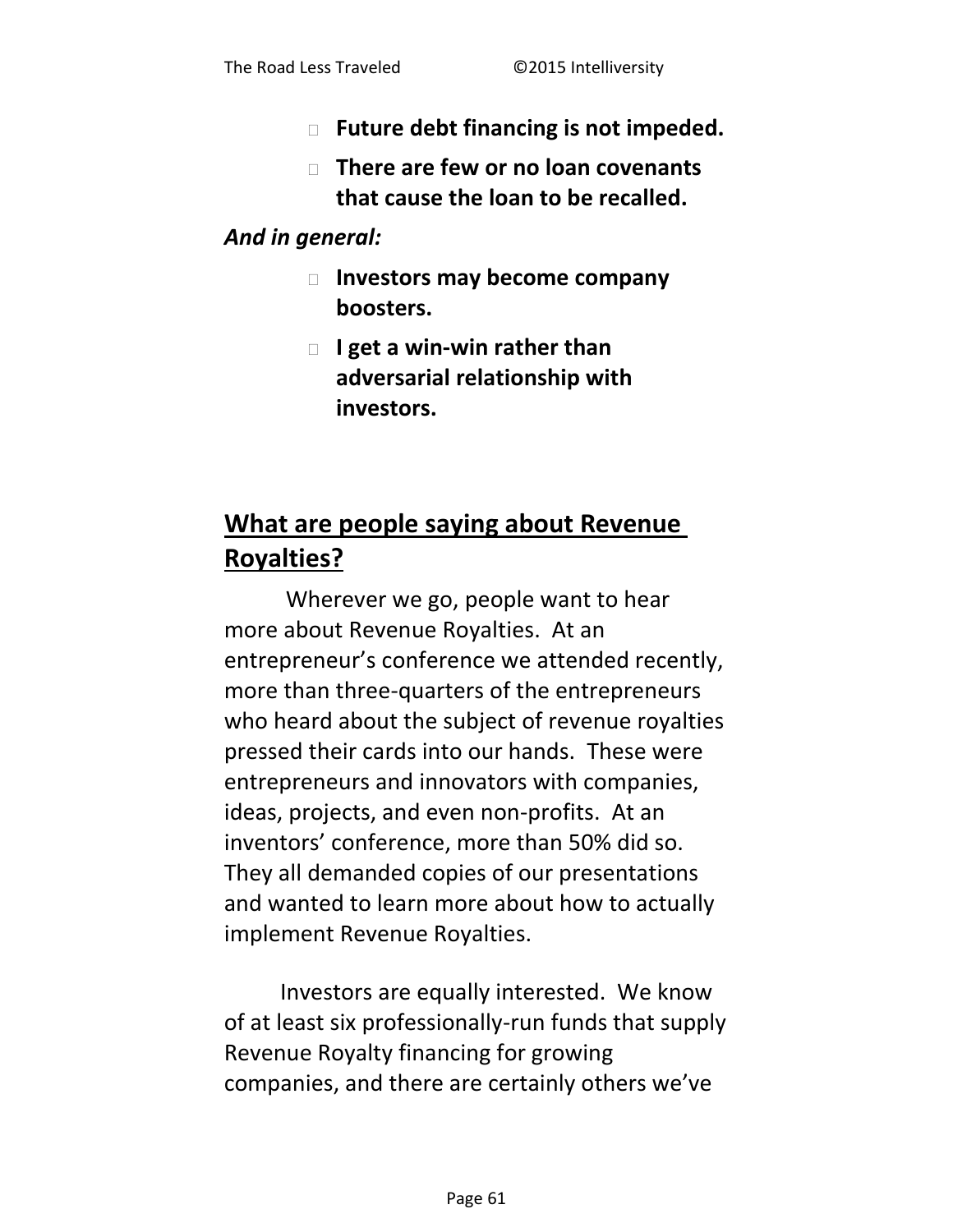not heard about yet. There are countless private angel investors who are enamored of the concept as the benefits to investors are profound. Many we find have informally invested with repayments based on revenues, without calling this kind of contract Revenue Royalties. Alternative terms investors use are "revenuebased finance," "revenue participation," and "synthetic royalties" among others. If you google these terms you'll find many references, including Pacific Royalties [\(www.pacificroyalties.com\)](http://www.pacificroyalties.com/) with a large library of articles on the subject. As pointed out earlier, Wall Street veteran Arthur Lipper is a clear advocate of this approach and the markets are listening. Here are his concluding remarks:

# **Comments on the Future of Revenue Royalties**

### **By Arthur Lipper**

My prediction is that the sale of royalties will become the primary means of financing privately owned companies. I also believe that increasingly the owners of businesses will seek to retain the full ownership when arranging financing. The recognition of the responsibilities and restrictions of becoming a fiduciary as regarding all shareholders and the surrender of the flexibility and perks of ownership make the sales of ownership interests less attractive.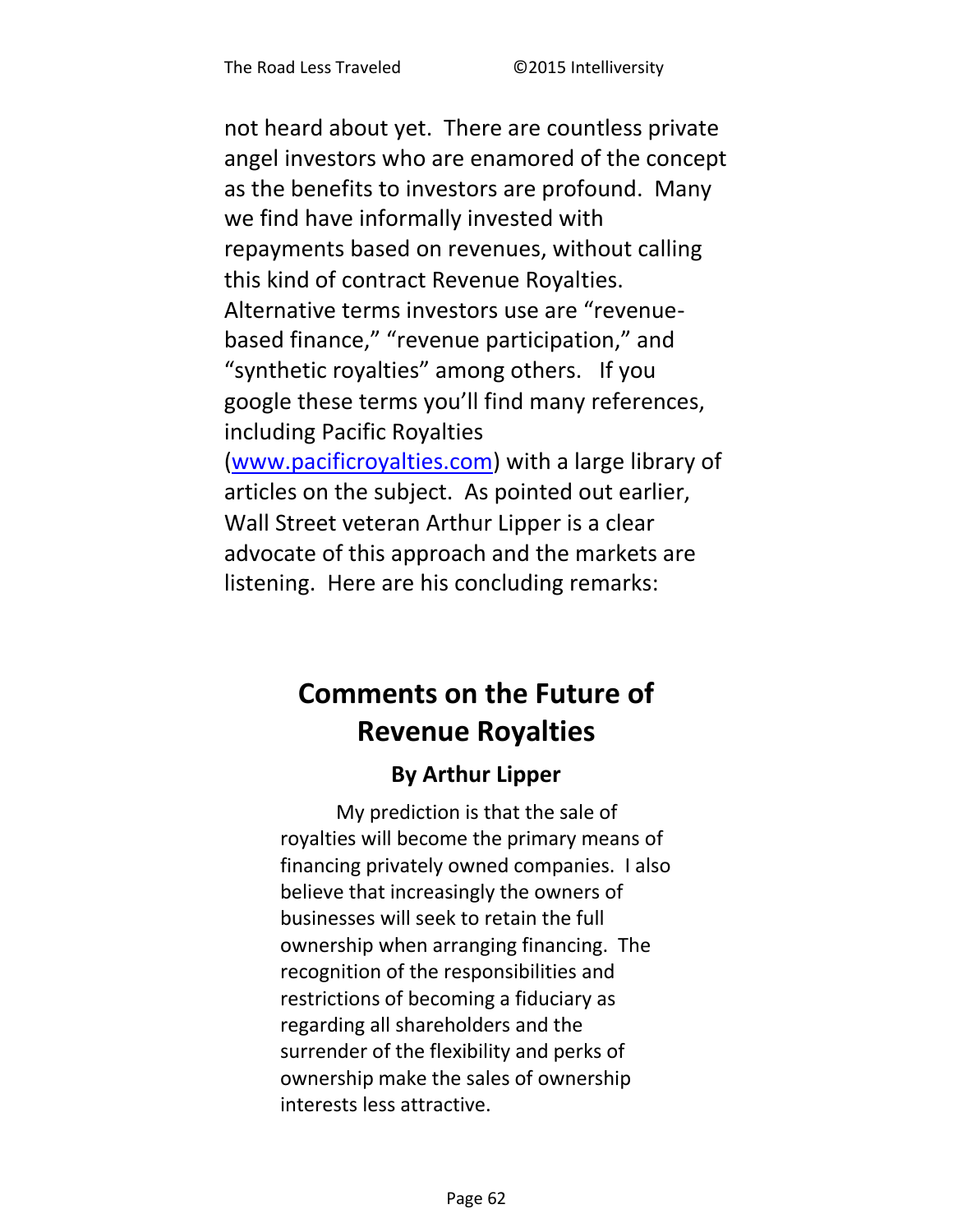Indeed, the more successful the company becomes the greater is the satisfaction and reward for the owners, especially those owners directly involved in managing and growing the business.

> ©Copyright 2014 British Far East Holdings Ltd. All rights reserved.

Republished with permission of Arthur Lipper, Chairman British Far East Holdings Ltd.

# <span id="page-62-0"></span>**Making the offer**

We've reached the limit of what can be presented in an eBook format. Now that you've got the basic idea and see the advantages, there is more to know when seeking Revenue Royalty financing:

# How do I compute the optimal royalty percentage?

You have to pick royalty percentages and other terms of agreement that work both for the investor's desired return on investment and for your company cash flow. This requires some experience with, and ideally mastery of, the calculation tools Intelliversity and its partners supply.

# How do I determine the best sequence of multiple percentages?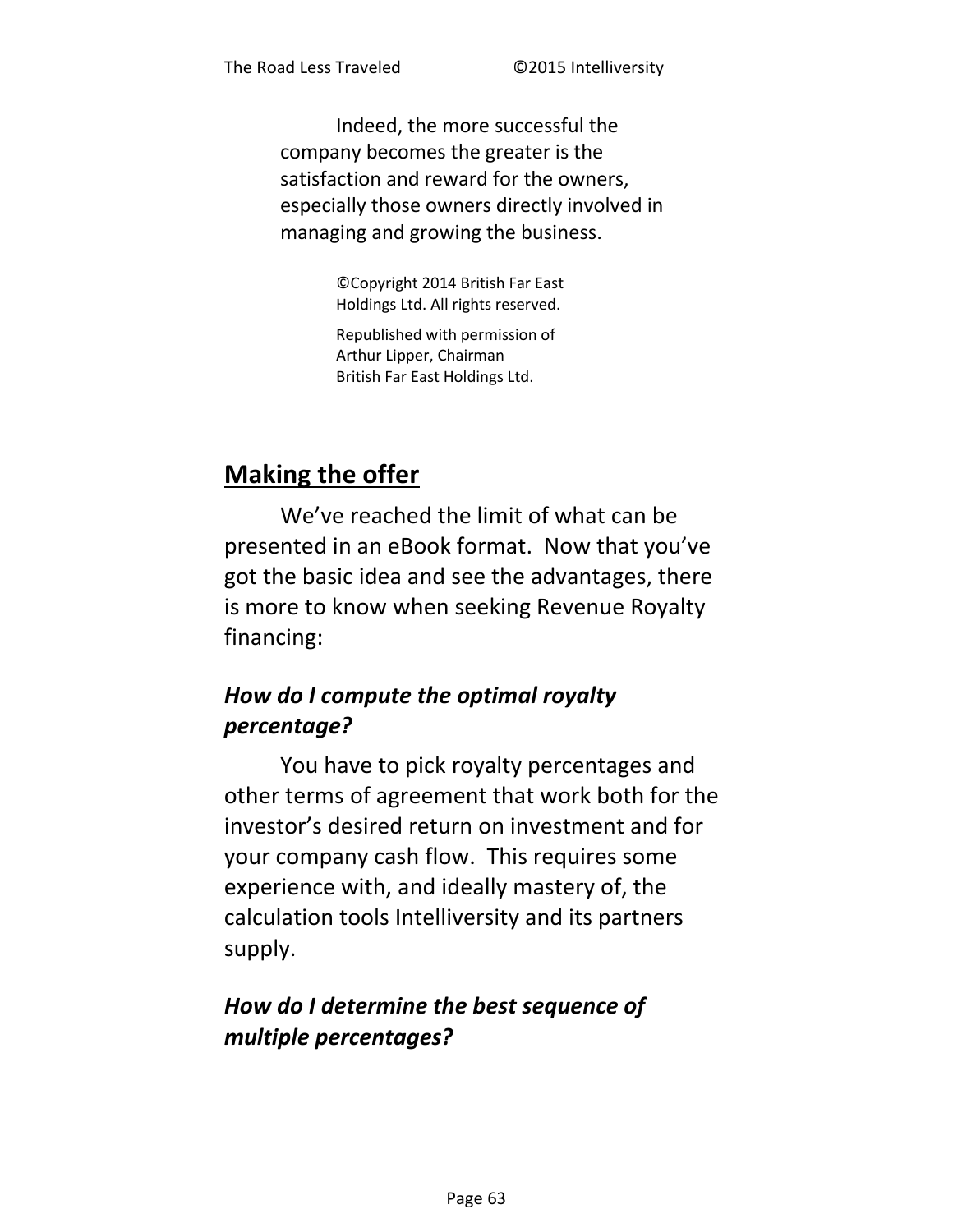A reduced percentage in the later years allows the investor to benefit from large revenue growth in later years without significantly impacting net profit – an incentive to invest with you. The problem is to figure out the various royalty percentages and when each one of them kicks in.

# *How do I determine how many years royalties must be paid to investors?*

The longer they are allowed to run, the lower the royalty percentages can be. You'll need to play with royalty plan illustrations until you arrive at an attractive plan for both parties.

# *What other terms of agreement can I use to protect the company?*

Royalty agreements can include any terms that the parties agree on, including 1) caps on the cumulative royalty paid, 2) caps on the length of time during which royalties are paid, 3) downward adjustment in the royalty rate or length of time if the company significantly exceeds its revenue projections, and 4) the redemption option -- the option for the company to buy back the royalty so that royalty payments cease.

# *What additional terms of agreement will investors sometimes request?*

There are many other possible terms of agreement that help investors feel comfortable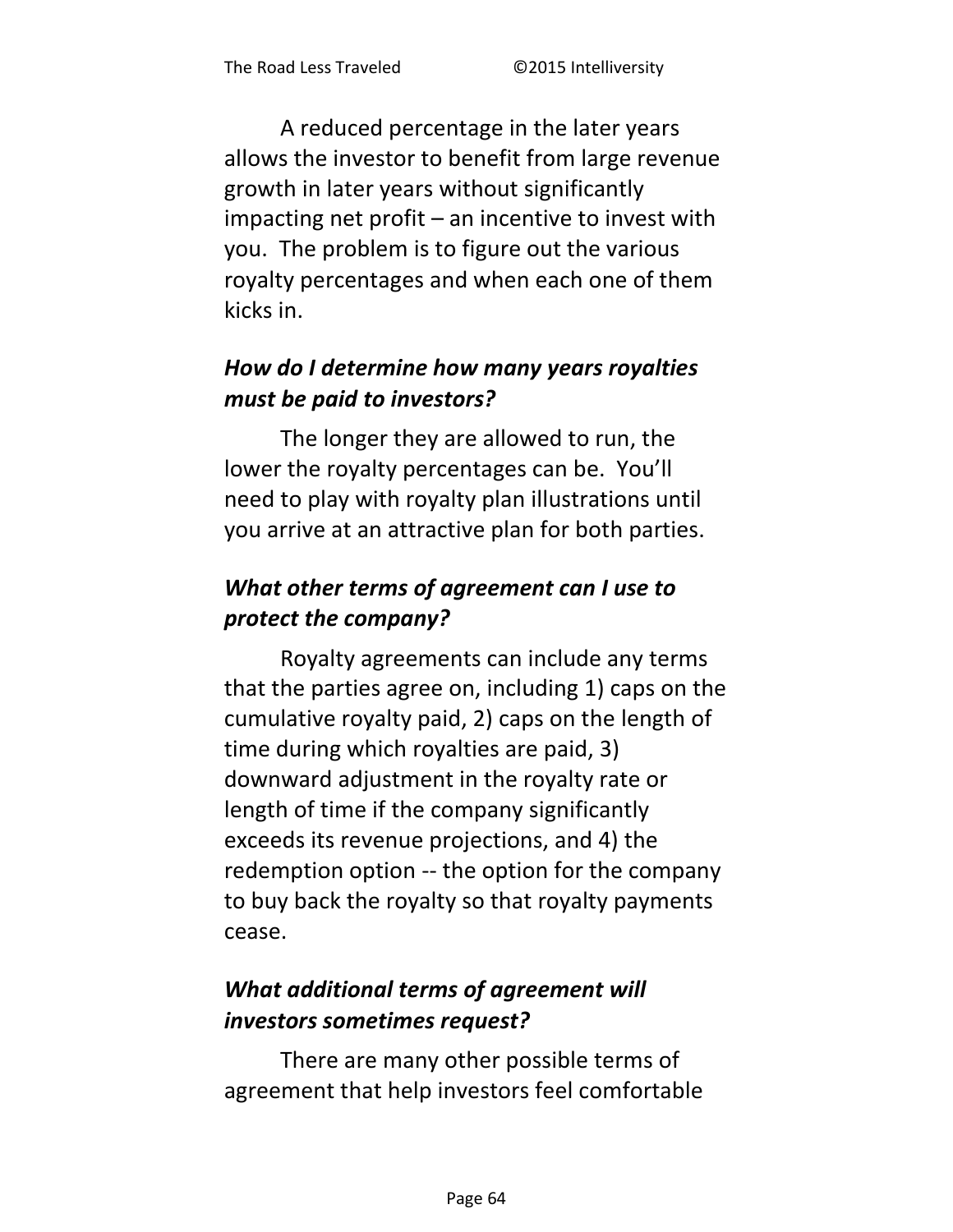including what happens if the company significantly underperforms, and using a loan to pay back the principal.

# Where can I get sample agreements and term sheets? Where can I get sample business plans, investor pitches and PPM's that incorporate **Revenue Royalties?**

They are available to you through Intelliversity training programs.

# How and when can I pay finders' fees to brokers or intermediaries?

This relates to whether Revenue Royalty financing are considered "securities" by the SEC. There are different opinions on this subject. Intelliversity training programs address this debate so that you can intelligently discuss the matter with your own advisors.

# How do I record Revenue Royalties in company books?

This includes questions such as where do Revenue Royalties appear in the Balance Sheet and Income Statements of the issuer and the investor. Intelliversity training programs address this debate so that you can intelligently discuss the matter with your own advisors.

### How do Revenue Royalties relate to other financing methods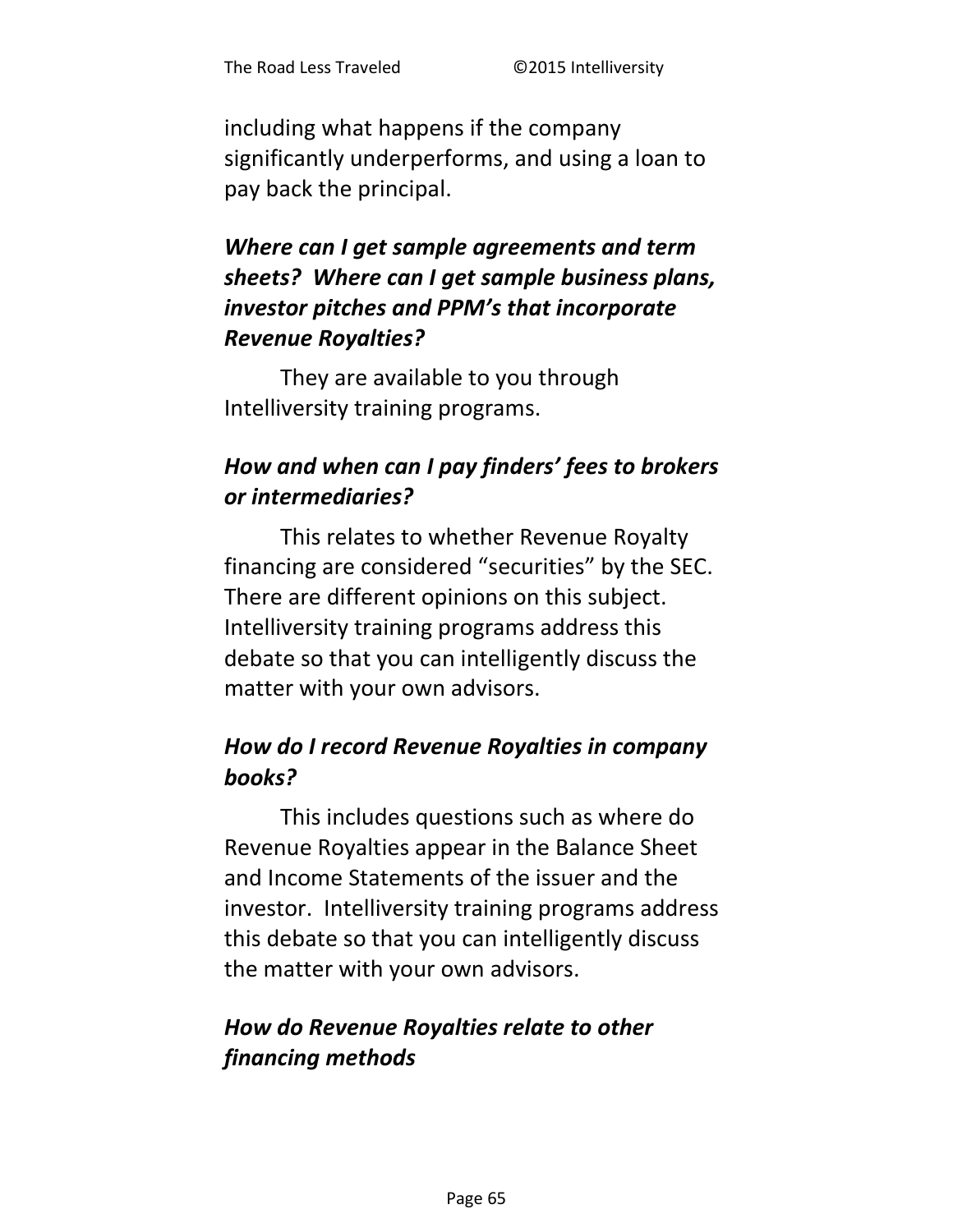There are many alternative methods such as crowdfunding, customer-financing, strategic partnerships, direct public offerings, accounts receivable financing, factoring, convertible notes, and so on. None of these methods listed here are the same as Revenue Royalties, but you should understand the differences.

#### *Are there checklists and step-by-step guides?*

Yes. Intelliversity training programs will provide this.

# *Are there attorneys, accountants and investment bankers who understand Revenue Royalties?*

Yes, and they want to hear from you; we can introduce you.

# *Can I ask questions directly to the Intelliversity experts who wrote this eBook and provided the information in it?*

Yes, see below for programs that give you this opportunity.

And the questions that every executive asks:

# *How do I find investors who are interested in Revenue Royalties?*

There are high-net worth individuals and funds that provide financing using Revenue Royalties. Since the JOBS act was passed, there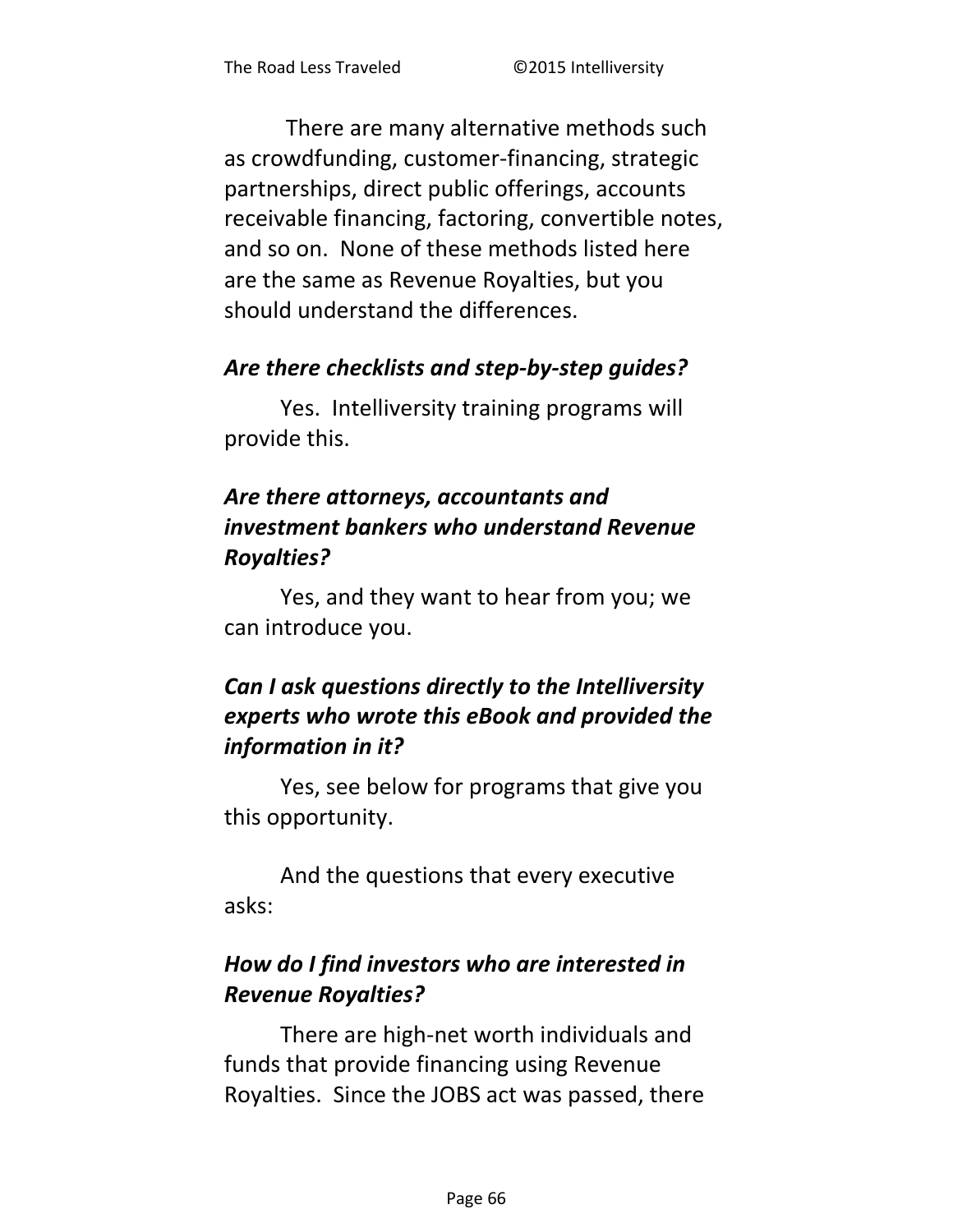are newly legal ways to promote investment opportunities that apply to Revenue Royalties. We cover this in Intelliversity training programs.

Get everything you need to make powerful offers to investors using Revenue Royalties:

#### Go to

IntelliversityCampus.org and sign up for the Revenue Royalties Power Program.

To master the art of negotiating a deal that is ideal for both sides, sign up for the Revenue Royalties Mastery

# **Where can I get this additional assistance?**

Intelliversity offers two ways forward:

# *The Revenue Royalty Power Program*

This program gives you everything you need to make initial Revenue Royalty offers to investors. This is a selfpaced program built around a series of talks and demonstrations by Arthur Lipper. It includes the online

calculators he designed to help you determine the terms of agreement. It includes sample agreements, sample presentations and sample business plans. It also includes checklists to guide you through the process and suggestions for experts that can provide additional help if needed.

#### *The Revenue Royalty Mastery Program*

This is a partially self-paced and partially interactive program, like the Power Program available Internet-wide. It takes the Power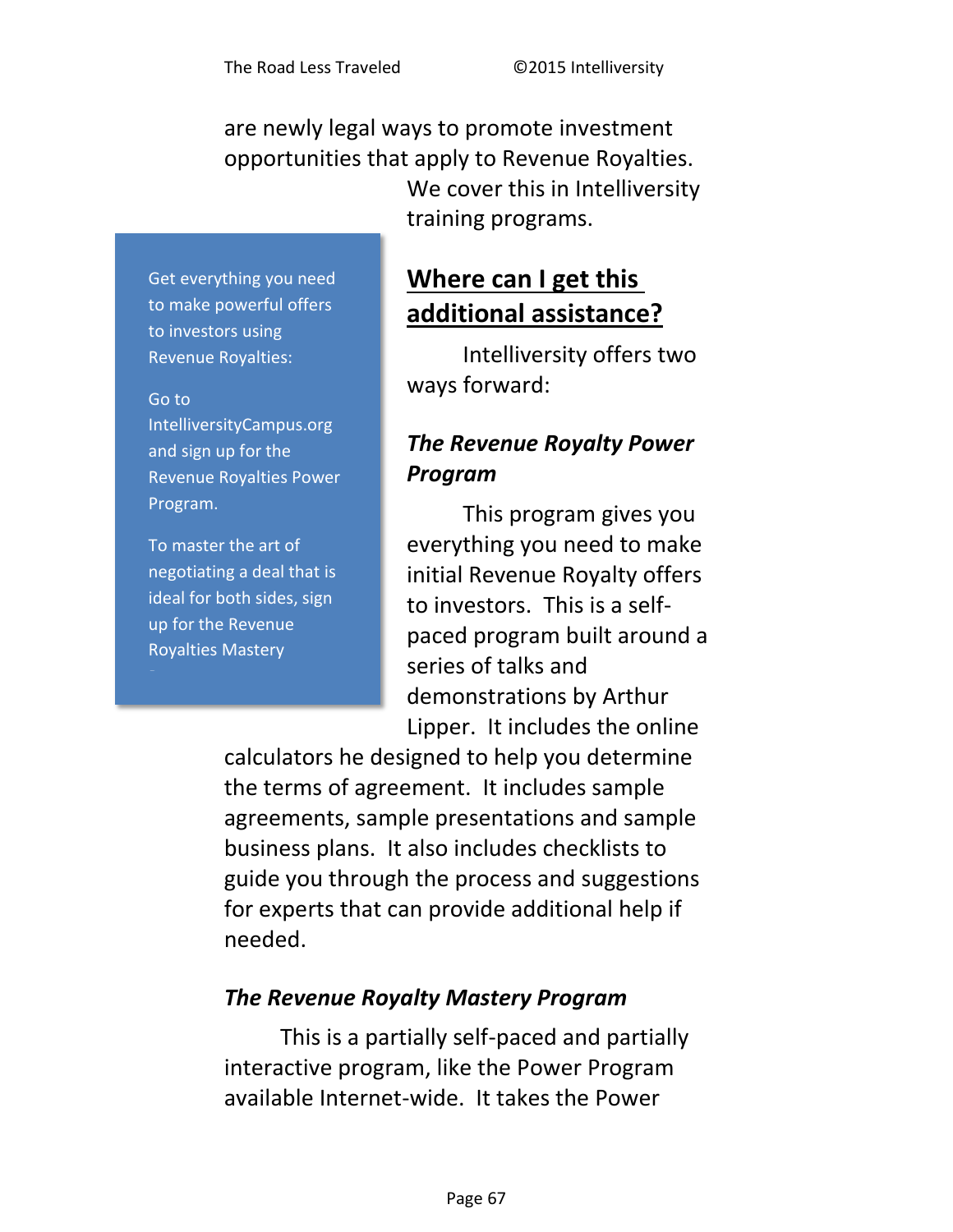Program to the next level, giving you everything you need to control the negotiation with investors and win most favorable terms. Since it is interactive (in a group with a live expert) it is primarily concerned with the application of Revenue Royalties to each business and nonprofit who attends.

The Power Program and Mastery Program are examples of "action learning" -- financial empowerment. In all of our programs, we want to see you achieve success.

In all programs and at all times, we want you to enjoy yourself and meet like-minded people on common ground. You are invited. Come, discover, learn, get into action and have a good time.

# The Vision of Intelliversity

Intelliversity envisions all innovative ventures becoming unstoppable.

Its mission is to assist innovators to gain the financial and management resources needed to win. It serves innovators of all types -- business, non-profits and research.

Intelliversity's current focus is capitalizing innovative companies using "Revenue Royalties."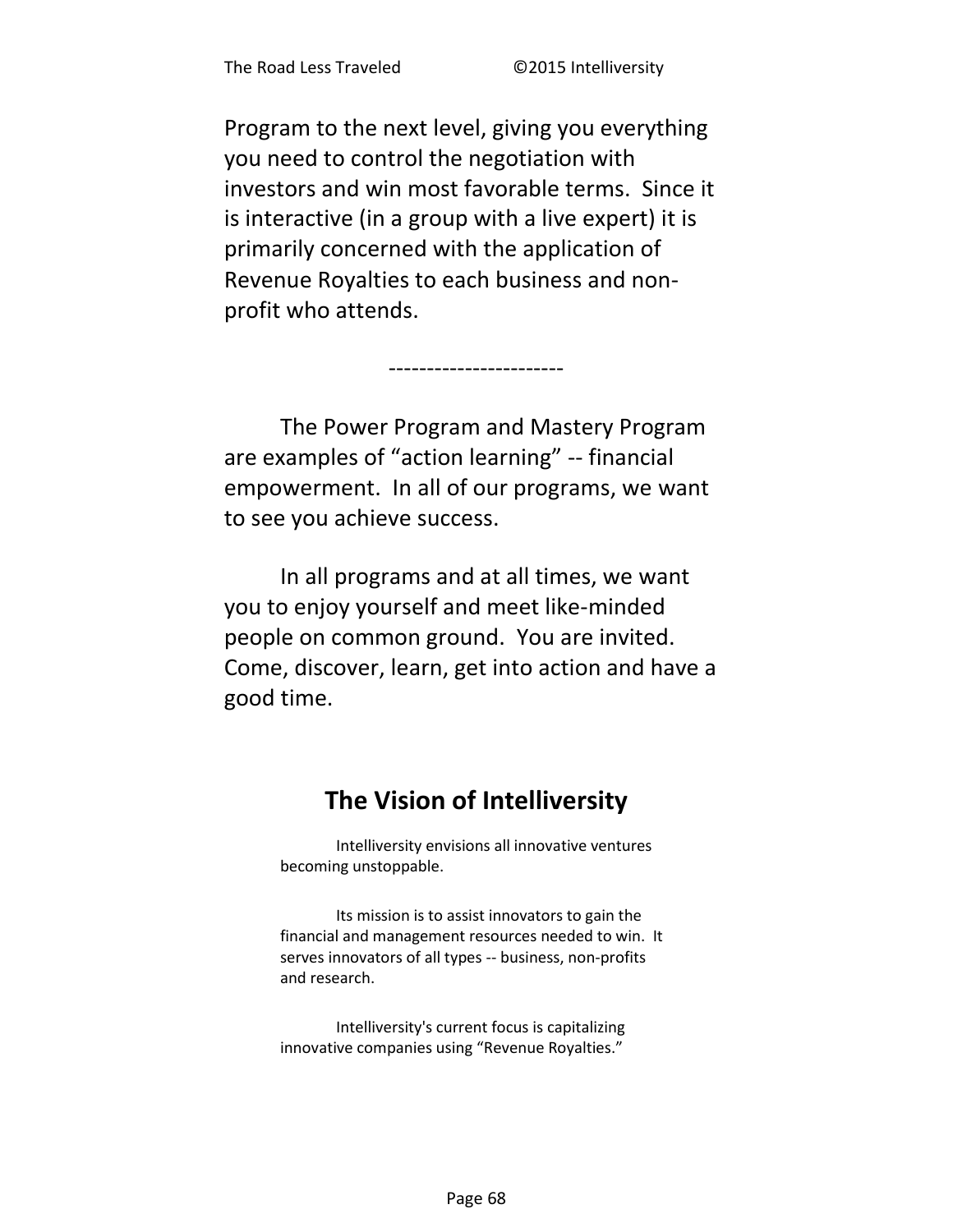Next, we take on scientific research. Intelliversity's goal is to stimulate an eight-fold increase in the private funding of science.

We believe that scientific exploration is the way forward for an intelligent species. *Science provides the most powerful incentives for collaboration and peace.* **We envision the day when scientific exploration, including the exploration of the cosmos, emerges as the shared purpose of all humankind.** 

# **The Team behind Intelliversity**

**Robert Steven Kramarz,** founder and Executive Director of Intelliversity was founder or C-level executive of seven successful companies in the computer industry,

including acting CEO of Cordata, which was sold to Daewoo Corporation, a Korean conglomerate, and CEO of 1776 Software.

More recently he has been advising companies on formation and funding through partnership in 22nd Century Ventures and Vantera Partners. He is also a management advisor to Pacific Royalties, an advisory firm specializing in Revenue Royalties. He was for several years member of the largest angel investment network in the U.S. – Tech Coast Angels, and has invested in a number of technology and life sciences early stage ventures.

He is the lead investment advisor to his the Family Office run by his own family, responsible for a significant diversified portfolio of independentlymanaged investments.

Mr. Kramarz has the heart of an inventor and is a passionate supporter of science and technology. He believes that scientific exploration, especially when pursued on a large scale through private funding, can provide common purpose that can lead to peace and prosperity throughout the world.

**Ravi K. Bohla** is the co-founder and member of the Board of Directors of Intelliversity. Bhola has spent over 30 years investing in, building and growing technology companies and has worked extensively on an international basis in information systems, satellite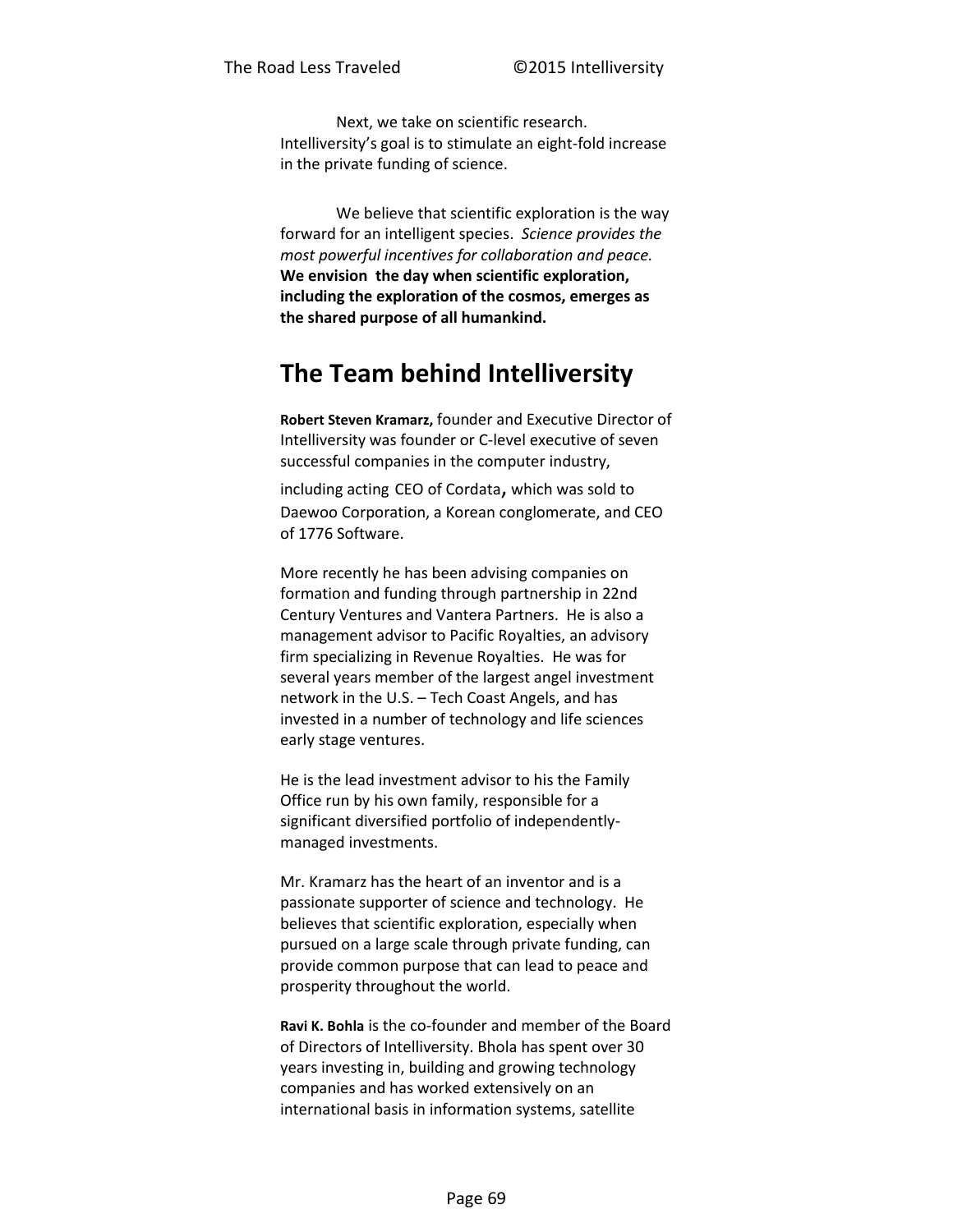systems, information warfare and energy. Ravi's experience is both as an investor and in various aspects of general management. He has acquired, grown and sold seven companies and has invested in over a dozen early stage companies as well as co-invested in a number of early stage startups.

Throughout his career, Ravi has been very actively involved in application of new technology, methods, and processes to provide competitive advantage or completely new ways of providing higher value solutions to new and existing markets. In many cases Ravi has brought customers, investors and companies into strategic relationships that allowed entry into new markets or the undertaking of complex projects in a manner that was faster and at lower cost and risk. He has been a partner in a Venture Capital fund and is currently a partner in a boutique private asset management company with an international focus.

**Arthur Lipper**, Chairman of the Intelliversity Board of Advisors, is an innovator in the field of financial

services. He pioneered breakthroughs in the fields of mutual fund analysis, stock index futures and mutual funds, through the Lipper Index and the international Lipper Fund Performance Awards.

Mr. Lipper formed two New York Stock Exchange member firms, Arthur Lipper Corporation and New York & Foreign Securities, and served both as Chairman. These firms specialized in serving institutional investors, and their services included the creation of mutual fund investment performance analysis. They were members of all of the major U.S. securities exchanges and a number of commodity futures exchanges, and transacted hundreds of millions of dollars of business.

Arthur Lipper Corporation invested in privately owned companies, including Venture Magazine, where Mr. Lipper served as Editor-in-Chief.

In 2007, Mr. Lipper was awarded a U.S. patent covering the Comparator service for investment managers. Comparator allowed users to uniquely review and manage portfolios based on the relative weighting of holdings. In 2010 he was awarded a patent for an approach to using revenue royalties in the financing of